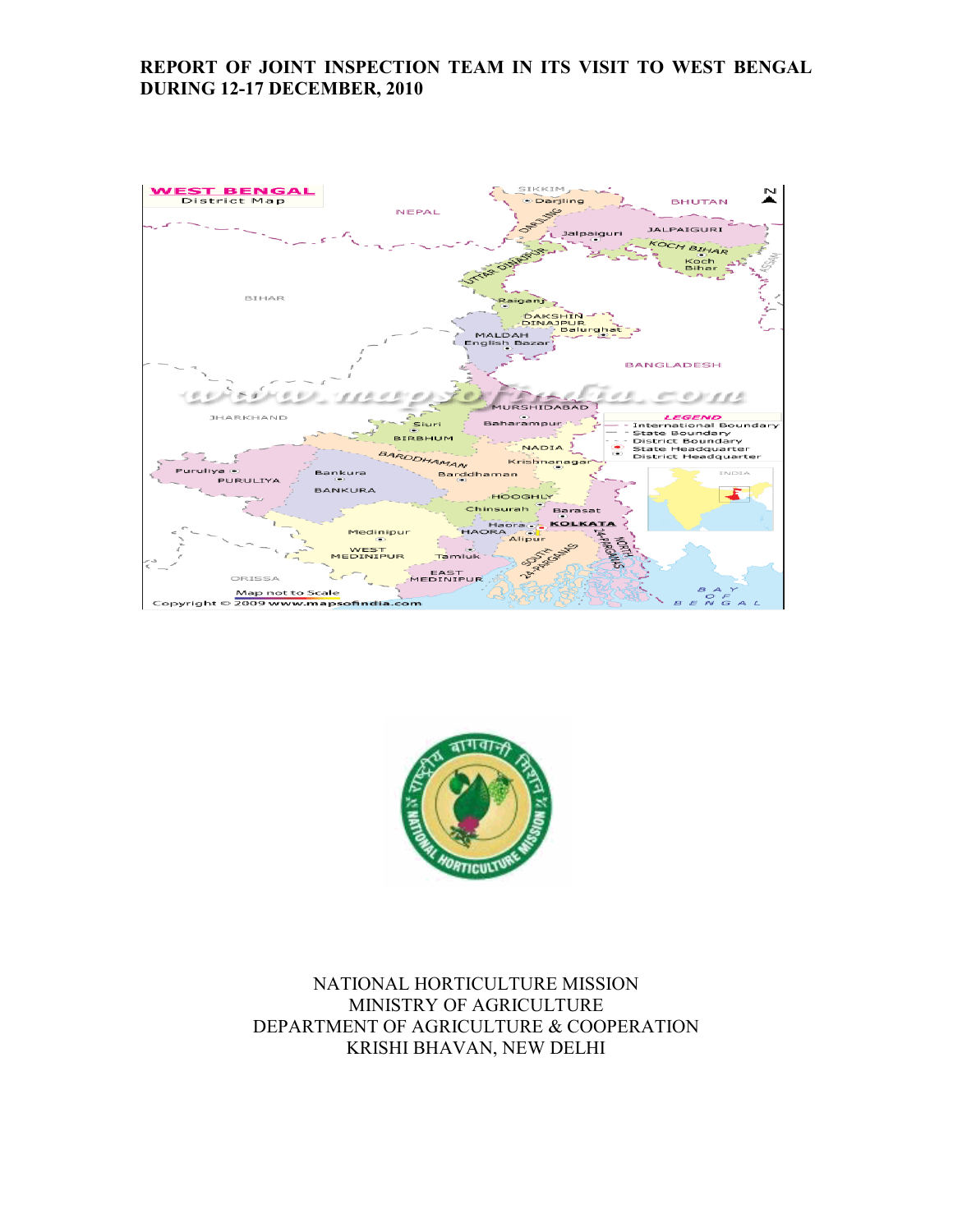#### TABLE OF CONTENTS

| S.No.          | <b>Topic</b>                                                                                                                                                                                                                         | Page No.       |
|----------------|--------------------------------------------------------------------------------------------------------------------------------------------------------------------------------------------------------------------------------------|----------------|
|                | <b>Observation of JIT</b>                                                                                                                                                                                                            |                |
| 1              | Introduction                                                                                                                                                                                                                         | 1              |
| $\overline{2}$ | Horticulture in the State                                                                                                                                                                                                            | $\overline{2}$ |
| 3              | NHM Intervention in West Bengal                                                                                                                                                                                                      | 6              |
| $\overline{4}$ | Visit to South 24 Parganas District                                                                                                                                                                                                  | 16             |
| 5              | Glimpses of visit in South 24 Parganas District                                                                                                                                                                                      |                |
| 6              | Visit to Bankura District                                                                                                                                                                                                            | 19             |
| $\overline{7}$ | Visit to Purulia District                                                                                                                                                                                                            | 23             |
| 8              | Highlights of Meeting with Secretary, Food<br>Processing & Horticulture and Mission Director                                                                                                                                         | 29             |
| 9              | List of Appendices<br>Record of observations of JIT in South 24<br>(i)<br>Paraganas District<br>Record of observations of JIT in Bankura<br>(ii)<br>District<br>Record of observations of JIT in Purulia<br>(iii)<br><b>District</b> |                |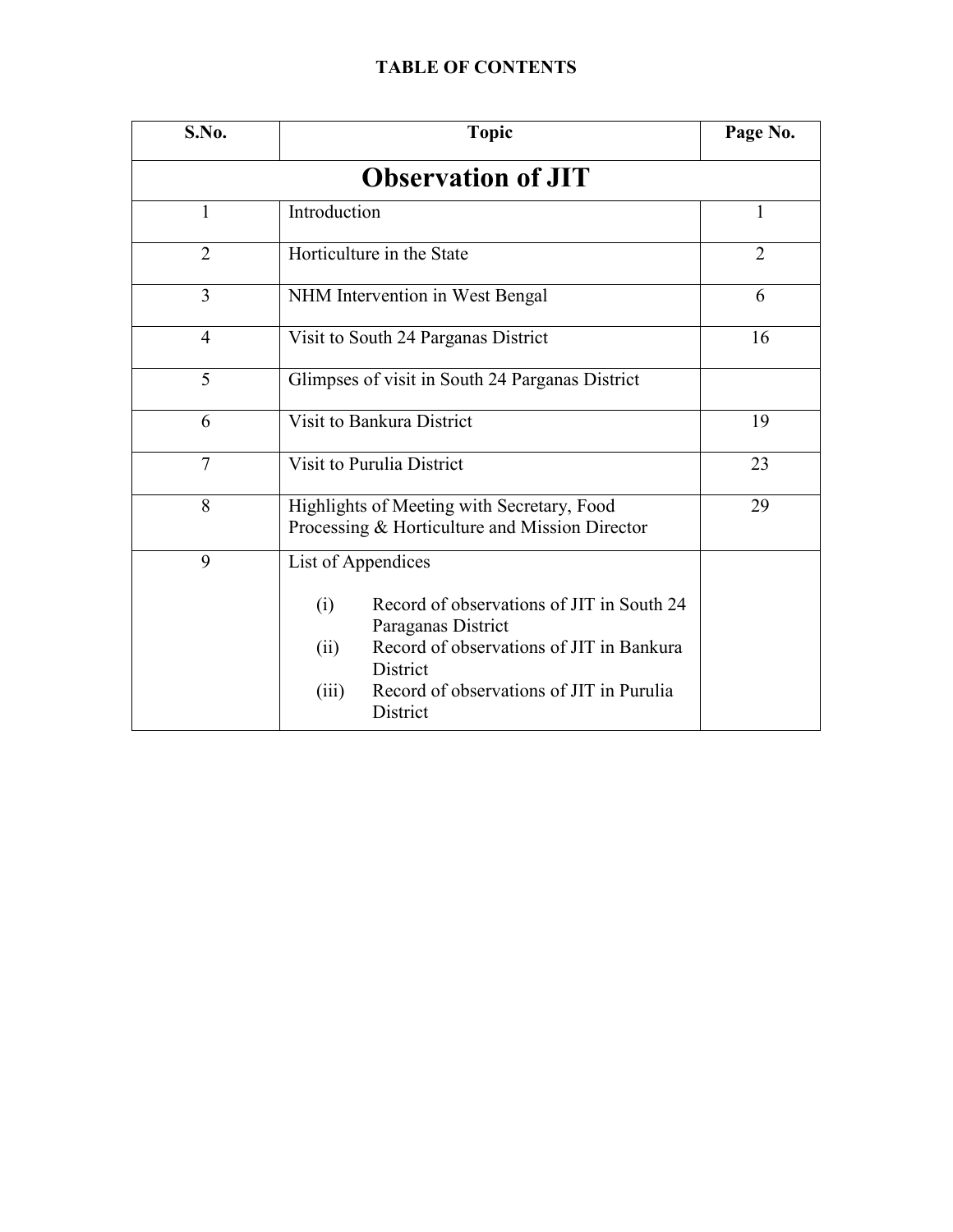#### Observations of JIT

- Three tier system viz. Gram Panchayat, Panchayat Samiti and Zila Parishad in the State for identification of beneficiaries introduced is felt cumbersome. SHM has no role to play in the procedure of selection of beneficiaries.
- Sufficient staff has not been posted at District level / Block level. District Horticulture Officer looks after the activities of the programme.
- Field consultants appointed at Block level on contractual basis not only attend to the work of National Horticulture Mission programme but are undertaking the work of other Schemes of Horticulture Department viz. RKVY, ATMA, National Mission on Medicinal Plants, National Bamboo Mission etc. Field Consultants so appointed are paid honorarium of Rs. 6000/- only which is a meager amount keeping in view the volume of the work. They leave the job when they get the better opportunity which hampers the field work relating to the Scheme.
- The engaged consultants have to incur towards transportation and daily expenses from the honorarium of Rs. 6000/- while visiting the areas of Block level where the programme of NHM is being implemented.
- Procedural delay is caused in approval of projects, release of funds etc. as the Account at district level is being jointly operated by the District Horticulture Officer and ADM of the District nominated by the District Magistrate.
- Poor publicity of NHM programme of its various components at Block level has been observed .
- Sufficient funds under the Scheme are not allotted to the left extremism affected district viz Bankura and Purulia.
- Wasteland with low water table is amply available which require development of irrigation facilities
- The patches visited in 24 South Paraganas, Bankura and Purulia were established in 2006-07 and 2007-08 which have also not been properly maintained.
- Community based area expansion projects implemented in tribal areas have been observed as successful.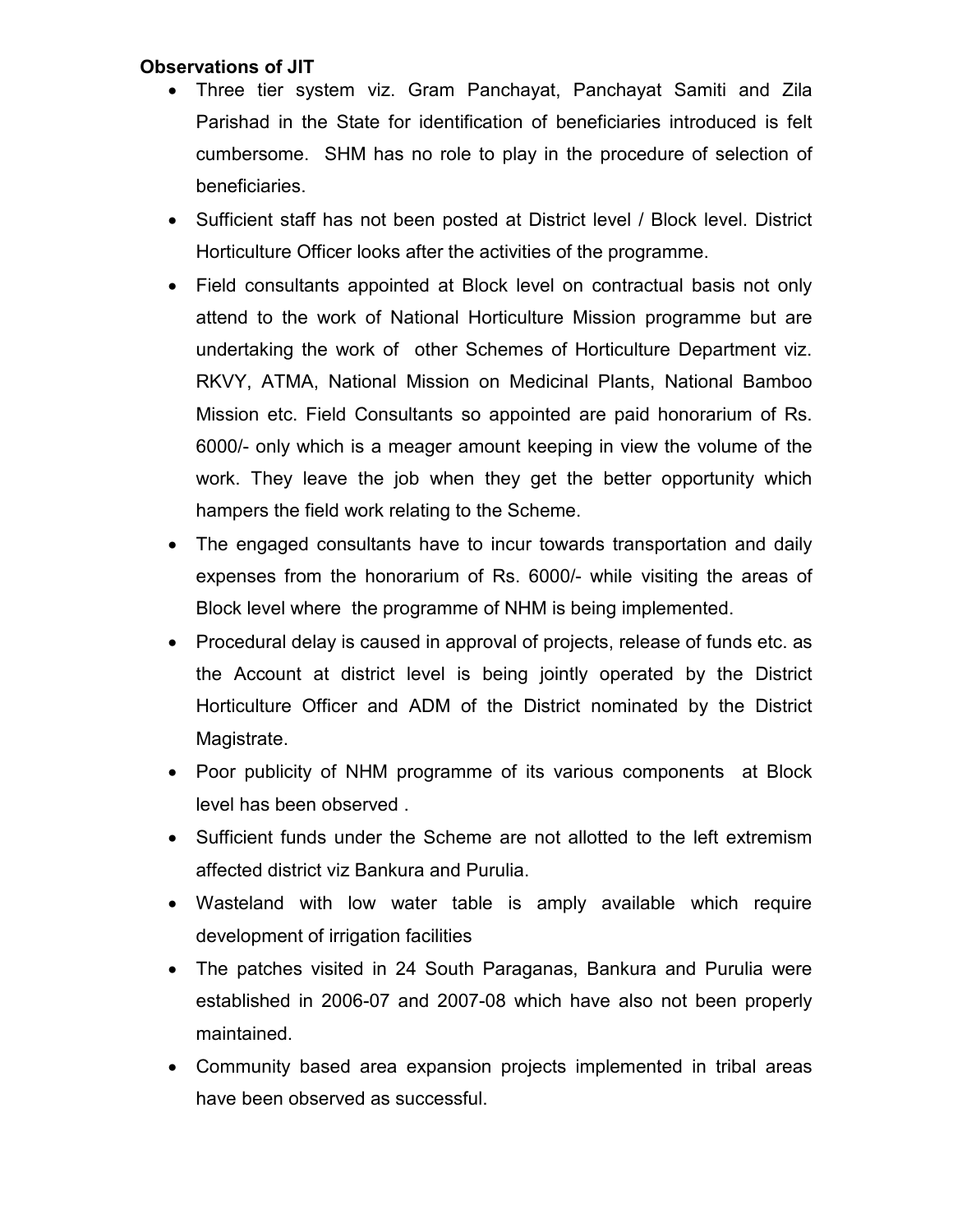Actionable Points to be addressed by State Horticulture Mission, West Bengal.

- 1. Sufficient staff needs to be appointed at Block level for effective implementation.
- 2. Field consultants may be appointed exclusively with enhanced honorarium to look after the work relating to NHM activities.
- 3. SHM may play important role in identification of beneficiaries under NHM programme to lessen the procedural delay.
- 4. Qualitative plating material may be ensured to the beneficiaries.
- 5. Adequate funds may be allocated to the left wing extremism affected districts of the state.
- 6. More focus may be given on development of irrigational facilities namely, Water Harvesting Structures and these may be linked to the Micro Irrigation System.
- 7. Emphasis may be given on the development of PHM (Post Harvest Management) and Market Infrastructures.
- 8. Extensive publicity may be done to NHM programme at village / block level.
- 9. Farmers may be given proper Training may be imparted to farmers in various horticulture activities.
- 10. The NHM logo needs to be displayed on the sites developed with NHM assistance.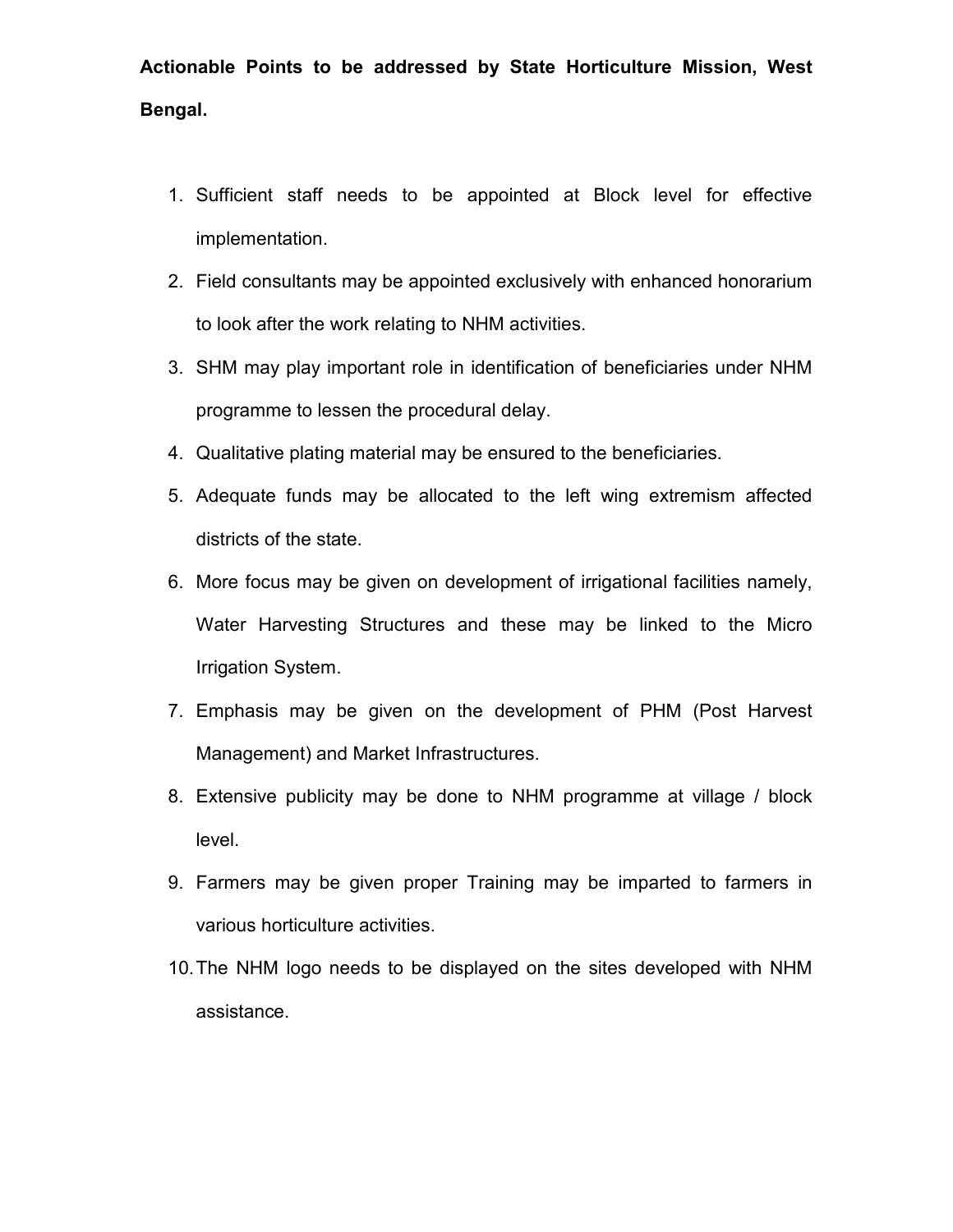#### Report of the Joint Inspection Team under Leadership of Shri Om Prakash, Additional Commissioner, NHM, on its visit to West Bengal during 12-17 December, 2010 to review the progress under the National Horticulture Mission

 The Joint Inspection Team (JIT) comprising Shri Om Prakash, Additional Commissioner, National Horticulture Mission and Shri P.S. Kohli, Resource Person, National Horticulture Mission visited West Bengal during 12-17 December, 2010 to review the progress under National Horticulture Mission programme in the State. Other members of the team viz. Dr. Bikas Ghose, Prof. Head, Department of Food and Orchard Management, Bidhan Chandra Krishi Vishwavidhalaya, Nadia, Dr. K.N. Tiwari, Professor & PI (PFDC), Department of Agri & Food Engineering, Institute of Technology, Khargpur and Dr. Venketesh Huaali, Directorate of Cashew and Cocoa Development, Kochi could not join the Team. However, Dr. M.K. Mazi, Research Associate represented Institute of Technology, Khargpur in the Team. Dr. Razat Pal, Assistant Director, Directorate of Horticulture, Government of West Bengal coordinated the field visit to South Parganas, Bankura and Purulia Districts of the State. A wrap up meeting held with Shri Laima Chozah, Secretary (Food Processing Industries & Horticulture) and Dr. P.K. Parmanick, Mission Director, Government of West Bengal on 16<sup>th</sup> December, 2010..

#### Introduction

 The West Bengal is an agrarian state with the rural population of more than 72%. The economy of West Bengal is well diversified and agriculture in West Bengal contributes 24% of State GDP and around 70 percent of the population is dependent upon agriculture directly or indirectly. The Net sown area is 60% of total Geographic area against national average of 46%, the Gross cropped area exceeds 97 lakh hac with cropping intensity of 184%. Small and marginal farmers account for 95% of total farmer population and own 79% of net cultivated land. Irrigation covers 45% of net cropped area. There is a high reliance on monsoons. West Bengal is the highest producer of vegetables in the country and seventh in the production of fruits. Horticultural crop covers 24% of net cultivable area in the State.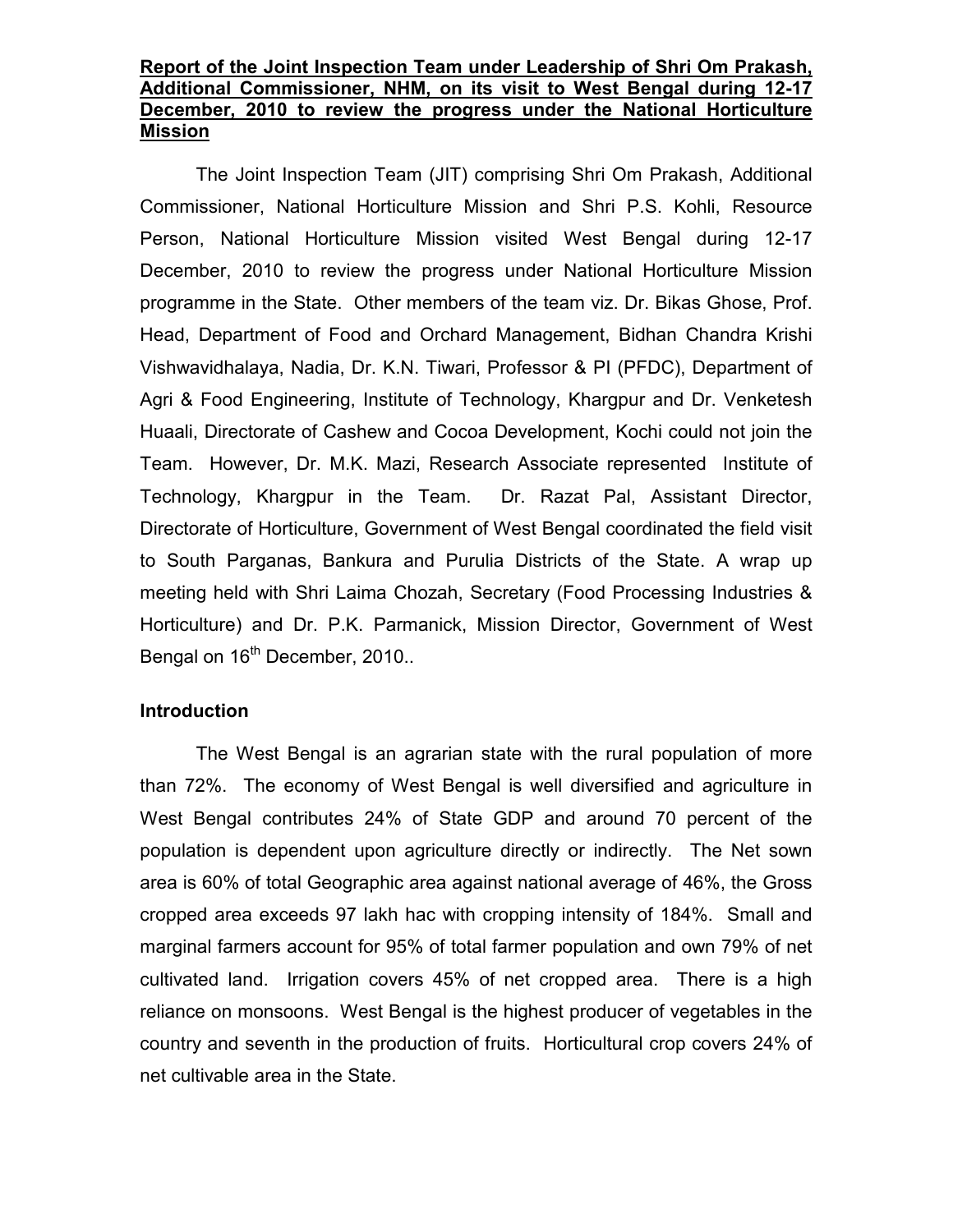#### Land Use Pattern in West Bengal

| Total geographical area | 8875200 ha |
|-------------------------|------------|
| Cultivable area         | 8686639 ha |
| Net sown area           | 5354196 ha |
| Gross cropped area      | 9510423 ha |
| Cropping intensity      | 184%       |

#### Area, Production and Productivity of Horticultural Crops in West Bengal

| Crop              |        | <b>AREA</b> ('000 HA) |                 |       | <b>PRODUCTION ('000</b> |                 | <b>PRODUCTIVITY</b> |         |               |  |
|-------------------|--------|-----------------------|-----------------|-------|-------------------------|-----------------|---------------------|---------|---------------|--|
|                   |        |                       |                 |       | MT)                     |                 |                     | (MT/HA) |               |  |
|                   | 2004-  | 2008-                 | <b>Increase</b> | 2004- | 2008-                   | <b>Increase</b> | 2004-               | 2008-   | Increase      |  |
|                   | 05     | 09                    | $\frac{0}{0}$   | 05    | 09                      | $\frac{0}{0}$   | 05                  | 09      | $\frac{6}{9}$ |  |
| Fruit             | 166.29 | 203.2                 | 22.22           | 2128  | 2775.60                 | 30.42           | 12.80               | 13.66   | 6.70          |  |
| <b>Vegetables</b> | 868.41 | 922.8                 | 626             | 10997 | 12803                   | 16.43           | 12.66               | 13.87   | 9.57          |  |
| <b>Flower</b>     | 17.925 | 21.07                 | 17.55           |       |                         |                 |                     |         |               |  |
| <b>Cut Flower</b> | 6.624  | 8.46                  | 27.72           | 89.63 | 212.33                  | 136.90          | 1.35                | 2.51    | 85.48         |  |
| <b>Production</b> |        |                       |                 |       |                         |                 |                     |         |               |  |
| (Crore            |        |                       |                 |       |                         |                 |                     |         |               |  |
| Sticks),          |        |                       |                 |       |                         |                 |                     |         |               |  |
| Productivity      |        |                       |                 |       |                         |                 |                     |         |               |  |
| (Lakh             |        |                       |                 |       |                         |                 |                     |         |               |  |
| sticks/ha)        |        |                       |                 |       |                         |                 |                     |         |               |  |
| Loose             | 11.301 | 12.6                  | 11.49           | 44.67 | 52.01                   | 16.43           | 3.95                | 4.13    | 4.43          |  |
| <b>Flower</b>     |        |                       |                 |       |                         |                 |                     |         |               |  |
| <b>Spices</b>     | 97.504 | 114                   | 16.92           | 212.5 | 304.63                  | 43.36           | 2.18                | 2.67    | 22.61         |  |

#### Horticulture in the State

With a production of 26 m. MT of horticulture produce from an area of about 1.69 m. ha., West Bengal is the largest producer of horticultural crops accounting for 12.11% of total horticultural production in the country.

 The major horticulture produce comprises vegetables (87.33%). The State produces 26 m. MT of vegetables from an area of 1.69 m. ha. with the productivity of 15.34 t/ha.

 The production of fruits comprises 10.68 % of total horticultural crops in the State.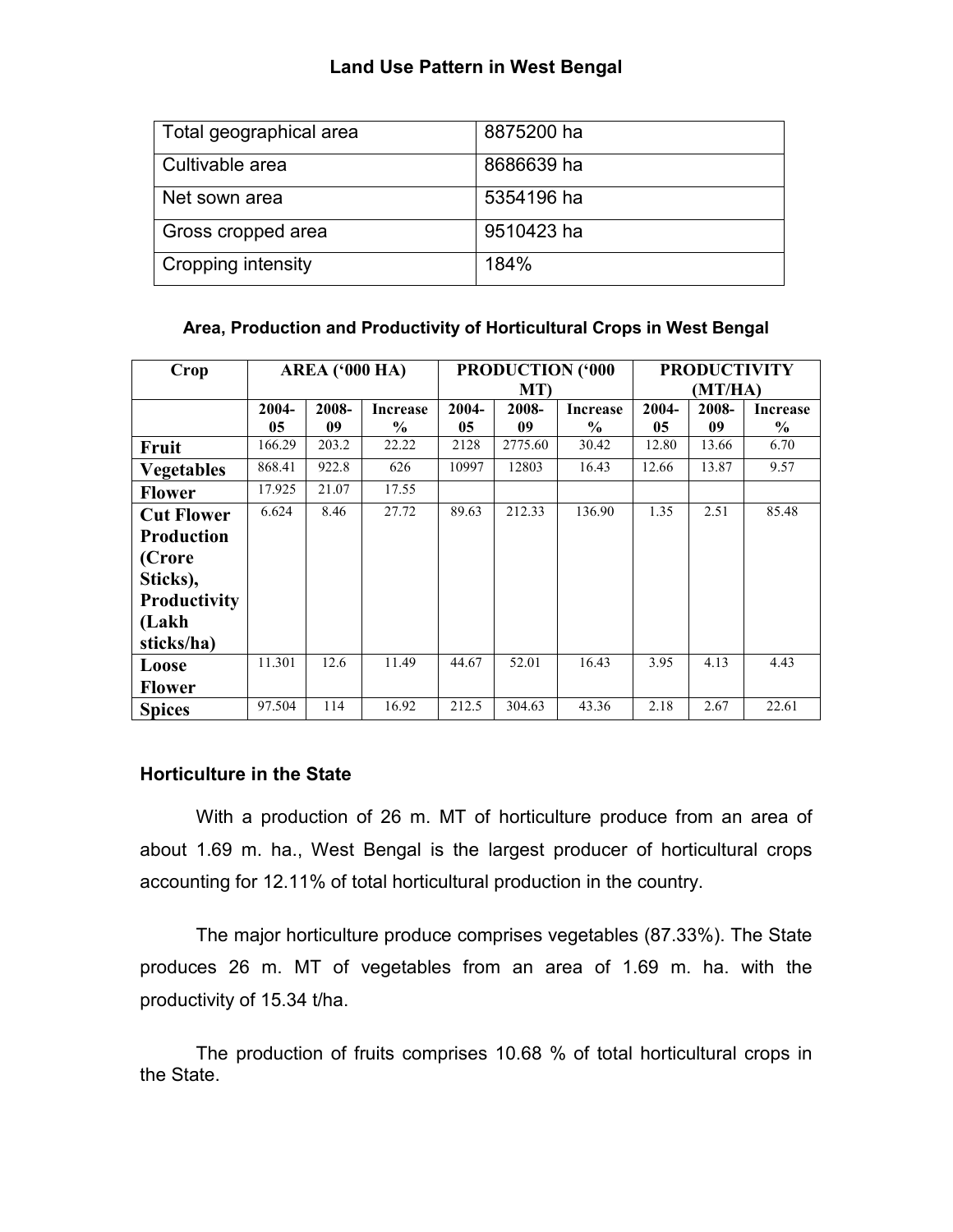## Brinjal

- West Bengal ranks first in the production of brinjal in the country and accounts for 26.61% of total production of brinjal in the country.
- The State produces about 2.76 m. MT of brinjal from an area of 0.1165 m. ha. with the productivity of 17.8 t/ha.
- The major brinjal producing belts in the State are Hoogly, 24-Paraganas and Burdwan.

### Potato

- West Bengal is the second largest producer of potato in the country and accounts for 28.8% of the total production of potato in the country.
- The State produces about 9.90 m. MT of potato from an area of 0.40 m. ha. with the productivity of 24.7 t/ha which is the highest in the country.
- The availability of cold storage is inadequate in the State when compared to its production.

#### Cabbage

- West Bengal is the highest cabbage producing State in the country and accounts for 29.7% of total production of cabbage in the country.
- The State produces about 2.0242 m. MT of cabbage from an area of 0.07 m. ha. with productivity of 27.6 t/ha.

#### **Cauliflower**

- West Bengal is the highest cauliflower producing State in the country and accounts for 26.7% of total production of cauliflower in the country.
- The State produces about 1.70 m. MT of cauliflower with an area of 0.07 m. ha. with the productivity of 25.4 t/ha.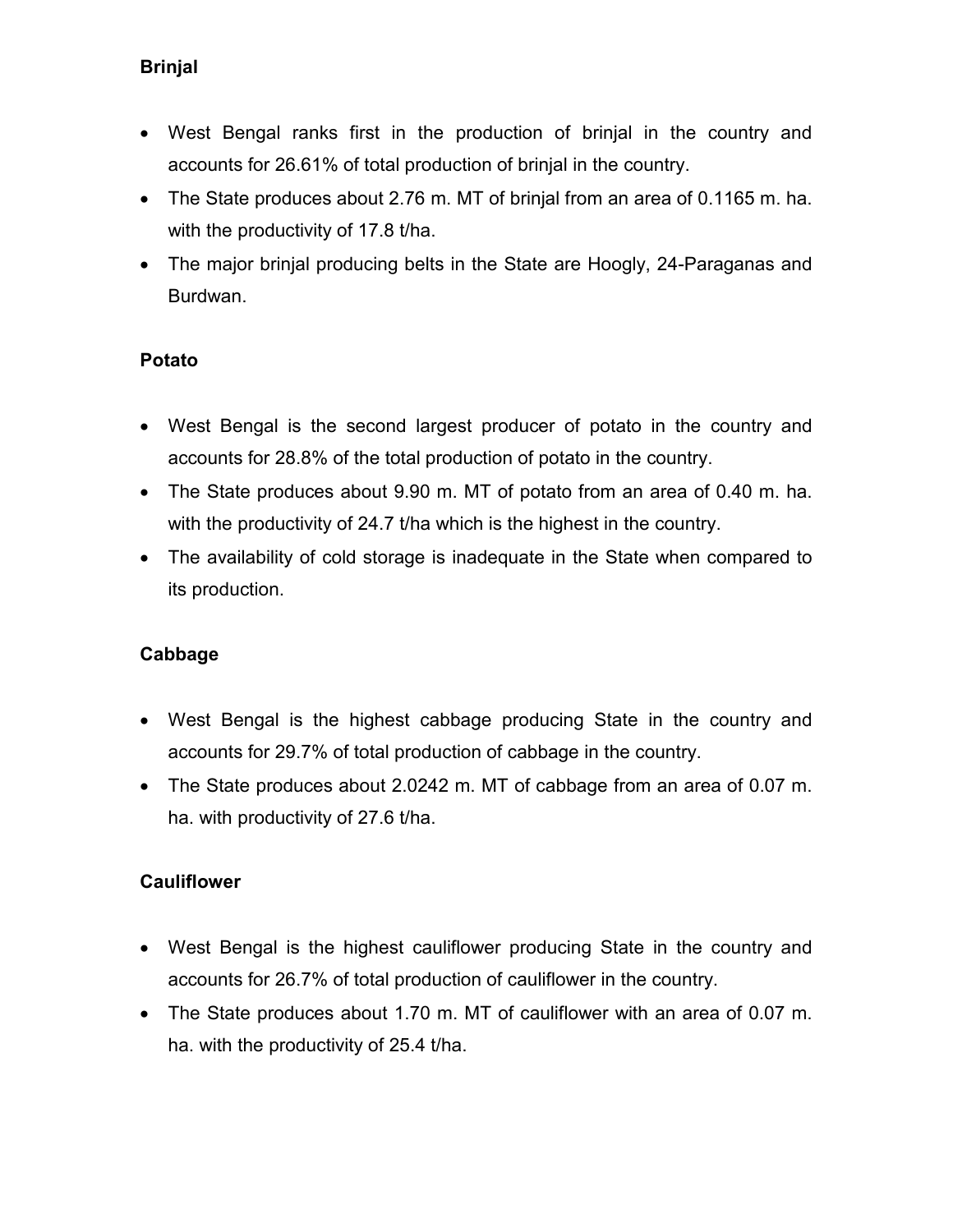# • West Bengal is the highest okra producing State in the country and accounts for 18.4% of total production of okra in the country.

- The State produces about 0.8 m. MT of okra from an area of 0.07 m. ha. with the productivity of 11.4 t/ha.
- The major okra producing belts in the State are Hoogly and Burdwan.

## Sweet Potato

- West Bengal is the third highest sweet potato producing state in the country and accounts for 20.6% of the total production of sweet potato in the country.
- The State produces about 0.23 m. MT of sweet potato from an area of 0.02 m. ha. with the productivity of 10.3 t/ha.
- The varieties of sweet potato recommended for the State are Rajendra, Sakarkand (RS) 5, RS 35, RS 43.

## Tomato

- West Bengal is the fifth highest tomato producing State in the country and accounts for 9 % of total production of tomato in the country.
- The State produces about 1 m. MT of tomatoes from an area of 0.05 m. ha. with the productivity of 19.1 t/ha.

## **Peas**

- West Bengal is the fifth leading peas producing state and accounts for 4.3 % of the total production of peas in the country.
- State is producing about 0.12 m MT of peas from an area of 0.02 m ha. with the productivity of 5.9 MT/ha.
- Major peas producing belts in the state are Nadia, Hoogly, 24 Paraganas.

## Okra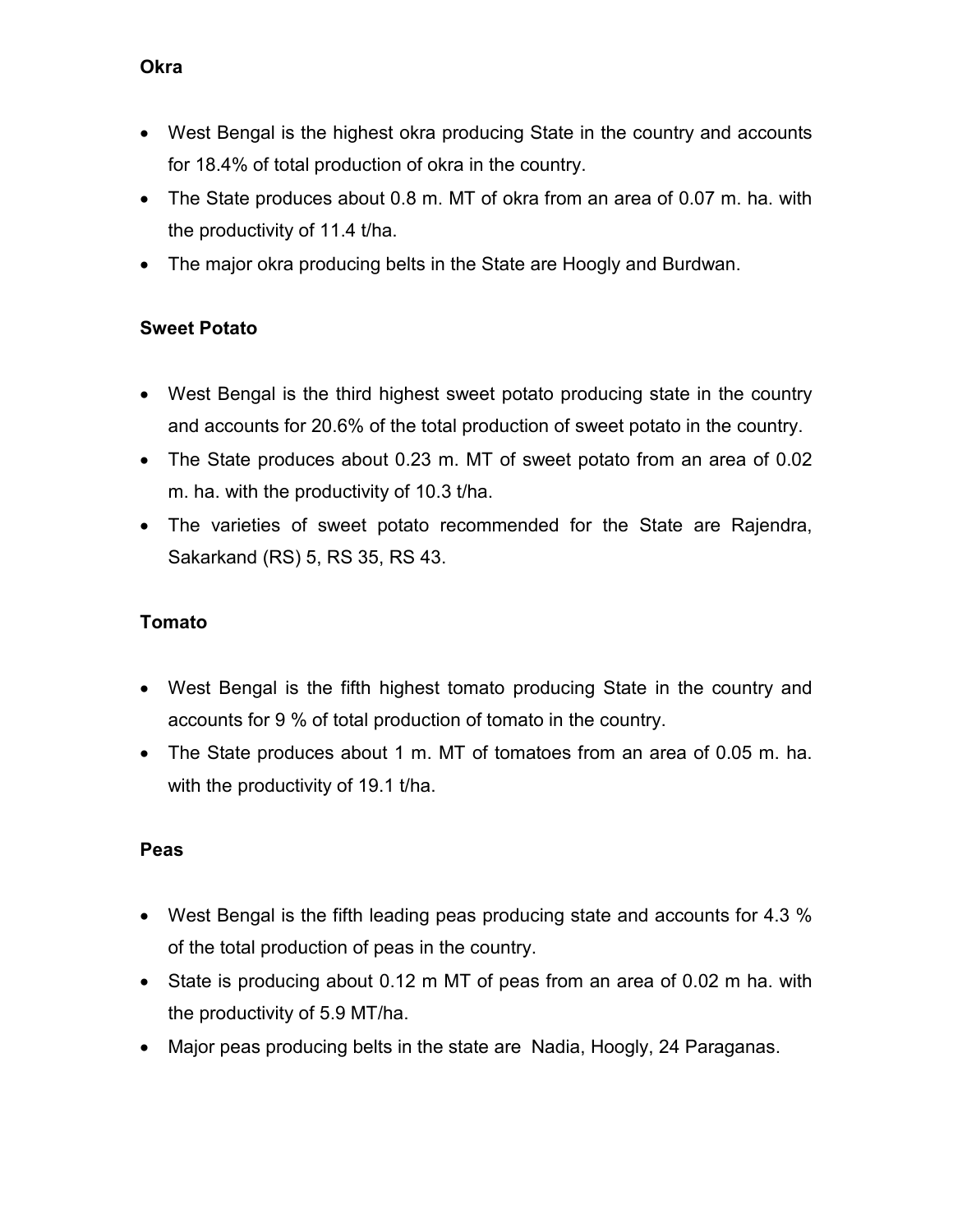### Pineapple

- West Bengal is the highest pineapple producing State in the country and accounts for 21.2% of total production of pineapple in the country.
- The State produces 0.28 m. MT of pineapple from an area of about 0.01 m. ha. with the productivity of 29.7 t/ha.
- The major pineapple producing belts in the State are North Dinajpur, Darzeeling and Jalpaiguri.

## Papaya

- West Bengal is the fourth largest producer of papaya in the country and accounts for 8.7% of the total production of papaya in the country.
- The State produces 0.31 m. MT of papaya from an area of 0.01 m. ha. with the productivity of 29 t/ha.
- The major papaya producing belts in the State are North 24-Paraganas and Hoogly.

#### Banana

- West Bengal accounts for 3.6% of total banana production in the country. The State produces 0.95 m. MT of banana from an area of 0.04 m. ha. with the productivity of 23.9 t/ha.
- Banana cultivars grown in the state are Champa, Mrtman Rasthali, Amrit Sagar, Giant Governor and Lacatan.

#### Mango

- West Bengal accounts for 4.3% of total production of mango in the country. The State produces 0.55 m. MT of mango from an area of 0.09 m. ha. with the productivity of 6.4 t/ha.
- Commercial mango varieties grown in the State are Fazli, Gulabkhas, Himsagar, Kishenbhog, Langra and Bombay Green.
- The availability of post harvest management of fruits is inadequate in the State.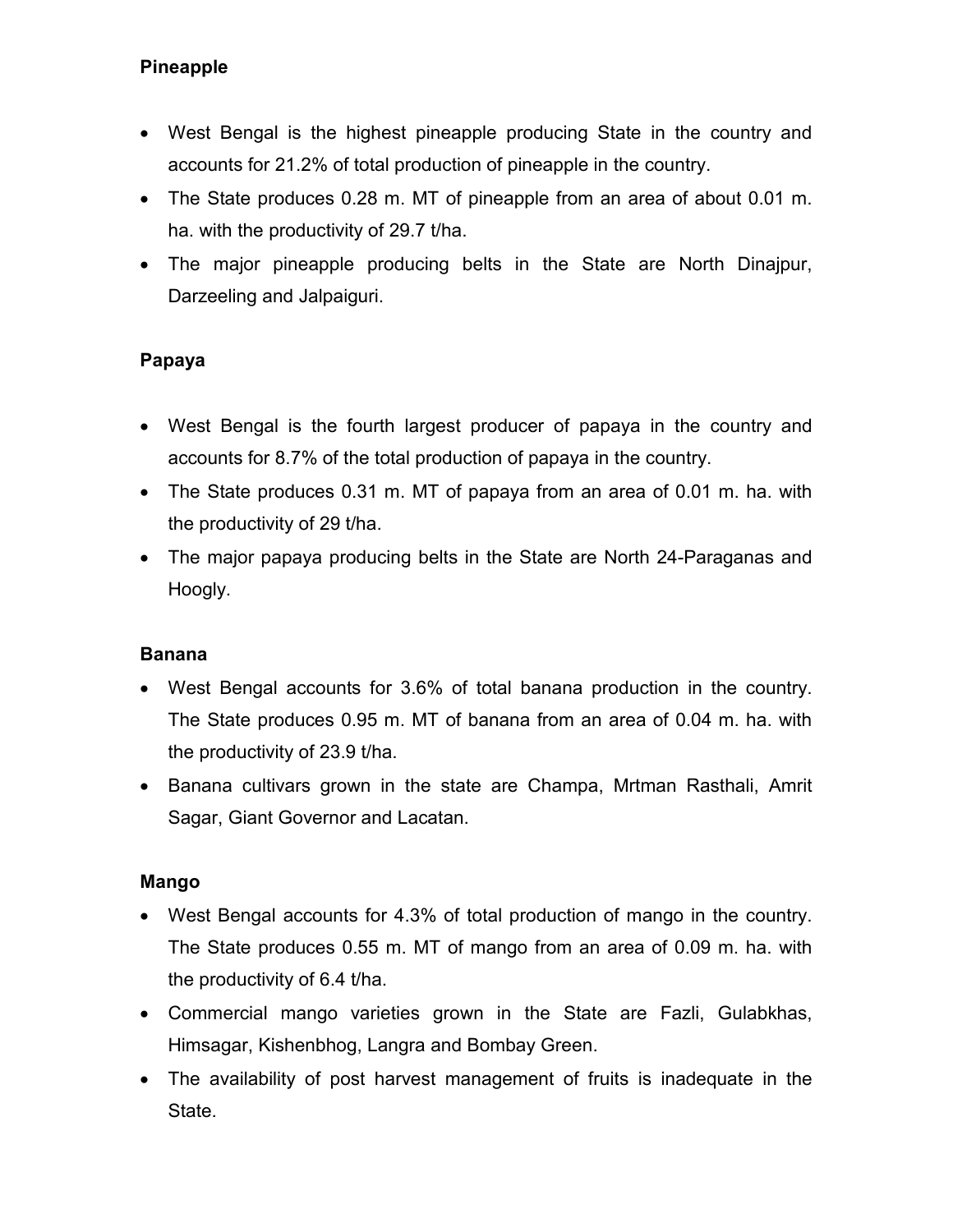#### Guava

- West Bengal is the fourth largest producer of guava and accounts for 7.5 % of total production of guava in the country.
- State produces about 0.17 m Mt of guava from an area of 0.01 m ha. with the productivity of 13.7 MT/ha.

#### Plantation Crops

• West Bengal is one of the major plantation crops producing state in the country. In production of Arecanut, state is ranked at fourth place and fifth in coconut.

(Source: - Indian Horticulture Database 2009, National Horticulture Board)

#### NHM interventions in West Bengal

The National Horticulture Mission (NHM) is being implemented in the State since 2005-06, in a Mission mode by adopting cluster approach for holistic development of Horticulture

The scheme is being implemented in 14 identified potential districts. The district covered under NHM includes Malda, Murshidabad, Nadia, Hooghly, Purulia, Bankura, North 24-Parganas, Darjeeling, Jalpaiguri, Paschim Midnapore , Birbhum, Coochbehar, Purvi Midnapore and South 24-Parganas.

 The focus crops covered under the programme include Mango, Pineapple, Banana, Orange, Guava, Cashew, Litchi, Flowers, Spices and Betel vine.

Major activities being undertaken in the programme are production and distribution of quality planting material, vegetable seed production, rehabilitation and setting up of tissue culture labs, area expansion, rejuvenation of old and senile orchards, creation of community water resources, protected cultivation, INM/IPM, organic farming, development of Post Harvest Management and marketing infrastructure and Human Resource Development.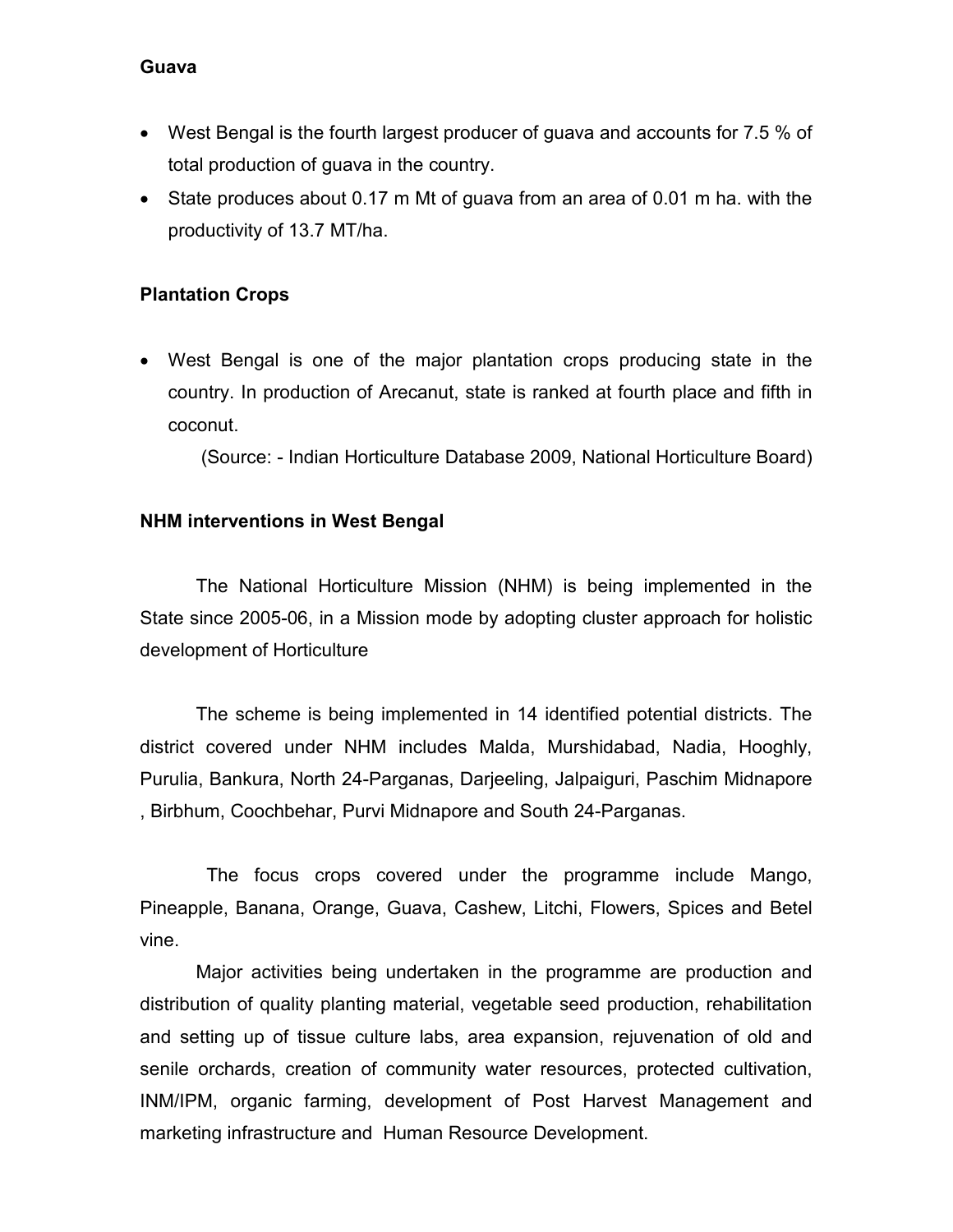The Annual Action Plan of SHM, West Bengal for 2010-11 has been approved for Rs. 51.88 crore including GOI share of Rs. 44.10 crore. During the year Rs. 16.00 crore have been released. So far an expenditure of Rs. 30.48 crore has been reported.

## Year-wise details of Outlay, Funds Released and Expenditure under NHM in West Bengal

|         |         |                 |                    | (Rs. In lakh)  |
|---------|---------|-----------------|--------------------|----------------|
| Year    | Outlay  | <b>Releases</b> | <b>Expenditure</b> | <b>Balance</b> |
| 2005-06 | 8451.00 | 4035.31         | 0.754              | 4034.56        |
| 2006-07 | 9377.00 | 4600.00         | 1013.19            | 7621.37        |
| 2007-08 | 3114.51 | 681.82          | 2500.65            | 5802.54        |
| 2008-09 | 4765.10 | 607.20          | 2893.66            | 3516.08        |
| 2009-10 | 3627.38 |                 | 3234.92            | 281.16         |
| 2010-11 | 4409.80 | 1600.00         | 3047.80            |                |

## Component wise details of Progress under NHM in West Bengal

| SI.<br>No.     | Component                                                      | Phy<br>(Ha/No.) | Fin (Rs. in<br>lakh) | Percentage<br><b>Expenditure</b><br>to Total<br><b>Expenditure</b> |
|----------------|----------------------------------------------------------------|-----------------|----------------------|--------------------------------------------------------------------|
| $\mathbf{1}$   | <b>Nursery</b>                                                 | 108             | 275.82               | 2.29                                                               |
| $\overline{2}$ | <b>Area Coverage</b>                                           | 41392           | 5603.04              | 46.62                                                              |
| 3              | Rejuvenation                                                   | 6129            | 881.07               | 7.33                                                               |
| $\overline{4}$ | Development<br><sub>of</sub><br>Water<br><b>Resources</b>      | 295             | 615.02               | 5.12                                                               |
| 5              | <b>Protected Cultivations</b>                                  | 914             | 131.83               | 1.10                                                               |
| 6              | <b>Organic Farming</b>                                         | 8856            | 623.28               | 5.19                                                               |
| $\overline{7}$ | <b>Vermi Compost Units</b>                                     | 2467            | 710.85               | 5.91                                                               |
| 8              | <b>Integrated Pest Management</b><br>(IPM)                     | 21349           | 213.49               | 1.78                                                               |
| 9              | <b>IPM</b> Infrastructure                                      | 13              | 323.28               | 2.69                                                               |
| 8              | <b>HRD</b>                                                     | 420             | 79.80                | 0.66                                                               |
| 9              | <b>Post Harvest Management</b>                                 | 34              | 928.76               | 7.73                                                               |
| 10             | <b>Rural Markets/Infrastructure</b>                            | 13              | 69.30                | 0.58                                                               |
| 11             | <b>Mission</b><br><b>Management/Other</b><br><b>Innovative</b> |                 | 724.53               | 6.03                                                               |
|                | <b>Total</b>                                                   |                 | 12018.38             |                                                                    |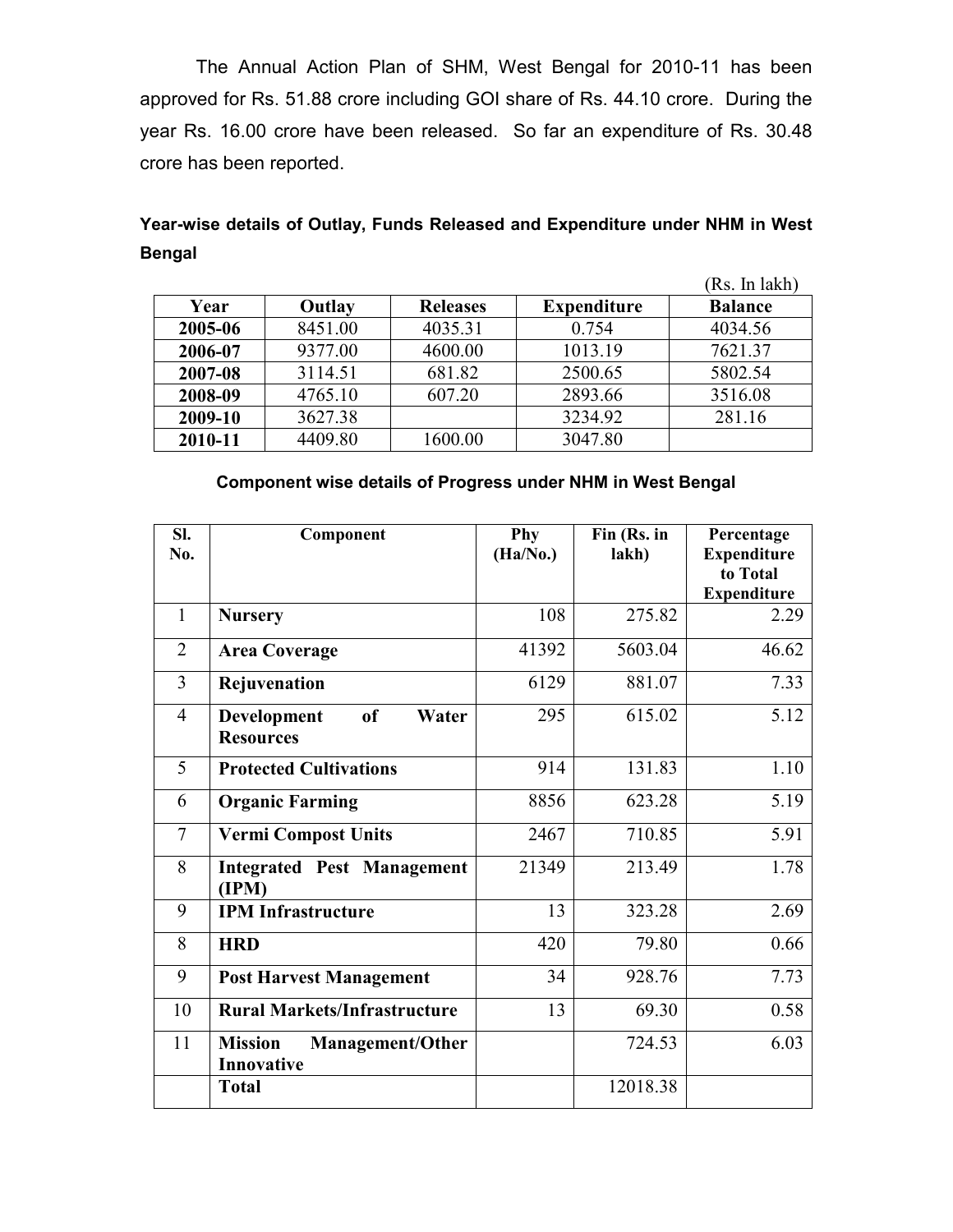#### Area Expansion

 The year wise detail of physical and financial progress under establishment of new gardens is given in the Table.

#### Table-: Coverage under New Gardens

| (Area in ha, Rs. in lakh) |  |  |  |
|---------------------------|--|--|--|
|                           |  |  |  |

| Year         | Target   |           | Achievement |                 |  |  |
|--------------|----------|-----------|-------------|-----------------|--|--|
|              | Physical | Financial | Physical    | Financial (GOI) |  |  |
| 2005-06      | 19771.90 | 1930.74   |             |                 |  |  |
| 2006-07      | 12809    | 2049.97   | 4001        | 434.94          |  |  |
| 2007-08      | 1650     | 206.72    | 8020        | 1014.28         |  |  |
| 2008-09      | 2610     | 392.27    | 10339       | 1128.00         |  |  |
| 2009-10      |          |           | 10385       | 1279.93         |  |  |
| 2010-11      | 4205     | 683.21    | 8647        | 1462.14         |  |  |
| <b>Total</b> | 41045.9  | 5262.91   | 41392       | 5319.29         |  |  |

#### Production of Planting Material

In the State, 7 model nurseries and 101 small nurseries have been established under NHM programme for production of superior quality planting material of improved varieties for establishing new orchards. The demand for planting material for year 2010- 2011 is 6.3 lakh the capacity of production from these nurseries is around one crore and forty four lakh. Hence a substantial amount of planting materials are generated as surplus which are either used for back yard gardening in the state or transported out in the neighboring states of Jharkhand, Bihar and Orissa.

| <b>Scheme</b>                                       |                         | No.<br><b>Established</b> | No.<br><b>Proposed</b> | <b>Total</b><br><b>Nurser</b><br>y | No.<br><sub>of</sub><br><b>Planting</b><br><b>Material</b><br><b>Produced</b> | Requirement<br>of<br>major<br><b>Planting</b><br><b>Material</b> | <b>Excess</b><br><b>Planting</b><br>Material<br><b>Produced</b> | <sub>of</sub> |
|-----------------------------------------------------|-------------------------|---------------------------|------------------------|------------------------------------|-------------------------------------------------------------------------------|------------------------------------------------------------------|-----------------------------------------------------------------|---------------|
| <b>Model</b><br><b>Nursery</b><br>(Public<br>ha)    | $\overline{\mathbf{4}}$ | 6                         | 3                      | 9                                  | 36,00,000                                                                     |                                                                  |                                                                 |               |
| <b>Model</b><br><b>Nursery</b><br>(Private 1<br>ha) |                         | 107                       | 7                      | 114                                | 1,14,00,000                                                                   |                                                                  |                                                                 |               |
| <b>Model</b><br><b>Nursery</b>                      |                         |                           |                        | 1                                  | 1,00,000                                                                      |                                                                  |                                                                 |               |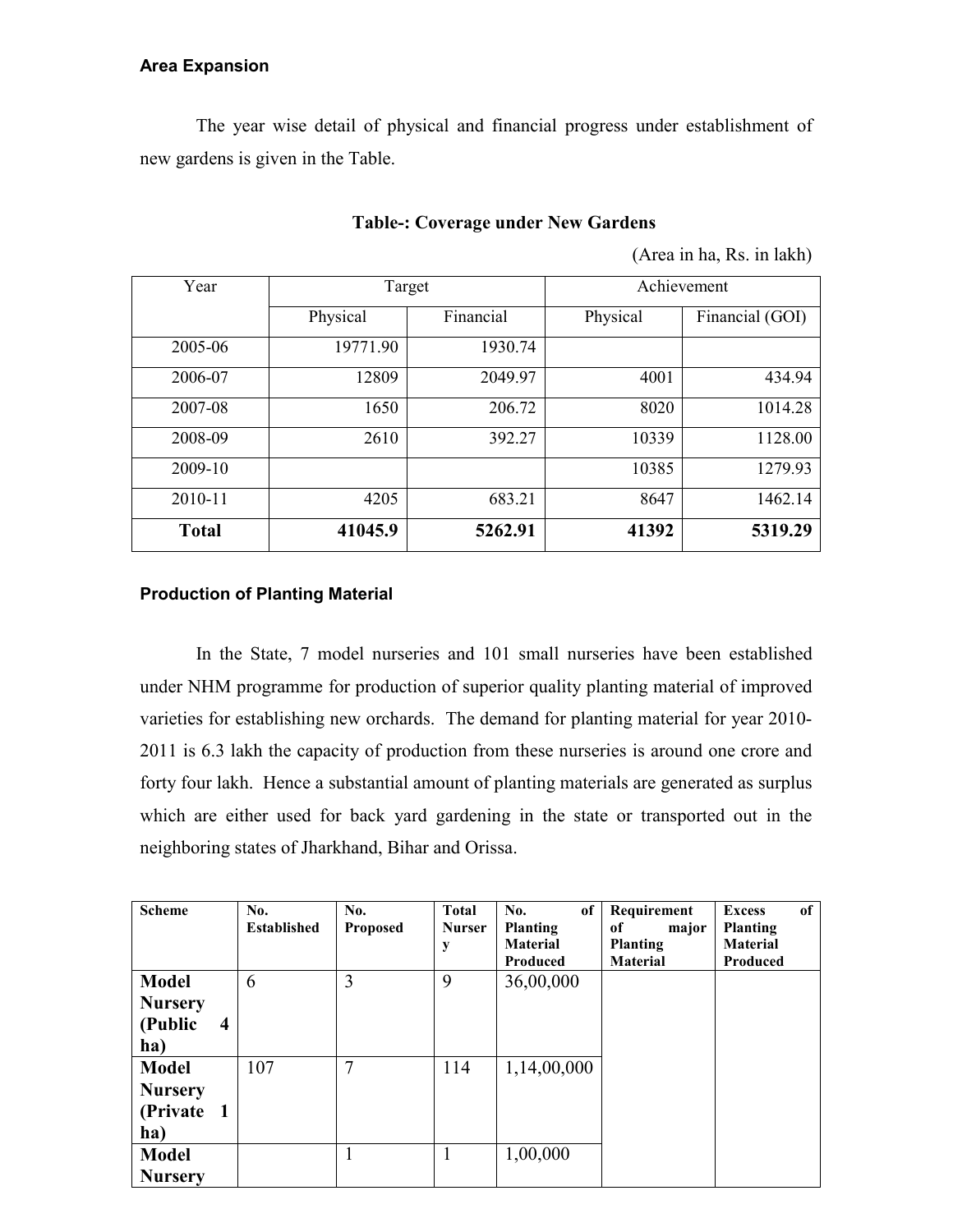| (Public<br>$\mathbf{ha}$ |  |                          |             |
|--------------------------|--|--------------------------|-------------|
|                          |  | $1,51,00,000$   6,30,000 | 1,44,70,000 |

### Status of Projects of Post Harvest Management

 The status of projects sanctioned under Post Harvest Management component in the State is as under:-

## Post harvest projects 2006-07, 07-08, and 08-09

| S.             |                      |              | Project | Admissible | Assistance | Total          |
|----------------|----------------------|--------------|---------|------------|------------|----------------|
| No.            |                      |              | Cost    | project    | approved   | subsidy        |
|                |                      |              |         | cost       | by<br>EC,  | released       |
|                |                      |              |         |            | NHM,       | (Rs. L)        |
|                |                      |              |         |            | GOI (Rs.   |                |
|                |                      |              |         |            | in lakh)   |                |
| $\mathbf{1}$   | P.B.<br>Enterprises, | Pack         | 24.78   |            | 4.31       | $\overline{2}$ |
|                | Vill-Assam More,     | House,       |         |            |            |                |
|                | Dist-Jalpaiguri      | Collection   |         |            |            |                |
|                |                      | Grading      |         |            |            |                |
|                |                      | Sorting      |         |            |            |                |
|                |                      | Unit         |         |            |            |                |
| $\overline{2}$ | M/s Krishna Agri.    | Multi        | 365     | 200        | 50         | 27.43          |
|                | Pvt. Ltd., Lakurdi,  | Cold         |         |            |            |                |
|                | Burdwan              | Store        |         |            |            |                |
| $\overline{3}$ | M/s Kedia MPC        | Multi        | 505.36  | 80         | 20         | 20             |
|                | Pvt.<br>Ltd.,        | Cold         |         |            |            |                |
|                | Berhampur,           | <b>Store</b> |         |            |            |                |
|                | Murshidabad Vill     |              |         |            |            |                |
|                | & P.O.- Jiaganj,     |              |         |            |            |                |
|                | Murshidabad-         |              |         |            |            |                |
|                | 742123               |              |         |            |            |                |
| $\overline{4}$ | Manbhum<br>M/s       | Multi        | 216     | 200        | 50         | 50             |
|                | Larzed<br>Sized      | Cold         |         |            |            |                |
|                | Multipurpose Co-     | <b>Store</b> |         |            |            |                |
|                | op Soci. Vill &      |              |         |            |            |                |
|                | PO<br>Manbazar,      |              |         |            |            |                |
|                | Dt.-Purulia          |              |         |            |            |                |
| 5              | Rafiqul<br>M/s       | Collection   | 15      | 15         | 3.75       | 3.75           |
|                | Mollah,              | $\&$         |         |            |            |                |
|                | Borosona,            | Grading      |         |            |            |                |
|                | <b>Burdwan</b>       | Sorting      |         |            |            |                |
|                |                      | Centre       |         |            |            |                |
| 6              | $M/s$ WBSFP &        | Refer Van    |         |            | 11.8       | 11.8           |
|                | HDCL, Mayukh,        |              |         |            |            |                |
|                | <b>Salt Lake</b>     |              |         |            |            |                |
| $\overline{7}$ | M/s Chakraborty      | Multi        | 261     |            | 22.23      | 16.55          |
|                | Estates Pvt. Ltd.    | Cold         |         |            |            |                |
|                | Dhamia<br>(West),    | Store        |         |            |            |                |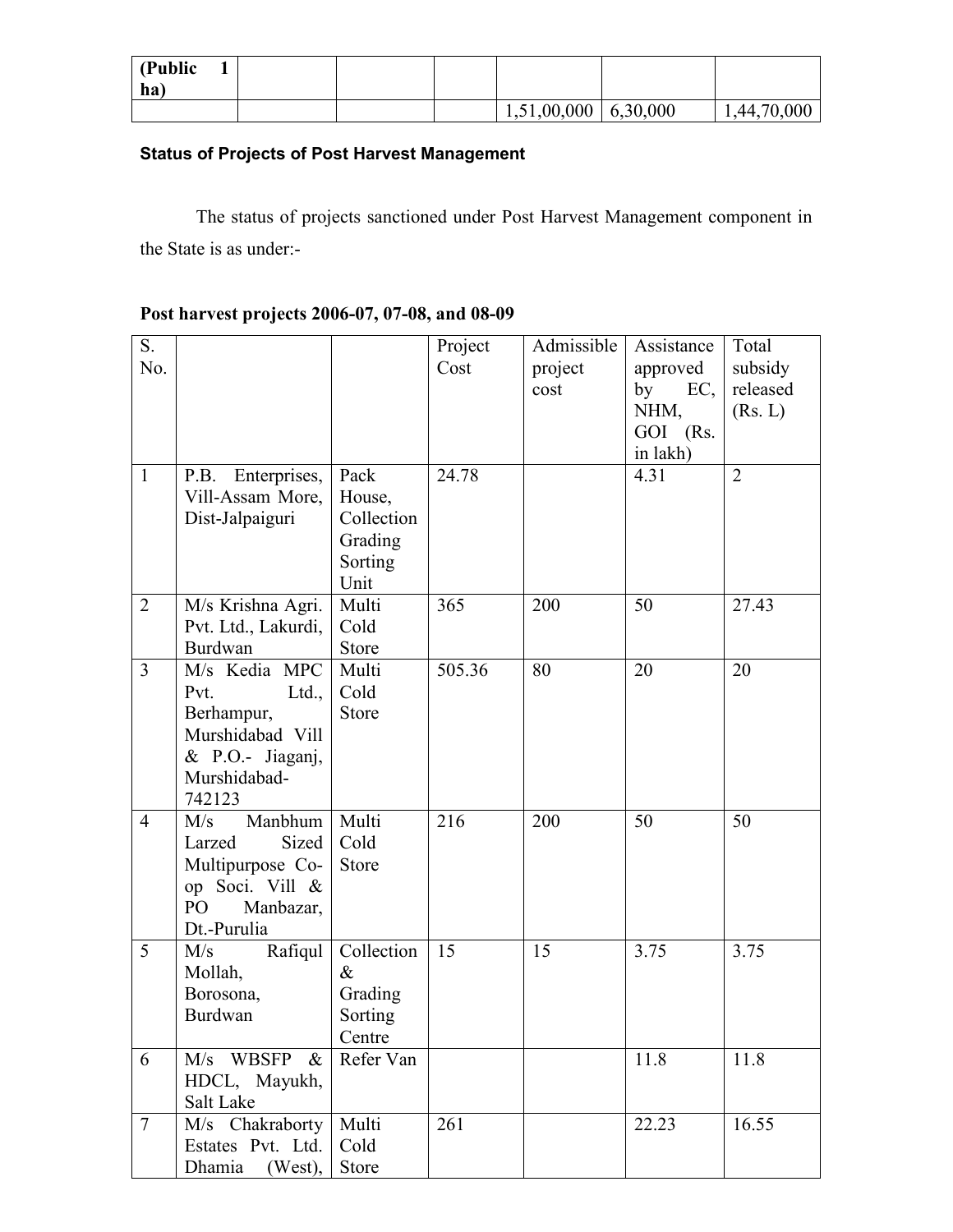| Masdunda, 24 Pgs |  |  |        |
|------------------|--|--|--------|
| $\overline{1}$   |  |  |        |
| <b>Total</b>     |  |  | 131.53 |

## Multipurpose Cold Storage 2009-10

| S.N<br>$\mathbf{o}$ | Name<br>&<br>of<br>Address<br>the project                                                                                                        | Name of<br>Partner/<br>Director      | Proj<br>ect<br>Cos<br>t | Admiss<br>ible<br>project<br>cost | Assista<br>nce<br>approv<br>ed<br>by<br>EC,<br>NHM,<br>GOI(Rs<br>in<br>lakhs) | Part<br>subsi<br>$\mathrm{d}\mathrm{v}$<br>releas<br>ed | Final<br>subsi<br>dy<br>releas<br>ed | Total<br>subsi<br>$\mathrm{d}\mathrm{y}$<br>releas<br>ed | Sponsori<br>ng Bank                                                                 | Capac<br>ity |
|---------------------|--------------------------------------------------------------------------------------------------------------------------------------------------|--------------------------------------|-------------------------|-----------------------------------|-------------------------------------------------------------------------------|---------------------------------------------------------|--------------------------------------|----------------------------------------------------------|-------------------------------------------------------------------------------------|--------------|
| 1                   | M/s Tanmoy<br>Mondal<br>(Himalaya<br>cold<br>storage), Vill<br>Bohara, P.O.<br>Kotasur, Dt-<br>Birbhum                                           | $\overline{M/s}$<br>Tanmoy<br>Mondal |                         |                                   | 20.00                                                                         | 10.00                                                   | 10.00                                | 20.00                                                    | <b>UBI</b><br>Ahmedp<br>Br.<br>ur<br>Vill+P.<br>O.<br>Ahmedp<br>ur,<br>Birbjhu<br>m |              |
| $\overline{2}$      | M/s<br>Sagarika<br>$\&$<br><b>MPC</b><br>Food<br>Processing<br>Pvt.<br>Ltd.,<br>Noida Vill.-<br>Sutarghaohi,<br>P.O.<br>Simurali,<br>Pin-741 248 |                                      | 213.<br>44              | 116                               | 29.0                                                                          | 14.5                                                    | 14.5                                 | 29.0                                                     | Allahaba<br>d Bank,<br>Kalyani<br>Industria<br>1 Estate<br>Br.<br>Kalyani           |              |
| $\overline{3}$      | M/s<br>Baba<br>Biswakarma<br>MPC,<br>Gamar, Rani<br>bazaar, P.O.-<br>Thupsara<br>Dt-Birbhum,<br>Pin 731215                                       | Prof.<br><b>Bishnu</b><br>Roy etc.   | 540.<br>82              | 200.00                            | 50.00                                                                         |                                                         | 50.00                                | 50.00                                                    | PNB,<br>Khatier,<br>P.O.<br>Kalanpu<br>Dt.<br>r,<br><b>Burdwa</b><br>n              | 10000<br>MT  |
| $\overline{4}$      | M/s B.B.S Sreekrish<br><b>MPC</b><br>(Bagdah<br>Biswambhar<br>Shyamlata)<br>Vill-Kola,<br>P.O.<br>Bagdah, Dt-<br>North<br>24<br>Pgs.             | na<br><b>Biswas</b>                  | 212<br>78               | 128.0                             | 32.0                                                                          |                                                         | 32.0                                 | 32.0                                                     | Allahaba<br>d Bank,<br>Zonal<br>Office,<br><b>Barasat</b>                           | 3200<br>MT   |
| 5                   | M/s Poddar<br><b>Brothers</b><br>Himghar<br>Ltd.<br>Pvt.<br>Haldinala,<br>P.O.<br>Garbeta, Dt.                                                   | Mohanlal<br>Poddar,<br><b>MD</b>     | 218.<br>6               | 200                               | 45                                                                            |                                                         | 45                                   | 45                                                       | <b>UCO</b><br><b>Bank</b><br>Khirpai<br>Br.<br>Dt.<br>Paschim<br>Midnapu<br>r       | 4500<br>MT   |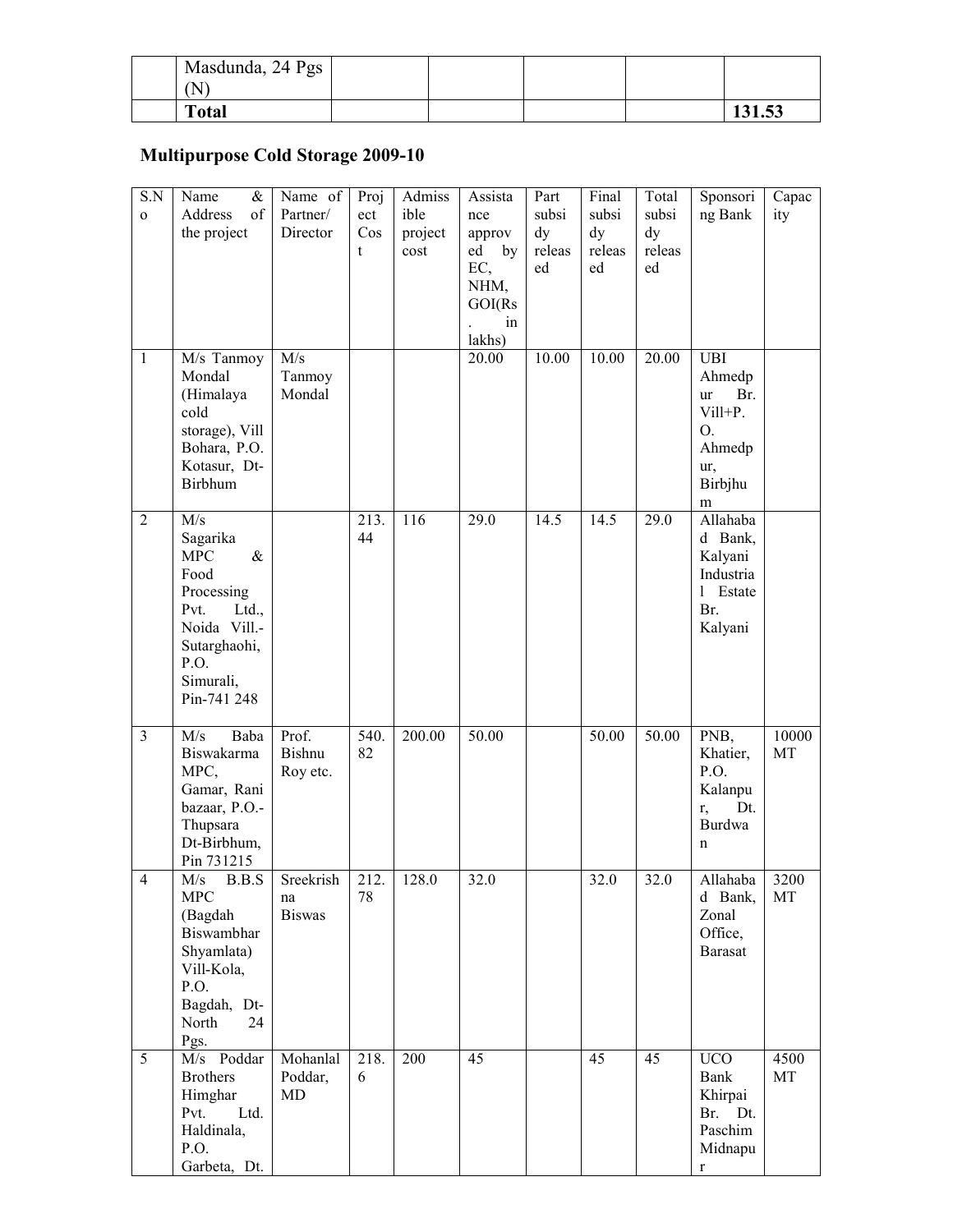|                | Paschim                                                                                                             |                                     |      |        |                |      |       |                   |                                                                                                      |                        |
|----------------|---------------------------------------------------------------------------------------------------------------------|-------------------------------------|------|--------|----------------|------|-------|-------------------|------------------------------------------------------------------------------------------------------|------------------------|
|                | Midnapur                                                                                                            |                                     |      |        |                |      |       |                   |                                                                                                      |                        |
| 6              | M/s<br>Matri<br>Mandir<br>Himghar<br>Pvt.<br>Ltd.,<br>Nagrpara<br>P.O.<br>Mahanand,<br>P.S.<br>Polba,<br>Hoogly     | Laxman<br>CH.<br>Paul,<br><b>MD</b> | 217  | 196.77 | 49.19          |      | 49.19 | 49.2              | Union<br>Bank,<br>Ramesh<br>warpur,<br>Br.,<br>Ramesh<br>warpur<br>Hoogly                            | 5000<br><b>MT</b>      |
| $\overline{7}$ | M/s Deluxe<br>Ice and Cold<br>Storage Pvt.<br>Ltd., 73 GT<br>Road,<br>Moujakotrun<br>g, PO Hind<br>Motor,<br>Hoogly | Santu<br>Saha                       | 133  | 88     | 22             |      | 22    | $\overline{22.0}$ | <b>State</b><br>Bank of<br><b>Bikaner</b><br>and<br>Jaipur,<br>Azad<br>Hind<br>Bagh<br><b>Branch</b> | 2200<br>MT             |
| 8              | M/s Sahapur<br>Multipurpus<br>Storage, PO<br>Prabhat Pur,<br>DT.<br>Burdwan                                         | Asit<br>Kumar<br>Dey                |      |        | 13             | 6.25 |       | 6.25              | <b>UBI</b><br>Calcutta<br>Br., $4$<br>N <sub>C</sub><br>Dutta<br>Sarani,<br>Kolkatta                 | 1250<br>MT             |
|                | Total                                                                                                               |                                     |      |        |                | 30.8 | 222.7 | 253.4             |                                                                                                      |                        |
|                | Peer<br>Gorachand<br>MPC, North<br>24 Pgs                                                                           |                                     | 57   | 57     | $\overline{3}$ |      |       | $\overline{3}$    | Allahaba<br>d Bank<br>Zonal<br>Office<br><b>Barasat</b>                                              | $\overline{300}$<br>MT |
|                | Project<br>$\ddot{\phantom{1}}$<br>functional<br>sorting<br>grading<br>unit                                         |                                     |      |        |                |      |       |                   |                                                                                                      |                        |
|                | M/s swapan<br>Choudhary,<br>Vill Samanti<br>Dt. Burdwan                                                             |                                     | 9.34 |        | 2.34           | 1.17 | 1.17  | $\overline{2.34}$ | $\overline{\text{SBI}}$                                                                              |                        |

## Multipurpose Cold Storage 2010-11

(Proposed)

| S.N          | Name &    | of<br>Name | Proje | Admissi | Assistan | Part   | Final  | Total  | Spons       | Capaci          |
|--------------|-----------|------------|-------|---------|----------|--------|--------|--------|-------------|-----------------|
| $\Omega$     | Address   | Partner/Di | ct    | ble     | ce       | subsi  | subsi  | subsi  | oring       | ty              |
|              | of<br>the | rector     | Cost  | project | approve  | dy     | dy     | dy     | Bank        |                 |
|              | project   |            |       | cost    | d<br>by  | releas | releas | releas |             |                 |
|              |           |            |       |         | EC,      | ed     | ed     | ed     |             |                 |
|              |           |            |       |         | NHM,     |        |        |        |             |                 |
|              |           |            |       |         | GOI(Rs.  |        |        |        |             |                 |
|              |           |            |       |         | 1n       |        |        |        |             |                 |
|              |           |            |       |         | lakhs)   |        |        |        |             |                 |
| $\mathbf{1}$ | M/s       | Madhos     | 700.  | 300     | 120      |        |        | 120    | <b>UBI</b>  | 1510            |
|              | Radha     | odan       | 09    |         |          |        |        |        | Kolk        | 0 <sub>MT</sub> |
|              | Govind    | Mandal     |       |         |          |        |        |        | ata         |                 |
|              | a Cold    |            |       |         |          |        |        |        | <b>Bran</b> |                 |
|              | storage   |            |       |         |          |        |        |        | ch          |                 |
|              | Pvt. Ltd  |            |       |         |          |        |        |        |             |                 |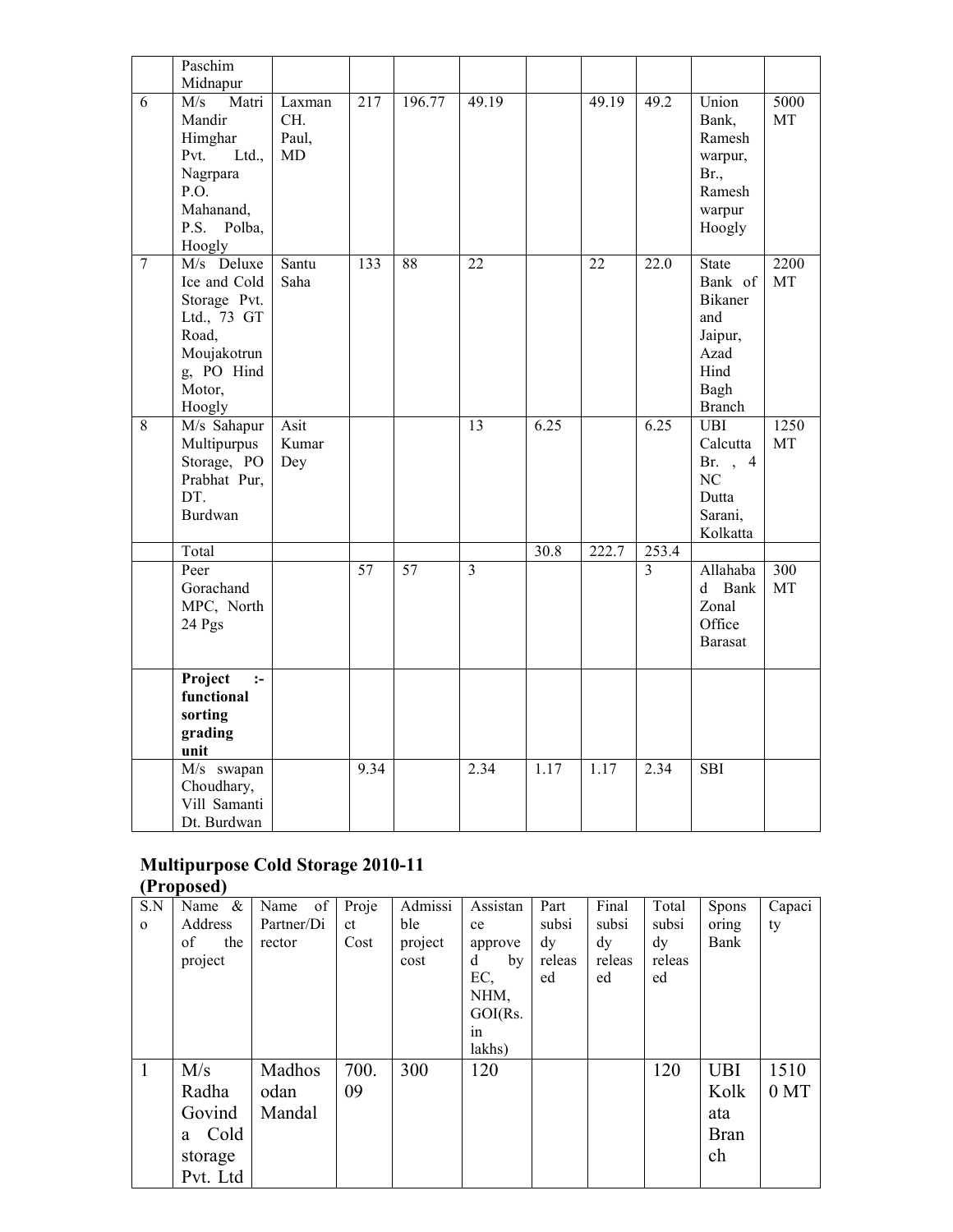|                | , Mouza<br>Piasala,<br>PO<br>Hoomg<br>arh, Dt.<br>West<br>Madina<br>pur                                                                                           |                                          |                        |     |     |  |     |                                  |                          |
|----------------|-------------------------------------------------------------------------------------------------------------------------------------------------------------------|------------------------------------------|------------------------|-----|-----|--|-----|----------------------------------|--------------------------|
| $\overline{2}$ | M/S<br>Biswaja<br>nani<br>Cold<br>Storage<br>Pvt. Ltd<br>Mouza<br>kanchg<br>eria PO<br><b>Burapet</b><br><b>PS</b><br>Anandp<br>Dt<br>ur,<br>West<br>Midnap<br>ur | Surendr<br>Nath<br>$\mathbf{a}$<br>Ghose | 678.<br>22             | 300 | 120 |  | 120 | <b>UBI</b><br><b>Bura</b><br>gat | 1500<br>$0\,\mathrm{MT}$ |
| $\overline{3}$ | M/s<br>Narendr<br>anath<br>Cold<br>Storage<br>Pvt. Ltd<br>Mouza<br>Nishcha<br>ntapur<br>Po<br>Kiaboni<br><b>PS</b><br>Garbeta<br>Dt.<br>West<br>Midnap<br>ur,     | Nimai<br>Chandra<br>manna                | 665.<br>$\overline{2}$ | 300 | 120 |  | 120 | <b>UBI</b><br>Kolk<br>ata<br>Br. | 1500<br>$0\,\mathrm{MT}$ |
| $\overline{4}$ | M/s<br>Srimant<br>a<br>Develo<br>pers<br>Pvt.<br>Ltd.<br>Vill<br>Givinda<br>pur.<br>P.S.                                                                          | Mr.<br>Srimant<br>Patra<br>a<br>etc.     | 277.<br>01             |     |     |  |     |                                  | 3500<br>MT               |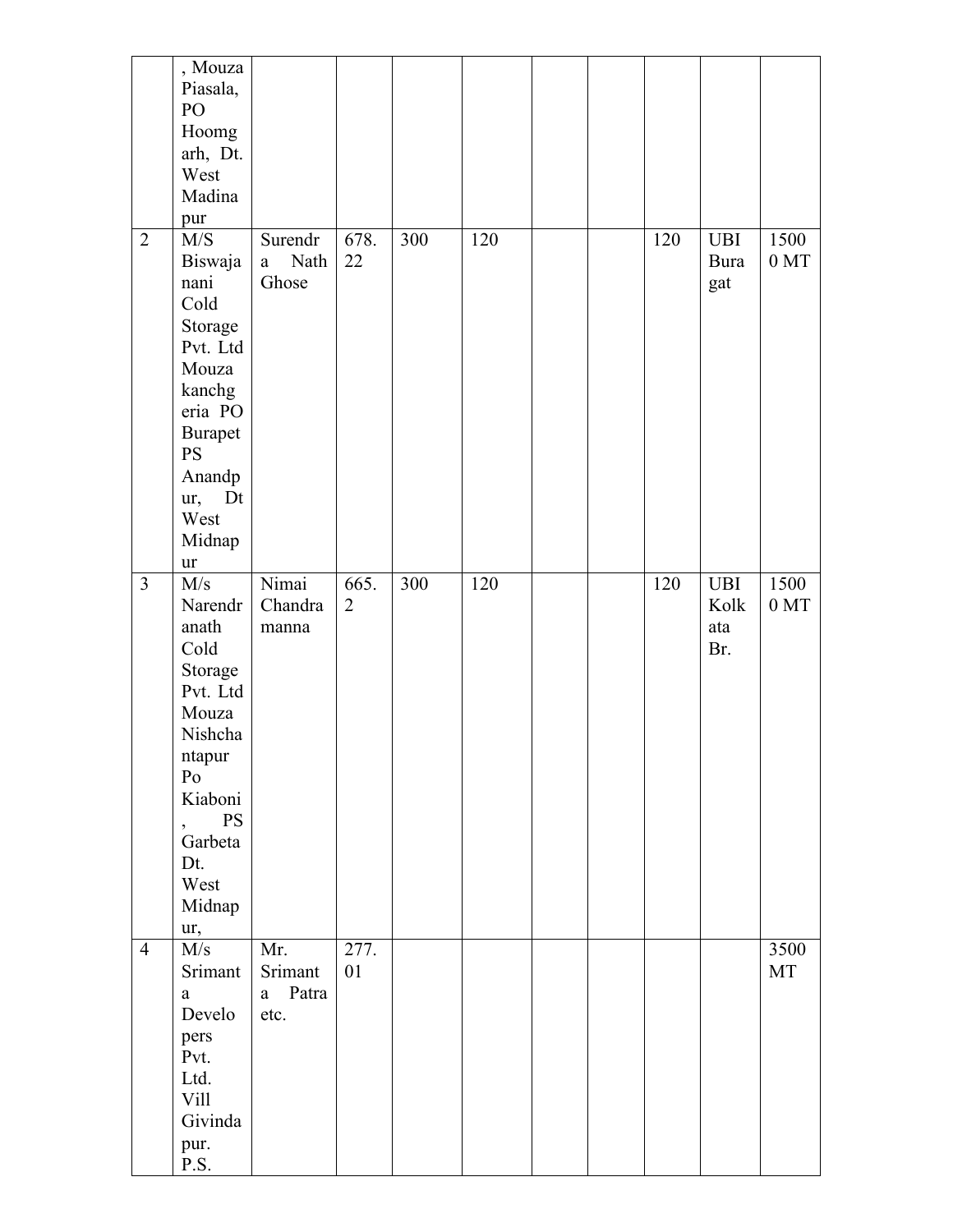|                | Dadpur,<br>Dt.<br>Hooghl<br>y                                                                                                                                                 |                       |           |                  |                  |  |                  |                                                                      |            |
|----------------|-------------------------------------------------------------------------------------------------------------------------------------------------------------------------------|-----------------------|-----------|------------------|------------------|--|------------------|----------------------------------------------------------------------|------------|
| $\overline{5}$ | M/s<br>Sree<br>Gouran<br>ga<br>Himgha<br>Pvt.<br>r <sub>1</sub><br>Ltd.,<br>Vill<br>$\ddot{}$<br>PO<br>Seakhal<br>a, P.S.<br>Chan<br>ditala,<br>Dt-<br>Hooghl<br>$\mathbf{y}$ |                       | 56.1<br>6 | 56.16            | 22.46            |  | 22.4<br>6        | <b>UBI</b><br>Rame<br>shwa<br>r pur<br>Br.<br>Hoog<br>hly            | 5075<br>MT |
| $\overline{6}$ | M/s<br>Mascot<br>Wood<br>Crafts<br>Pvt.<br>Ltd.<br>65/1<br>Mahars<br>hi<br>Deband<br>ra<br>Road,<br>Kolkata<br>700006                                                         | Mr<br>Narayan<br>Saha | 868       | $\overline{300}$ | $\overline{120}$ |  | $\overline{120}$ | $\overline{\text{SBI}}$<br>Cho<br>wring<br>hee<br>Br.<br>Kolk<br>ata | 7000<br>MT |

### Beneficiaries under NHM

During 2009-10, the status of beneficiaries covered under NHM programme is as follows:-

| Name of component               |         |           |           |       |                                                    |
|---------------------------------|---------|-----------|-----------|-------|----------------------------------------------------|
|                                 | General | <b>SC</b> | <b>ST</b> | Women | Total                                              |
| Model Nursery Private Sector (1 |         |           |           |       |                                                    |
| ha)                             |         |           |           | 0     | ◠                                                  |
| Model Nursery Private Sector (4 |         |           | ົ         |       | 44                                                 |
|                                 | ha)     | 27        |           |       | $2009 - 10$<br><b>Number of beneficiaries</b><br>8 |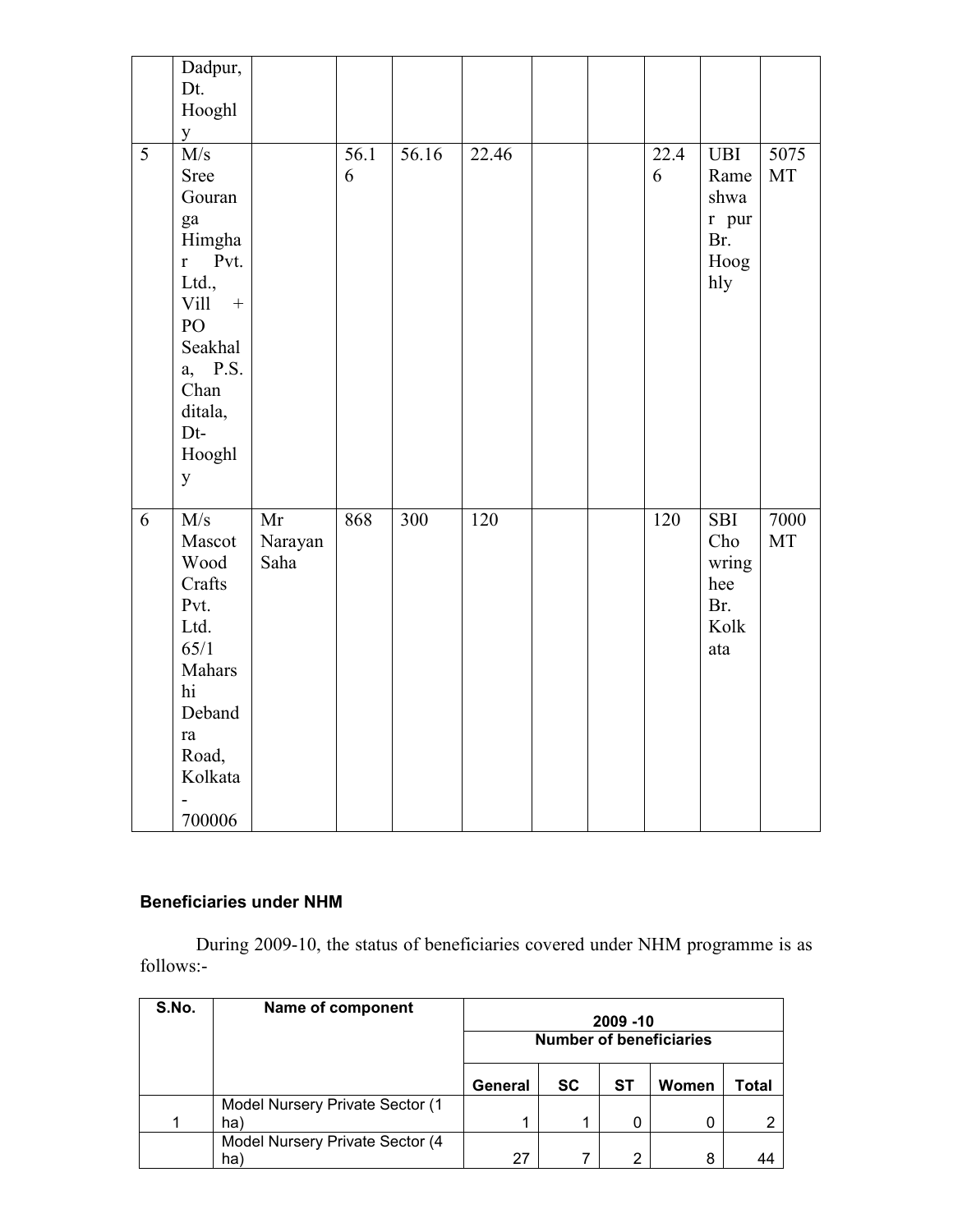| $\overline{2}$ | <b>Tissue Culture lab Private</b>  |                |       |                |       | 0     |
|----------------|------------------------------------|----------------|-------|----------------|-------|-------|
| 3              | New Garden/Area Expn               |                |       |                |       | 0     |
| 4              | Perennia Fruit-New                 | 6794           | 2356  | 1107           | 4803  | 15060 |
| 5              | Non-Perennial Fruit                | 4935           | 1918  | 712            | 3398  | 10963 |
| 6              | A. Cut Flower                      |                |       |                |       | 0     |
| 7              | a. Small & Marginal                | 1454           | 478   | 205            | 697   | 2834  |
| 8              | b. Others                          | 103            | 23    | 6              | 58    | 190   |
| 9              | <b>B.</b> Bulbous                  |                |       |                |       | 0     |
| 10             | a. Small & Marginal                | 2429           | 913   | 421            | 1658  | 5421  |
| 11             | b. Others                          | 154            | 33    | 15             | 54    | 256   |
| 12             | C. Loose Flower                    |                |       |                |       | 0     |
| 13             | a. Small & Marginal                | 1263           | 431   | 237            | 994   | 2925  |
| 14             | b. Others                          | 38             | 11    | 3              | 17    | 69    |
| 15             | Spice                              | 1446           | 627   | 319            | 1377  | 3769  |
| 16             | <b>Plantation Crops-New</b>        | 1479           | 393   | 167            | 788   | 2827  |
| 17             | Rejuvenation                       | 942            | 231   | 95             | 432   | 1700  |
| 18             | <b>Creation of Water Resources</b> | 116            | 61    | 32             | 59    | 268   |
| 19             | <b>Protected Cultivation</b>       |                |       |                |       | 0     |
| 20             | Green House Hi-Tech                | $\overline{2}$ | 1     | 0              | 0     | 3     |
| 21             | Green House Normal                 | 1              | 1     | 0              | 0     | 2     |
| 22             | Mulching                           | 25             | 10    | 7              | 11    | 53    |
| 23             | Shade Net                          | 73             | 23    | 11             | 65    | 172   |
| 24             | <b>Plastic Tunnel</b>              | 13             | 6     | $\overline{2}$ | 8     | 29    |
| 25             | Promotion of IPM                   | 6140           | 2214  | 1046           | 5761  | 15161 |
| 26             | Adoption of Organic Farming        | 910            | 373   | 161            | 766   | 2210  |
| 27             | Vermi-compost unit                 | 462            | 281   | 158            | 857   | 1758  |
| 28             | Pollination Support (bee-keeping)  | 208            | 110   | 44             | 269   | 631   |
|                | Total                              | 29015          | 10502 | 4750           | 22080 | 66347 |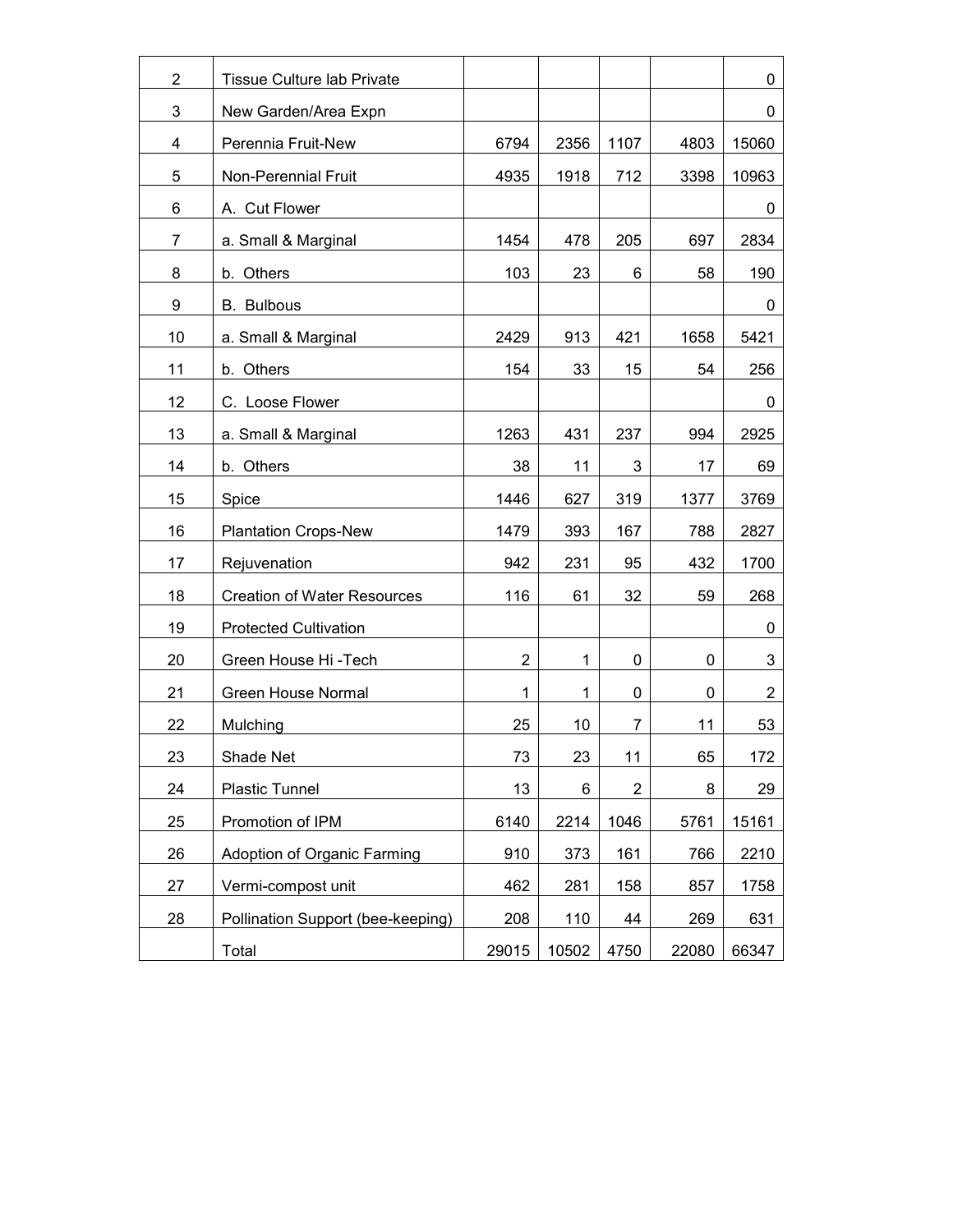#### Field Visits

 Joint Inspection Team visited South 24 Parganas , Bankura and Purulia districts of the State during  $13<sup>th</sup>$  December, 2010 and  $16<sup>th</sup>$  December, 2010.

 Beneficiaries are identified by three tier Panchyat System viz Gram Panchayat (Village level), Panchyat Samiti (Block level) and Zila Parishad (District level). Sabhadipati of Zila Parishad is the Chairman of District Mission Committee (DMC) which monitors and supervise the programme in the District. The field consultants have been appointed at each block to receive applications from farmers and to monitor those schemes at Panchayat Samity and Gram Panchyat level. The Executive Officer, Panchayat Samity sends the list of beneficiaries to the convener after verifying all the related papers. The DMC sub-allot the funds to the Executive Officer, Panchyat Samity as per requirement of respective block.

 Funds under the NHM programme are released by SHM to District Horticulture Officer by ECS/Cheques which are jointly operated by DHO and ADM of the district nominated by the District Magistrate. ADM approves programme/projects of the district.

#### Visit to South 24 Parganas

The JIT covered South 24 Parganas district on 13<sup>th</sup> December, 2010. Shri Atanu K. Gupta, District Horticulture Officer, Shri Gaurav Burman and Ms. Trisha, Field Consultants accompanied the Team.

 At district level, sanctioned posts are of DHO, LDC and Peon. An Accountant cum clerk and 23 Field Consultants have been posted at Block level on contractual basis.

 The district of South 24 Parganas has 29 agricultural blocks. Horticulture sector comprises large variety of fruits, vegetables, flowers, medicinal and aromatic plants, plantation crops, spices, mushrooms, ornamental plants. In the district, an area of 12780 ha. is under fruits, 69720 ha. under vegetables, 6350 under spices and 690 ha. under flowers.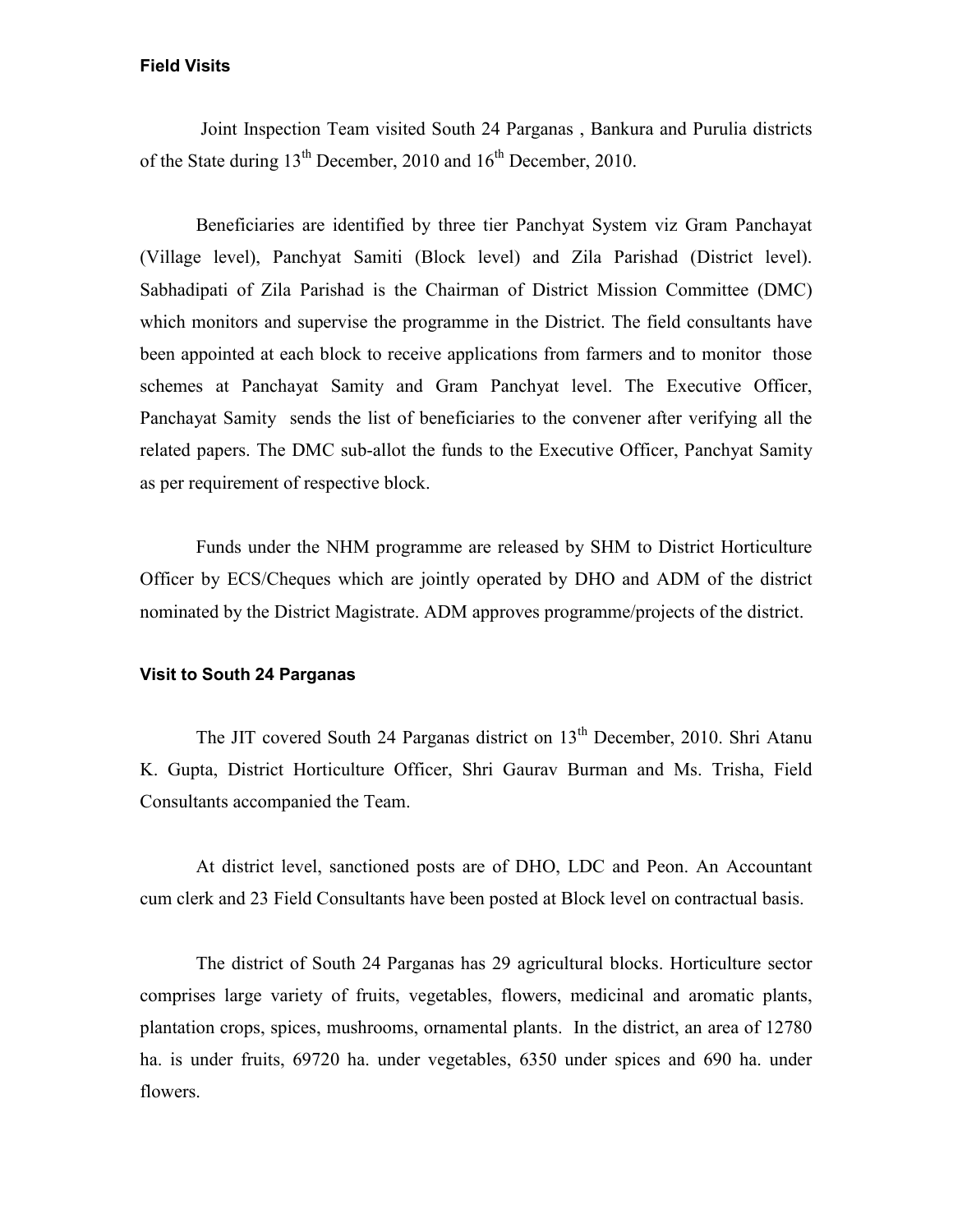## Progress under NHM Programme

| Component                                                          | <b>Target</b>   |        | Achievement      |            |                  | <b>Balance</b>    | <b>Remarks</b> |
|--------------------------------------------------------------------|-----------------|--------|------------------|------------|------------------|-------------------|----------------|
|                                                                    | Phy             | Fin    | Phy              | Fin        | Phy              | Fin               |                |
|                                                                    |                 | (lakh) | (ha.)            | (lakh)     | (ha.)            | (lakh)            |                |
| Model Nursery (Pvt.                                                | 6.00 no.        | 9.00   | $\overline{5.9}$ | 8.85       | 0.1              | $\overline{0.15}$ | Committ        |
| Sec)                                                               |                 |        |                  |            |                  |                   | ed             |
| <b>Tissue Culture Lab.</b>                                         | 1no.            | 4.00   | $\mathbf{1}$     | 4.00       | <b>Nil</b>       | <b>Nil</b>        |                |
| <b>Area Expansion</b>                                              | 1381.71<br>ha.  | 168.27 | 1381.71          | 168.27     | <b>Nil</b>       | <b>Nil</b>        |                |
| <b>Protected Cultivation</b>                                       |                 |        |                  |            |                  |                   |                |
| <b>Green House (Hi-tech)</b>                                       | 4 no            | 6.50   | $\overline{2}$   | 3.25       | $\boldsymbol{2}$ | 3.25              | Committ<br>ed  |
| Green house normal                                                 | 1 <sub>no</sub> | 1.25   | <b>Nil</b>       | <b>Nil</b> | $\mathbf{1}$     | 1.25              | Committ<br>ed  |
| <b>Shadenet</b>                                                    | 175no           | 6.125  | 175              | 6.125      | <b>Nil</b>       | <b>Nil</b>        |                |
| Shade net (Bamboo)                                                 | 10no            | 12.75  | <b>Nil</b>       | <b>Nil</b> | 10no             | 12.75             |                |
| <b>Shade net (Tuber)</b>                                           | 20no            | 51.00  | <b>Nil</b>       | <b>Nil</b> | 20no             | 51.00             |                |
| <b>Plastic Tunnel</b>                                              | 35 ha           | 1.75   | 35 ha            | 1.75       | <b>Nil</b>       | <b>Nil</b>        |                |
| <b>Promotion of IPM</b>                                            | 1400 ha.        | 14.00  | 1400<br>ha.      | 14.00      | <b>Nil</b>       | <b>Nil</b>        |                |
| Vermi compost Unit                                                 | 110             | 30.75  | 110              | 30.75      | Nil              | Nil               |                |
| Construction of low<br>cost Onion Storage                          | 32 no           | 0.96   | 32 no            | 0.96       | <b>Nil</b>       | <b>Nil</b>        |                |
| Training                                                           | 10no            | 1.02   | <b>Nil</b>       | <b>Nil</b> | 10no             | 1.02              |                |
| visit<br><sub>of</sub><br><b>Exposure</b><br>farmers within Distt. | 10no            | 0.6375 | <b>Nil</b>       | <b>Nil</b> | 10no             | 0.6375            |                |
| <b>Mission Management</b>                                          |                 | 45.86  |                  | 45.30      |                  | 0.56              |                |
| <b>Grand Total</b>                                                 |                 | 353.89 |                  | 283.27     |                  | 70.61             |                |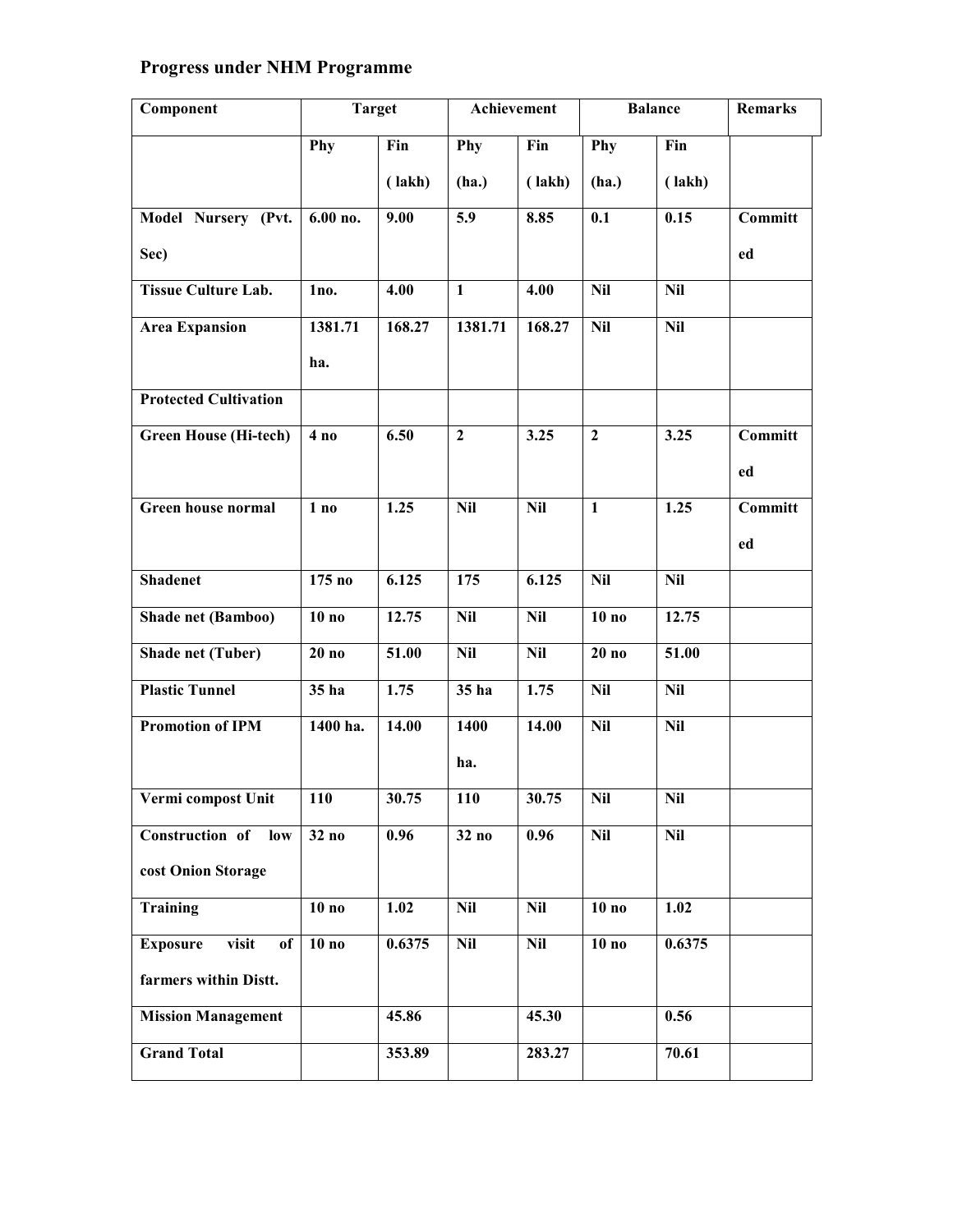

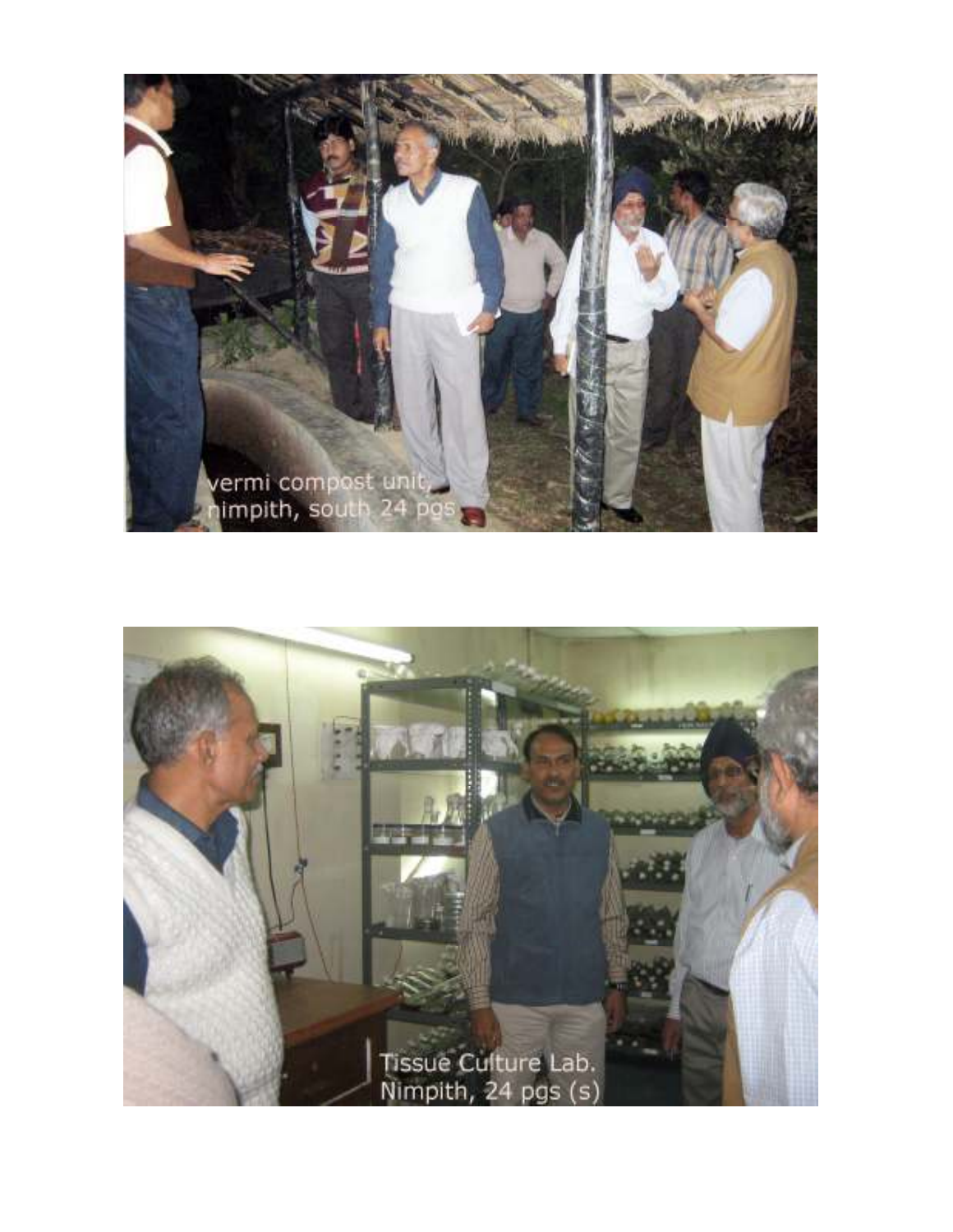

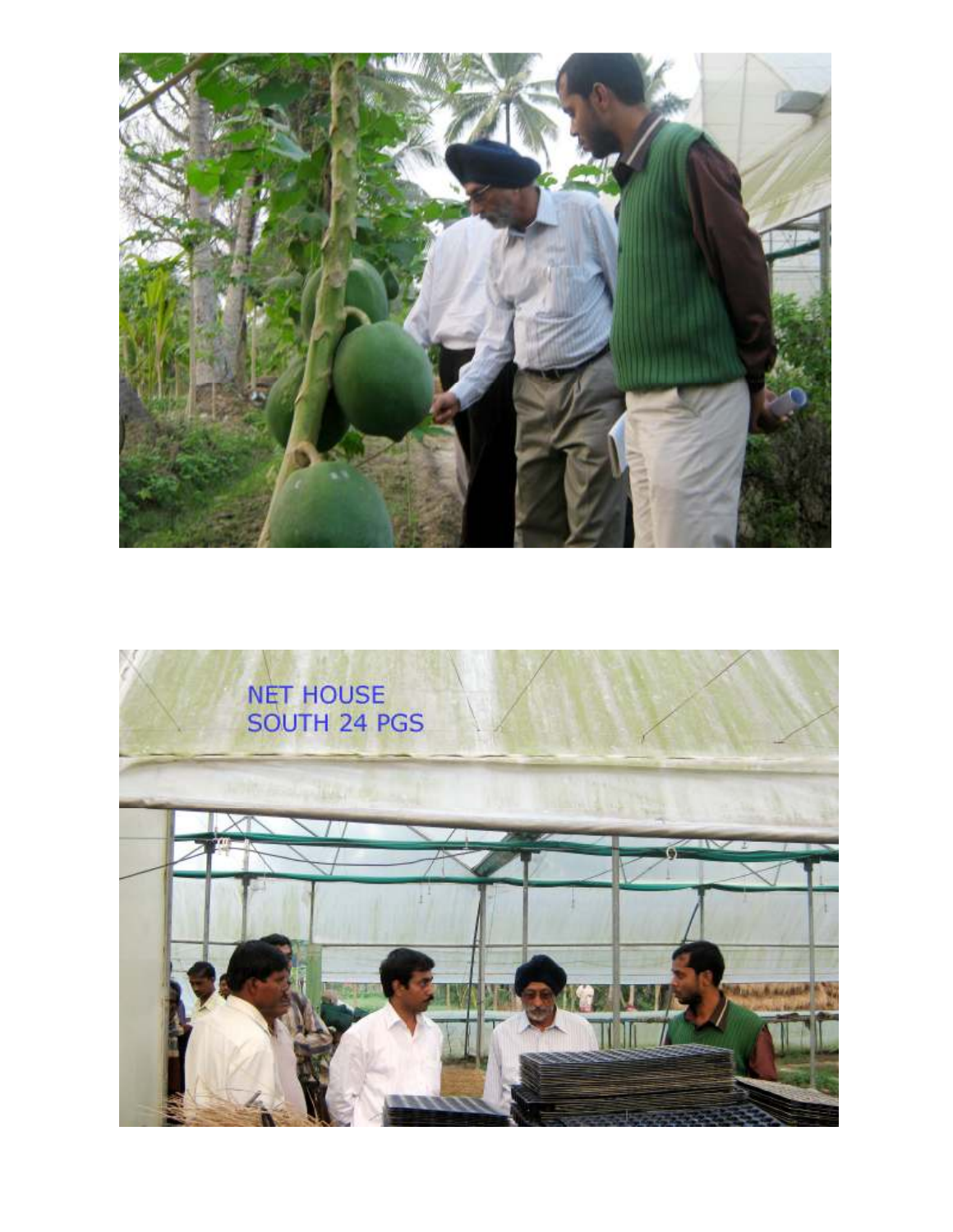

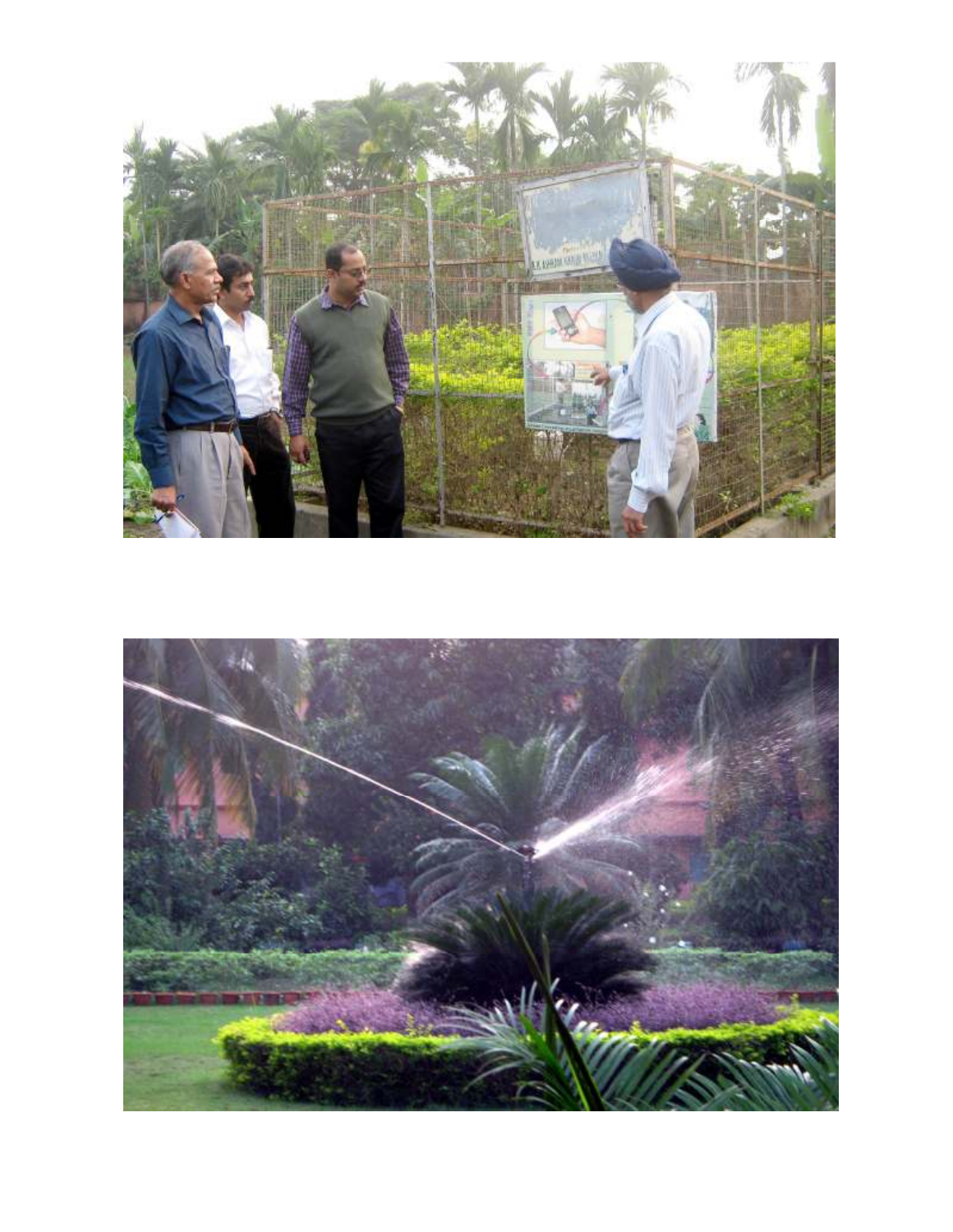During visit, the progress of programmes of protected cultivation, disease forecasting units, tissue culture labs, hi tech green house, micro irrigation , Vermi compost units was reviewed J.I.T. visited the following patches of South 24 Paraganas District.

| of<br><b>Beneficiary</b><br>in<br>of<br>plant<br>surviv<br><b>Plant</b><br>N<br>Hect.<br>ed<br>ed as<br>survi<br>ation<br>val<br>on<br>date<br><sub>of</sub><br>inspec<br>tion<br>Vill.<br>0.134<br>S. Samsuddin<br>Hi-tech<br>2007-<br>Subsidy of Rs.<br>$\mathbf{1}$<br>Kankhuli<br>Green<br>08<br>1.625<br>lakh<br>ha.<br>Well<br><b>Thakurp</b><br>paid.<br>House<br>ukar<br>Fruits,<br>maintained,<br><b>Block</b><br>decorat<br>capacity<br>ive/orn<br>underutilized,<br><b>Drip</b><br>from<br>amenta<br>NHM, Subsidy<br>l plants<br>of Rs.<br>13400<br>paid.<br><b>NHM</b><br>logo<br>not<br>displayed,<br><b>Benefited</b><br>through NHM<br>programme<br>Shambunath<br>Vermi<br>2007-<br>Vill.<br>Subsidy of Rs.<br>$\mathbf{2}$<br>Aamtala<br>08<br>10,000<br>compos<br>paid,<br><b>Block</b><br><b>NHM</b><br>logo<br>t<br><b>Bishanpur</b><br>unit<br>displayed.<br><b>Subsidy</b><br>was<br>given for 4 pits<br>but now owns<br>60<br>pits<br>and<br>impart training<br>to<br>other<br>farmers.<br>Production<br>is<br>8ton per month<br>and selling<br>$\left(\widehat{\boldsymbol{a}}\right)$<br>Rs,<br>6/kg.<br>in<br>local market<br><b>RK</b> Ashram<br>Nimpith<br>2009-<br>Drip<br>from<br>3<br>Hi-tech<br>ICAR,<br>Krishi Vigyan<br>Green<br>10<br>Subsidy of Rs.<br>Kendra<br>House<br>62500 paid on<br>$31^{st}$<br>March,<br>2010,<br>Vegetable<br>seedling<br><sub>of</sub><br>capsicum<br>&<br>leafy<br>vegetables,<br>underutilized<br>due to salinity,<br><b>NHM</b><br>logo<br>displayed | S | Name of the | <b>Address</b> | Crop | Year | Area | Nos. | Nos. | $%$ age | <b>Observations</b> |
|-----------------------------------------------------------------------------------------------------------------------------------------------------------------------------------------------------------------------------------------------------------------------------------------------------------------------------------------------------------------------------------------------------------------------------------------------------------------------------------------------------------------------------------------------------------------------------------------------------------------------------------------------------------------------------------------------------------------------------------------------------------------------------------------------------------------------------------------------------------------------------------------------------------------------------------------------------------------------------------------------------------------------------------------------------------------------------------------------------------------------------------------------------------------------------------------------------------------------------------------------------------------------------------------------------------------------------------------------------------------------------------------------------------------------------------------------------------------------------------------------------------------------|---|-------------|----------------|------|------|------|------|------|---------|---------------------|
|                                                                                                                                                                                                                                                                                                                                                                                                                                                                                                                                                                                                                                                                                                                                                                                                                                                                                                                                                                                                                                                                                                                                                                                                                                                                                                                                                                                                                                                                                                                       |   |             |                |      |      |      |      |      |         |                     |
|                                                                                                                                                                                                                                                                                                                                                                                                                                                                                                                                                                                                                                                                                                                                                                                                                                                                                                                                                                                                                                                                                                                                                                                                                                                                                                                                                                                                                                                                                                                       |   |             |                |      |      |      |      |      |         |                     |
|                                                                                                                                                                                                                                                                                                                                                                                                                                                                                                                                                                                                                                                                                                                                                                                                                                                                                                                                                                                                                                                                                                                                                                                                                                                                                                                                                                                                                                                                                                                       |   |             |                |      |      |      |      |      |         |                     |
|                                                                                                                                                                                                                                                                                                                                                                                                                                                                                                                                                                                                                                                                                                                                                                                                                                                                                                                                                                                                                                                                                                                                                                                                                                                                                                                                                                                                                                                                                                                       |   |             |                |      |      |      |      |      |         |                     |
|                                                                                                                                                                                                                                                                                                                                                                                                                                                                                                                                                                                                                                                                                                                                                                                                                                                                                                                                                                                                                                                                                                                                                                                                                                                                                                                                                                                                                                                                                                                       |   |             |                |      |      |      |      |      |         |                     |
|                                                                                                                                                                                                                                                                                                                                                                                                                                                                                                                                                                                                                                                                                                                                                                                                                                                                                                                                                                                                                                                                                                                                                                                                                                                                                                                                                                                                                                                                                                                       |   |             |                |      |      |      |      |      |         |                     |
|                                                                                                                                                                                                                                                                                                                                                                                                                                                                                                                                                                                                                                                                                                                                                                                                                                                                                                                                                                                                                                                                                                                                                                                                                                                                                                                                                                                                                                                                                                                       |   |             |                |      |      |      |      |      |         |                     |
|                                                                                                                                                                                                                                                                                                                                                                                                                                                                                                                                                                                                                                                                                                                                                                                                                                                                                                                                                                                                                                                                                                                                                                                                                                                                                                                                                                                                                                                                                                                       |   |             |                |      |      |      |      |      |         |                     |
|                                                                                                                                                                                                                                                                                                                                                                                                                                                                                                                                                                                                                                                                                                                                                                                                                                                                                                                                                                                                                                                                                                                                                                                                                                                                                                                                                                                                                                                                                                                       |   |             |                |      |      |      |      |      |         |                     |
|                                                                                                                                                                                                                                                                                                                                                                                                                                                                                                                                                                                                                                                                                                                                                                                                                                                                                                                                                                                                                                                                                                                                                                                                                                                                                                                                                                                                                                                                                                                       |   |             |                |      |      |      |      |      |         |                     |
|                                                                                                                                                                                                                                                                                                                                                                                                                                                                                                                                                                                                                                                                                                                                                                                                                                                                                                                                                                                                                                                                                                                                                                                                                                                                                                                                                                                                                                                                                                                       |   |             |                |      |      |      |      |      |         |                     |
|                                                                                                                                                                                                                                                                                                                                                                                                                                                                                                                                                                                                                                                                                                                                                                                                                                                                                                                                                                                                                                                                                                                                                                                                                                                                                                                                                                                                                                                                                                                       |   |             |                |      |      |      |      |      |         |                     |
|                                                                                                                                                                                                                                                                                                                                                                                                                                                                                                                                                                                                                                                                                                                                                                                                                                                                                                                                                                                                                                                                                                                                                                                                                                                                                                                                                                                                                                                                                                                       |   |             |                |      |      |      |      |      |         |                     |
|                                                                                                                                                                                                                                                                                                                                                                                                                                                                                                                                                                                                                                                                                                                                                                                                                                                                                                                                                                                                                                                                                                                                                                                                                                                                                                                                                                                                                                                                                                                       |   |             |                |      |      |      |      |      |         |                     |
|                                                                                                                                                                                                                                                                                                                                                                                                                                                                                                                                                                                                                                                                                                                                                                                                                                                                                                                                                                                                                                                                                                                                                                                                                                                                                                                                                                                                                                                                                                                       |   |             |                |      |      |      |      |      |         |                     |
|                                                                                                                                                                                                                                                                                                                                                                                                                                                                                                                                                                                                                                                                                                                                                                                                                                                                                                                                                                                                                                                                                                                                                                                                                                                                                                                                                                                                                                                                                                                       |   |             |                |      |      |      |      |      |         |                     |
|                                                                                                                                                                                                                                                                                                                                                                                                                                                                                                                                                                                                                                                                                                                                                                                                                                                                                                                                                                                                                                                                                                                                                                                                                                                                                                                                                                                                                                                                                                                       |   |             |                |      |      |      |      |      |         |                     |
|                                                                                                                                                                                                                                                                                                                                                                                                                                                                                                                                                                                                                                                                                                                                                                                                                                                                                                                                                                                                                                                                                                                                                                                                                                                                                                                                                                                                                                                                                                                       |   |             |                |      |      |      |      |      |         |                     |
|                                                                                                                                                                                                                                                                                                                                                                                                                                                                                                                                                                                                                                                                                                                                                                                                                                                                                                                                                                                                                                                                                                                                                                                                                                                                                                                                                                                                                                                                                                                       |   |             |                |      |      |      |      |      |         |                     |
|                                                                                                                                                                                                                                                                                                                                                                                                                                                                                                                                                                                                                                                                                                                                                                                                                                                                                                                                                                                                                                                                                                                                                                                                                                                                                                                                                                                                                                                                                                                       |   |             |                |      |      |      |      |      |         |                     |
|                                                                                                                                                                                                                                                                                                                                                                                                                                                                                                                                                                                                                                                                                                                                                                                                                                                                                                                                                                                                                                                                                                                                                                                                                                                                                                                                                                                                                                                                                                                       |   |             |                |      |      |      |      |      |         |                     |
|                                                                                                                                                                                                                                                                                                                                                                                                                                                                                                                                                                                                                                                                                                                                                                                                                                                                                                                                                                                                                                                                                                                                                                                                                                                                                                                                                                                                                                                                                                                       |   |             |                |      |      |      |      |      |         |                     |
|                                                                                                                                                                                                                                                                                                                                                                                                                                                                                                                                                                                                                                                                                                                                                                                                                                                                                                                                                                                                                                                                                                                                                                                                                                                                                                                                                                                                                                                                                                                       |   |             |                |      |      |      |      |      |         |                     |
|                                                                                                                                                                                                                                                                                                                                                                                                                                                                                                                                                                                                                                                                                                                                                                                                                                                                                                                                                                                                                                                                                                                                                                                                                                                                                                                                                                                                                                                                                                                       |   |             |                |      |      |      |      |      |         |                     |
|                                                                                                                                                                                                                                                                                                                                                                                                                                                                                                                                                                                                                                                                                                                                                                                                                                                                                                                                                                                                                                                                                                                                                                                                                                                                                                                                                                                                                                                                                                                       |   |             |                |      |      |      |      |      |         |                     |
|                                                                                                                                                                                                                                                                                                                                                                                                                                                                                                                                                                                                                                                                                                                                                                                                                                                                                                                                                                                                                                                                                                                                                                                                                                                                                                                                                                                                                                                                                                                       |   |             |                |      |      |      |      |      |         |                     |
|                                                                                                                                                                                                                                                                                                                                                                                                                                                                                                                                                                                                                                                                                                                                                                                                                                                                                                                                                                                                                                                                                                                                                                                                                                                                                                                                                                                                                                                                                                                       |   |             |                |      |      |      |      |      |         |                     |
|                                                                                                                                                                                                                                                                                                                                                                                                                                                                                                                                                                                                                                                                                                                                                                                                                                                                                                                                                                                                                                                                                                                                                                                                                                                                                                                                                                                                                                                                                                                       |   |             |                |      |      |      |      |      |         |                     |
|                                                                                                                                                                                                                                                                                                                                                                                                                                                                                                                                                                                                                                                                                                                                                                                                                                                                                                                                                                                                                                                                                                                                                                                                                                                                                                                                                                                                                                                                                                                       |   |             |                |      |      |      |      |      |         |                     |
|                                                                                                                                                                                                                                                                                                                                                                                                                                                                                                                                                                                                                                                                                                                                                                                                                                                                                                                                                                                                                                                                                                                                                                                                                                                                                                                                                                                                                                                                                                                       |   |             |                |      |      |      |      |      |         |                     |
|                                                                                                                                                                                                                                                                                                                                                                                                                                                                                                                                                                                                                                                                                                                                                                                                                                                                                                                                                                                                                                                                                                                                                                                                                                                                                                                                                                                                                                                                                                                       |   |             |                |      |      |      |      |      |         |                     |
|                                                                                                                                                                                                                                                                                                                                                                                                                                                                                                                                                                                                                                                                                                                                                                                                                                                                                                                                                                                                                                                                                                                                                                                                                                                                                                                                                                                                                                                                                                                       |   |             |                |      |      |      |      |      |         |                     |
|                                                                                                                                                                                                                                                                                                                                                                                                                                                                                                                                                                                                                                                                                                                                                                                                                                                                                                                                                                                                                                                                                                                                                                                                                                                                                                                                                                                                                                                                                                                       |   |             |                |      |      |      |      |      |         |                     |
|                                                                                                                                                                                                                                                                                                                                                                                                                                                                                                                                                                                                                                                                                                                                                                                                                                                                                                                                                                                                                                                                                                                                                                                                                                                                                                                                                                                                                                                                                                                       |   |             |                |      |      |      |      |      |         |                     |
|                                                                                                                                                                                                                                                                                                                                                                                                                                                                                                                                                                                                                                                                                                                                                                                                                                                                                                                                                                                                                                                                                                                                                                                                                                                                                                                                                                                                                                                                                                                       |   |             |                |      |      |      |      |      |         |                     |
|                                                                                                                                                                                                                                                                                                                                                                                                                                                                                                                                                                                                                                                                                                                                                                                                                                                                                                                                                                                                                                                                                                                                                                                                                                                                                                                                                                                                                                                                                                                       |   |             |                |      |      |      |      |      |         |                     |
|                                                                                                                                                                                                                                                                                                                                                                                                                                                                                                                                                                                                                                                                                                                                                                                                                                                                                                                                                                                                                                                                                                                                                                                                                                                                                                                                                                                                                                                                                                                       |   |             |                |      |      |      |      |      |         |                     |
|                                                                                                                                                                                                                                                                                                                                                                                                                                                                                                                                                                                                                                                                                                                                                                                                                                                                                                                                                                                                                                                                                                                                                                                                                                                                                                                                                                                                                                                                                                                       |   |             |                |      |      |      |      |      |         |                     |
|                                                                                                                                                                                                                                                                                                                                                                                                                                                                                                                                                                                                                                                                                                                                                                                                                                                                                                                                                                                                                                                                                                                                                                                                                                                                                                                                                                                                                                                                                                                       |   |             |                |      |      |      |      |      |         |                     |
|                                                                                                                                                                                                                                                                                                                                                                                                                                                                                                                                                                                                                                                                                                                                                                                                                                                                                                                                                                                                                                                                                                                                                                                                                                                                                                                                                                                                                                                                                                                       |   |             |                |      |      |      |      |      |         |                     |
|                                                                                                                                                                                                                                                                                                                                                                                                                                                                                                                                                                                                                                                                                                                                                                                                                                                                                                                                                                                                                                                                                                                                                                                                                                                                                                                                                                                                                                                                                                                       |   |             |                |      |      |      |      |      |         |                     |
|                                                                                                                                                                                                                                                                                                                                                                                                                                                                                                                                                                                                                                                                                                                                                                                                                                                                                                                                                                                                                                                                                                                                                                                                                                                                                                                                                                                                                                                                                                                       |   |             |                |      |      |      |      |      |         |                     |
|                                                                                                                                                                                                                                                                                                                                                                                                                                                                                                                                                                                                                                                                                                                                                                                                                                                                                                                                                                                                                                                                                                                                                                                                                                                                                                                                                                                                                                                                                                                       |   |             |                |      |      |      |      |      |         |                     |
|                                                                                                                                                                                                                                                                                                                                                                                                                                                                                                                                                                                                                                                                                                                                                                                                                                                                                                                                                                                                                                                                                                                                                                                                                                                                                                                                                                                                                                                                                                                       |   |             |                |      |      |      |      |      |         |                     |
|                                                                                                                                                                                                                                                                                                                                                                                                                                                                                                                                                                                                                                                                                                                                                                                                                                                                                                                                                                                                                                                                                                                                                                                                                                                                                                                                                                                                                                                                                                                       |   |             |                |      |      |      |      |      |         |                     |
|                                                                                                                                                                                                                                                                                                                                                                                                                                                                                                                                                                                                                                                                                                                                                                                                                                                                                                                                                                                                                                                                                                                                                                                                                                                                                                                                                                                                                                                                                                                       |   |             |                |      |      |      |      |      |         |                     |
|                                                                                                                                                                                                                                                                                                                                                                                                                                                                                                                                                                                                                                                                                                                                                                                                                                                                                                                                                                                                                                                                                                                                                                                                                                                                                                                                                                                                                                                                                                                       |   |             |                |      |      |      |      |      |         |                     |
|                                                                                                                                                                                                                                                                                                                                                                                                                                                                                                                                                                                                                                                                                                                                                                                                                                                                                                                                                                                                                                                                                                                                                                                                                                                                                                                                                                                                                                                                                                                       |   |             |                |      |      |      |      |      |         |                     |
|                                                                                                                                                                                                                                                                                                                                                                                                                                                                                                                                                                                                                                                                                                                                                                                                                                                                                                                                                                                                                                                                                                                                                                                                                                                                                                                                                                                                                                                                                                                       |   |             |                |      |      |      |      |      |         |                     |
|                                                                                                                                                                                                                                                                                                                                                                                                                                                                                                                                                                                                                                                                                                                                                                                                                                                                                                                                                                                                                                                                                                                                                                                                                                                                                                                                                                                                                                                                                                                       |   |             |                |      |      |      |      |      |         |                     |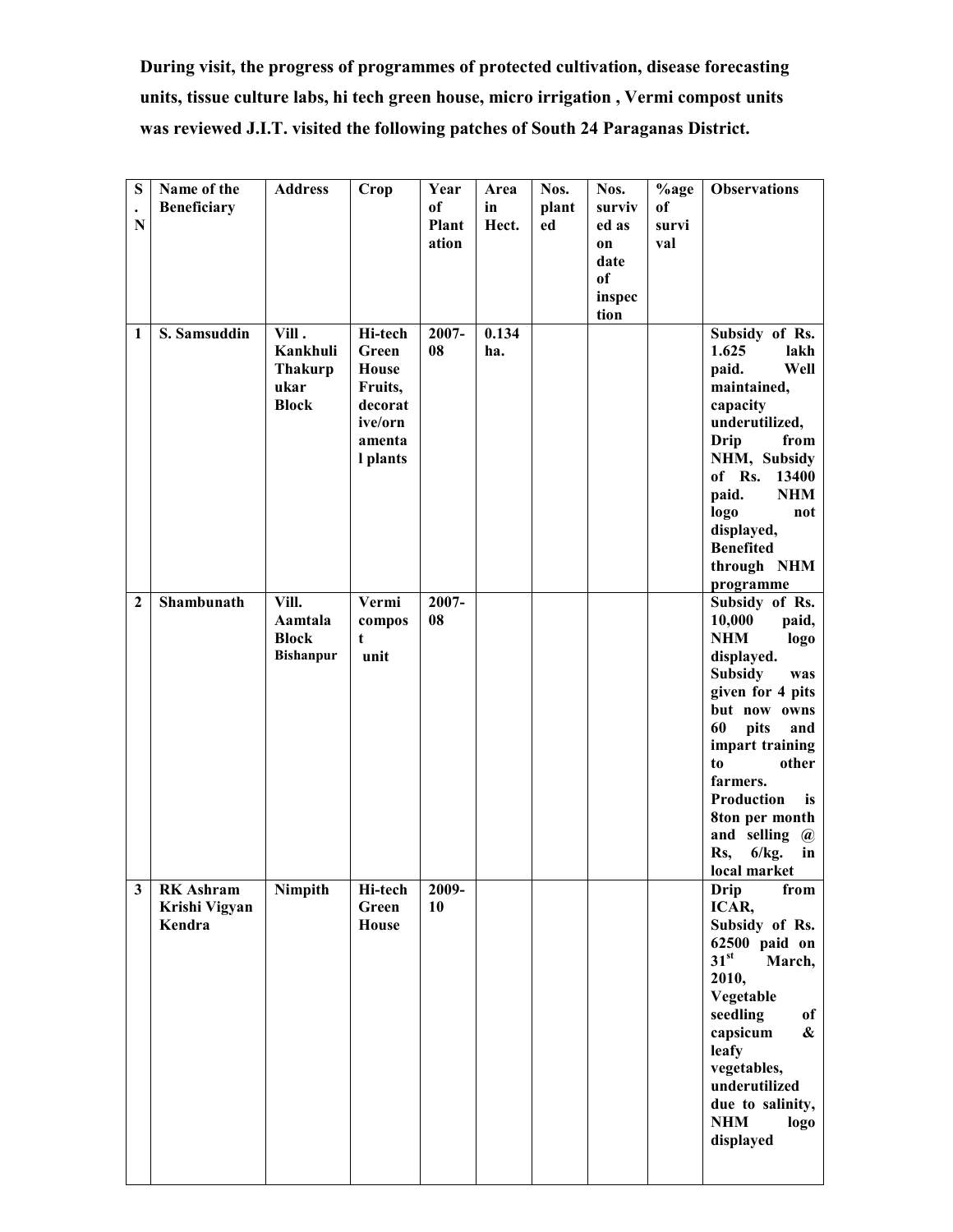| $\overline{\mathbf{4}}$ | <b>RK</b> Ashram<br>Krishi Vigyan<br>Kendra                | Nimpith              | <b>Sprinkl</b><br>er                               | 2007-<br>08 | 0.072<br>ha. |  | Subsidy of Rs.<br>51231 paid,<br>Amaranthus,<br>Palak,<br><b>Sweet</b><br>Potato,<br>status<br>of crop good                                                                                                                                                                                               |
|-------------------------|------------------------------------------------------------|----------------------|----------------------------------------------------|-------------|--------------|--|-----------------------------------------------------------------------------------------------------------------------------------------------------------------------------------------------------------------------------------------------------------------------------------------------------------|
| 5                       | <b>RK</b> Ashram<br>Krishi Vigyan<br>Kendra                | Nimpith              | <b>Disease</b><br><b>Forecas</b><br>ting<br>Unit   | 2007-<br>08 |              |  | Subsidy of Rs.<br>4 lakh released,<br>Equipments<br><b>METOS, MCR</b><br>300,<br>recurring cost<br>by<br>revolving<br>fund<br>of<br>Ashram                                                                                                                                                                |
| 6                       | Vivekananda<br><b>Institute of</b><br><b>Biotechnology</b> | Joynagar,<br>Nimpith | Estt. Of<br><b>Tissue</b><br><b>Culture</b><br>Lab | 2007-<br>08 |              |  | Subsidy of Rs.<br>4 lakh released,<br><b>Banana Tissue</b><br>plantlets,<br>Approx.<br>16,<br>000<br>samples<br>analyzed,<br>50,<br>Approx.<br>000<br>plantlets<br>produced and<br>34567 supplied<br>free of cost,<br>rest sold $@Rs.$<br>10.00 per piece<br>farmers.<br>to<br>NHM logo not<br>displayed. |

Details of the beneficiaries visited in the district are annexed.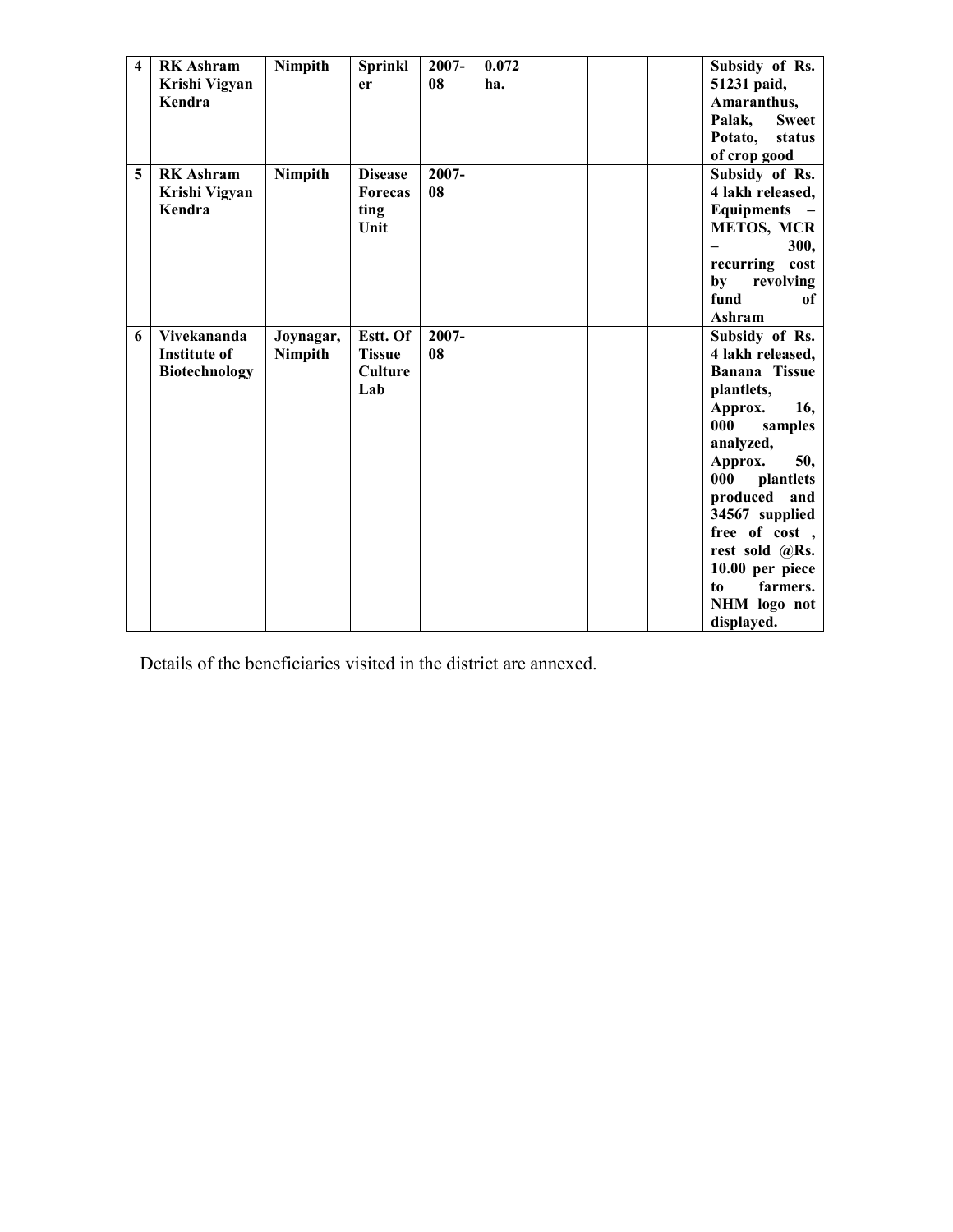#### Visit to Bankura District

The JIT covered Bankura district on 14<sup>th</sup> December, 2010. Shri Supertrik Maitra, District Horticulture Officer, Dr. Razat Pal, Assistant Director, Directorate of Horticulture and Dr. M. K. Mazi, Research Associate, PFDC, Kharagpur accompanied the Team.

Total area of this district is 688200 ha out of which forest area is 147700 ha, while the high land and medium land are 1,76,915 and 1,50,611 ha respectively. There lies scope for integrated land and water development under micro-watershed approach. In fact, on an average Bankura gets a rainfall of 1400 mm and there is a huge scope for surface water based irrigation system. The agro-climatic condition of the district is suitable for plantation and horticultural crops. The district with dry climatic condition and vast wasteland has great potential for undertaking plantation and horticultural activities like mango, guava, citrus fruits and medicinal and aromatic plant. Size of agricultural holding is less that one ha for 67 percent and less than two ha. for 90 percent holding size. Considering the poor irrigation facilities, low fertility and resultant low productivity, such holding pattern is not able to make much impact on the quality of life of people at large. Unconducive topography, very small size of the land holdings, poor irrigation coverage, low water retention capacity of soil etc. offer limited scope for farm mechanization. Use of farm mechanization in agriculture is low also due to lack of awareness among farmers. Land utilization pattern reveals that only 59.5 percent of total land is under cultivation.

 The District comprises 22 Blocks. District Office of Horticulture is running in poor infrastructure facilities with 2 no of permanent staff which another 3 no post are lying vacant. Sub divisional and block setup has yet not been recruited any permanent Officer or staff to implement the departmental, GOI Scheme like National Horticulture Mission, National Bamboo Mission, Micro Irrigation Scheme, RKVY, only one Account Clerk and 12 no of Field Consultant are working under National Horticulture Mission on contractual basis till date.

 As stated by the District Horticulture Officer, Bankura District is naxal prone. At present 50% of the Blocks of the Districts are affected by the naxal activities. He also pointed out that due to naxal activities; the outlay for implementation of the National Horticulture Mission programme is allotted less in comparison to other NHM districts. The total outlay of the year 2009-10 is Rs. 54 lakh.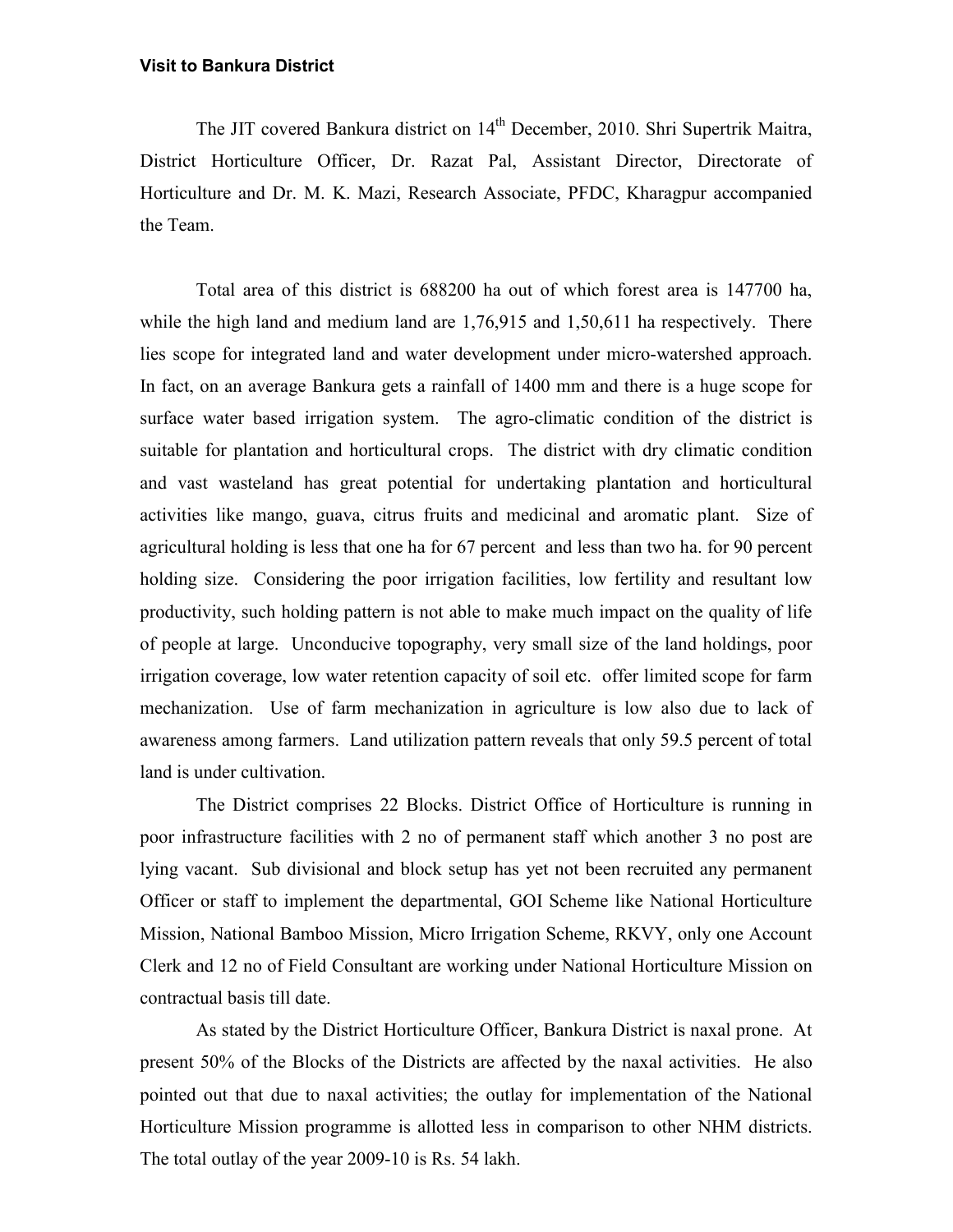## Component wise progress report under National Horticulture Mission from 2006- 07 to 30.11.2010

| <b>Scheme</b>               | Fund            |            | <b>Refund</b> |              |                             | Achievement |                    | Achievemen        |                  | <b>Net Balance</b> |
|-----------------------------|-----------------|------------|---------------|--------------|-----------------------------|-------------|--------------------|-------------------|------------------|--------------------|
|                             | <b>Received</b> |            |               | back for the | upto                        |             | for<br>$\mathbf t$ | the               |                  |                    |
|                             | upto            | <b>Nov</b> | year          | 2009-        |                             | Oct'2010    | month              |                   |                  |                    |
|                             | 2010            |            | 10            |              |                             |             | Nov'2010           |                   |                  |                    |
|                             | Phy             | Fin        | Ph            | Fin          | Ph                          | Fin         | <b>Phy</b>         | Fin               | Ph               | Fin                |
|                             |                 | (lac)      | y             | (lac)        |                             | (lac)       |                    | (a <sub>c</sub> ) |                  | (lac)              |
| Model                       | $\overline{8}$  | 12         |               |              | ${\bf y}$<br>$\overline{8}$ | 61          |                    |                   | y<br>$\Omega$    | $\Omega$           |
| nursery public              |                 |            |               |              |                             |             |                    |                   |                  |                    |
| sector (4ha)                |                 |            |               |              |                             |             |                    |                   |                  |                    |
| New                         |                 |            |               |              |                             |             |                    |                   |                  |                    |
| Garden/Area                 |                 |            |               |              |                             |             |                    |                   |                  |                    |
| Expn (ha)                   |                 |            |               |              |                             |             |                    |                   |                  |                    |
| Perennial                   | 4700            | 52174      | 140           | 157,5        | 261                         | 2882900     |                    |                   | 687              | 75,9584            |
| Fruit-New                   |                 | 89         | $\mathbf{0}$  |              | 3                           | 5           |                    |                   |                  |                    |
| (ha)                        |                 |            |               |              |                             |             |                    |                   |                  |                    |
| Perennial                   | 500             | 225        |               |              | 353                         | 1591162     |                    |                   | 146              | 658838             |
| Fruit-                      |                 |            |               |              | 6                           |             |                    |                   | $\overline{4}$   |                    |
| Maintenance                 |                 |            |               |              |                             |             |                    |                   |                  |                    |
| (ha)<br>Plantation          | 433             | 24906      | 70            | 39375        | 302                         | 1613625     |                    |                   | 605              | 48325              |
| Crops-New                   |                 | 25         |               |              | 5                           |             |                    |                   |                  |                    |
| (ha)                        |                 |            |               |              |                             |             |                    |                   |                  |                    |
| Plantation                  | 240             | 54         |               |              |                             |             |                    |                   | 240              | 54                 |
| Crops-                      |                 |            |               |              |                             |             |                    |                   |                  |                    |
| Maintenance                 |                 |            |               |              |                             |             |                    |                   |                  |                    |
| (ha)                        |                 |            |               |              |                             |             |                    |                   |                  |                    |
| Creation<br>of              |                 |            |               |              |                             |             |                    |                   |                  |                    |
| water                       |                 |            |               |              |                             |             |                    |                   |                  |                    |
| resources                   |                 |            |               |              |                             |             |                    |                   |                  |                    |
| (Nos.)                      |                 |            |               |              |                             |             |                    |                   |                  |                    |
| Water                       | 20              | 200        |               |              | 20                          | 200         |                    |                   | $\mathbf{0}$     | $\mathbf{0}$       |
| Resources                   |                 |            |               |              |                             |             |                    |                   |                  |                    |
| (Pond) (Nos)<br>Well<br>Dug | 50              | 969        |               |              |                             |             |                    |                   | 50               | 969                |
| (Nos)                       |                 |            |               |              |                             |             |                    |                   |                  |                    |
| Mulching                    | 1592            | 1115       |               |              | 145                         | 1015        |                    |                   | 142              | $\mathbf{1}$       |
| (Unit)                      |                 |            |               |              |                             |             |                    |                   |                  |                    |
| Plastic Tunnel              | 100             | 5          | 100           | 5            |                             |             |                    |                   | $\boldsymbol{0}$ | $\boldsymbol{0}$   |
| (Unit)                      |                 |            |               |              |                             |             |                    |                   |                  |                    |
| Organic                     |                 |            |               |              |                             |             |                    |                   |                  |                    |
| Farming                     |                 |            |               |              |                             |             |                    |                   |                  |                    |
| (Unit)                      |                 |            |               |              |                             |             |                    |                   |                  |                    |
| Adoption<br>of              | 650             | 65         |               |              | 180                         | 1809769     |                    |                   | 469              | 469023             |
| Organic                     |                 |            |               |              | 9                           |             |                    |                   | 1                | 1                  |
| Farming<br>Vermi            | 160             | 4575       |               |              | 98                          | 2905        |                    |                   | 62               | 167                |
| Compost Unit                |                 |            |               |              |                             |             |                    |                   |                  |                    |
| <b>HRD</b> Institute        |                 |            |               |              |                             |             |                    |                   |                  |                    |
| (Nos)                       |                 |            |               |              |                             |             |                    |                   |                  |                    |
| Training                    | $\overline{15}$ | 2907       |               |              | $\overline{2}$              | 078809      |                    |                   | 13               | 211891             |
| (Nos)                       |                 |            |               |              |                             |             |                    |                   |                  |                    |
| Farmers                     | 10              | 06375      |               |              |                             |             |                    |                   | 10               | 06375              |
| training<br>$\&$            |                 |            |               |              |                             |             |                    |                   |                  |                    |
| visit (Nos)                 |                 |            |               |              |                             |             |                    |                   |                  |                    |
| Mission                     |                 | 883        |               |              |                             | 1000653     |                    | 00216             | $\mathbf{0}$     |                    |
| Management                  |                 |            |               |              |                             |             |                    |                   |                  | 119813             |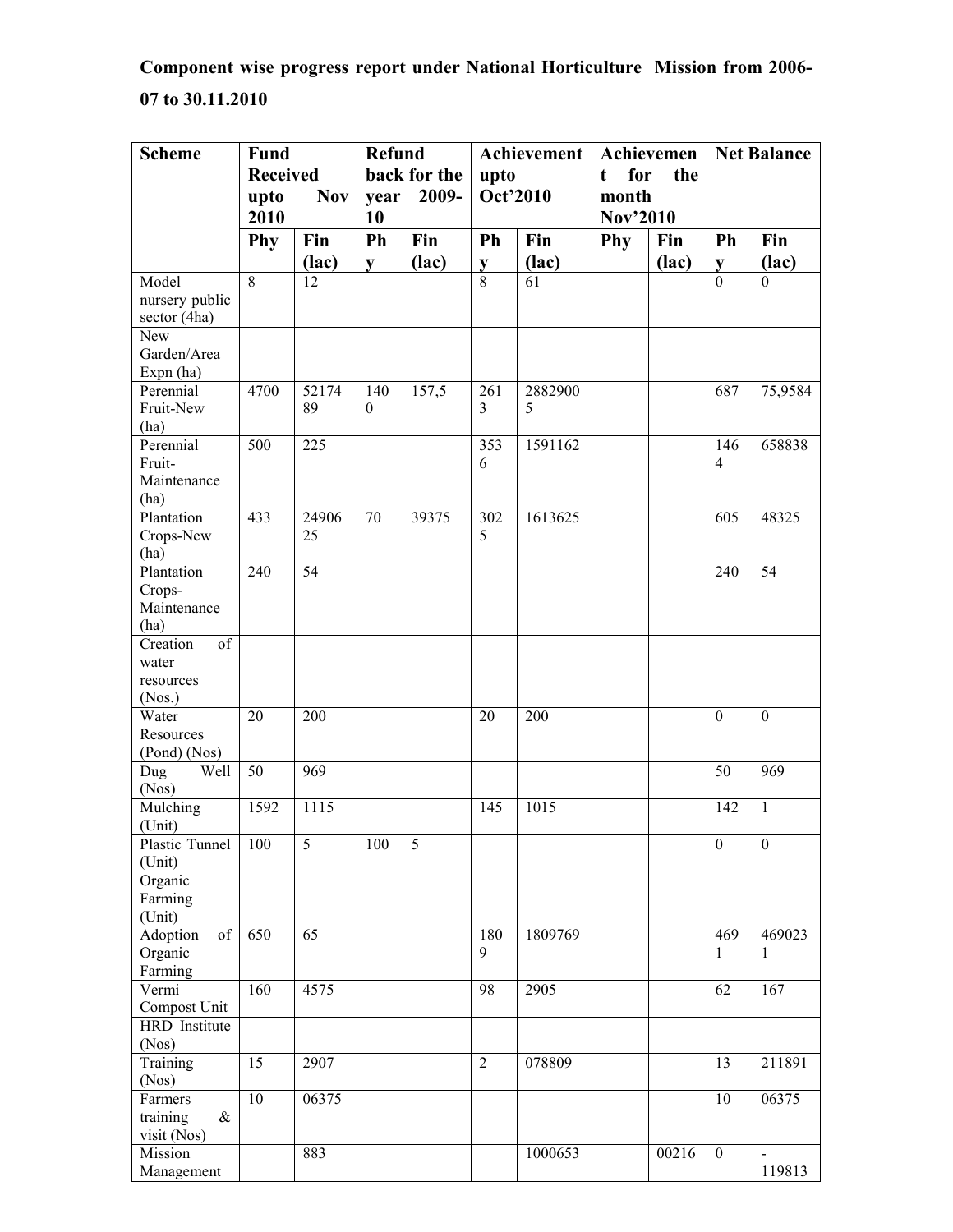| (maintaince)                 |       |        |         |       |          |        |
|------------------------------|-------|--------|---------|-------|----------|--------|
| Mission                      | 41095 |        | 3927971 | 07599 | $\bf{0}$ | 105589 |
| Management<br>(remunaration) |       |        |         |       |          |        |
| Grand Total                  | 97661 | 166437 | 6338099 | 07815 | $\bf{0}$ | 175581 |
|                              | 014   |        |         |       |          |        |

District Horticulture Officer mentioned that NHM programme in the district has come in a big way in increasing the area and production of horticulture crops and creation of employment opportunities the farmers have been motivated to utilize the waste land and adopted intercropping. It was also pointed out that there was a lack of convergence of NHM programme with different schemes like NREGA and lack of awareness among the beneficiaries on diversified farming.

During field visit, the progress of programmes of area expansion, model nursery, creation of water harvesting structure, was reviewed J.I.T. visited the following patches of Bankura District

| S<br>$\ddot{\phantom{0}}$<br>$\mathbf N$ | Name of the<br><b>Beneficiary</b> | <b>Address</b>                         | Crop                                                                                                     | Year<br>of<br>Plant<br>ation | Area<br>in<br>Hect.     | Nos.<br>plant<br>ed    | Nos.<br>survi<br>ved<br>as on<br>date<br>of<br>inspe<br>ction | %age<br>of<br>survi<br>val | <b>Observations</b>                                                                                                                                                                                                                                |
|------------------------------------------|-----------------------------------|----------------------------------------|----------------------------------------------------------------------------------------------------------|------------------------------|-------------------------|------------------------|---------------------------------------------------------------|----------------------------|----------------------------------------------------------------------------------------------------------------------------------------------------------------------------------------------------------------------------------------------------|
| 1                                        | Shri P. Nath                      | Jibtya<br><b>Village</b>               | <b>Model</b><br>nursery<br>Guava,<br>mango,<br>lemon,<br>spota,<br>banana                                | 2009-<br>10                  | $\mathbf{1}$            | $\overline{2}$<br>Lakh | 1.60<br>lakh                                                  | 80%                        | <b>Mother plants</b><br>procured<br>from BCK<br>vishwavidyala<br>ya, subsidy of<br><b>Rs. 1.5 lakh</b><br>released by<br>cheques, 1.05<br>nos. of plants<br>were soled,<br>capacity of<br>shadenet<br>under<br>utilized, NHM<br>logo<br>displayed. |
| $\overline{2}$                           | Shri Aditya                       | <b>Village</b><br><b>Bishnupu</b><br>r | Area<br><b>Expans</b><br>ion,<br>Mango<br>orchar<br>d,<br><b>Alphon</b><br>SO,<br>Amarp<br>ali<br>malika | 2006-<br>07                  | $\overline{\mathbf{4}}$ | 2000                   | 2000                                                          | 100%                       | Subsidy of Rs.<br>37000<br>released,<br><b>Borewell</b><br>driped,<br>mulching<br>from NHM,<br><b>Mother plants</b><br>procured<br>from BCK<br>vishwavidyala                                                                                       |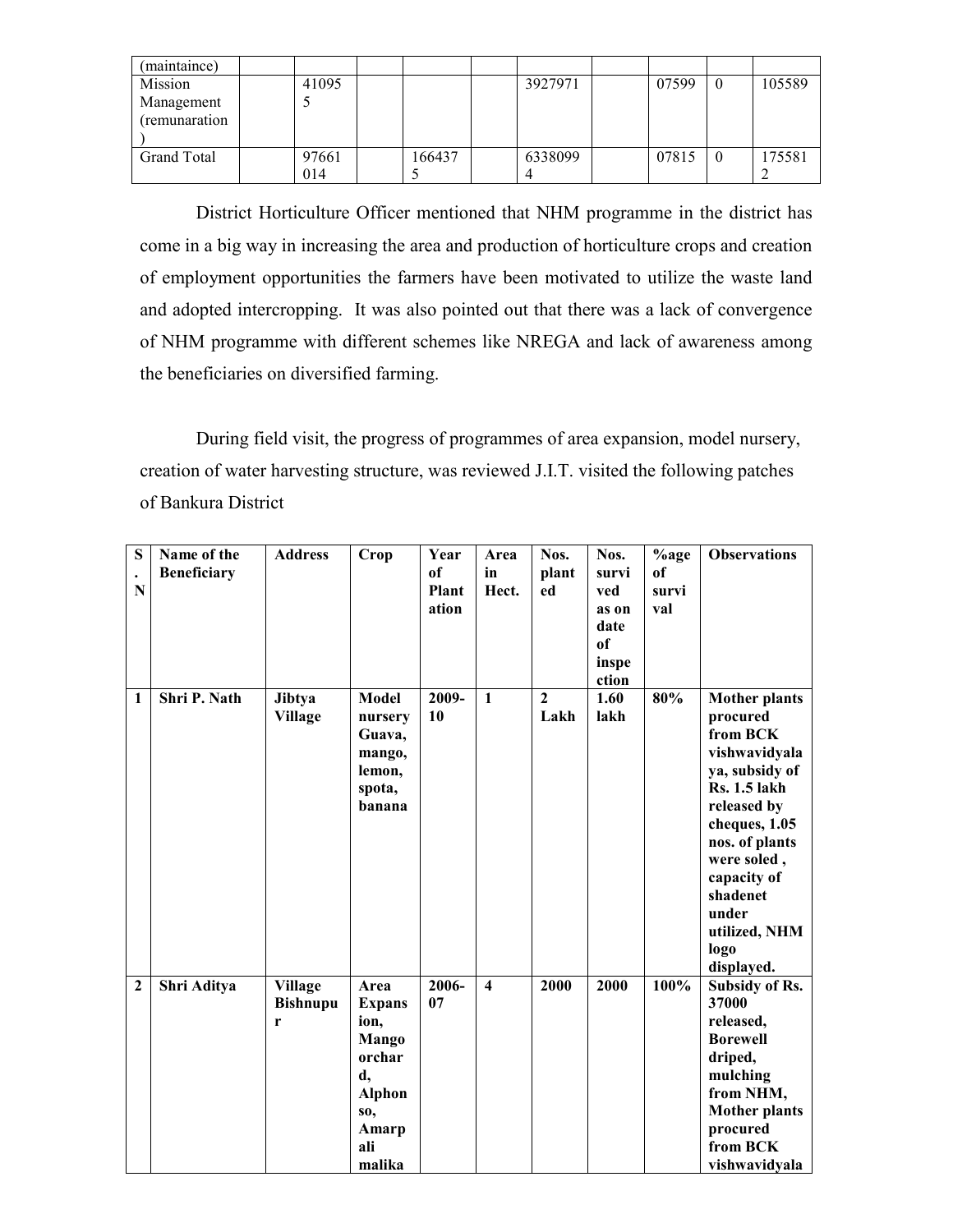|                         |                                         |                                                                |                                                                  |                |                           |             | ya, Poor<br>maintenance,<br>, weeding,<br>plants<br>affected with<br>leaf borer and<br>cutterpiller<br>diseases,<br>spray of<br>methyl,<br>dino was<br>recommended<br>intercropping<br>of ginger and<br>turmeric was<br>recommended<br>to the<br>beneficiaries,                                              |
|-------------------------|-----------------------------------------|----------------------------------------------------------------|------------------------------------------------------------------|----------------|---------------------------|-------------|--------------------------------------------------------------------------------------------------------------------------------------------------------------------------------------------------------------------------------------------------------------------------------------------------------------|
| $\overline{\mathbf{3}}$ | <b>Cluster of 200</b><br>tribal farmers | <b>Shukaba</b><br>hari<br>orchard<br>associatio<br>$\mathbf n$ | Comm<br>unity<br>tank,<br>irrigati<br>ng<br>mango<br>orchar<br>d | $2007 -$<br>08 | 1620<br>plant<br>$\bf{s}$ | <b>1400</b> | <b>NHM</b> logo not<br>displayed.<br><b>Inputs were</b><br>given through<br><b>NREGA</b> tank<br>yet to be<br>linked with<br>MIS,<br>irrigation of<br>mango<br>orchard by<br>buckets,<br>plastic lining<br>of tank very<br>poor quality,<br>orchards well<br>maintenance<br><b>NHM</b> logo not<br>displayed |

Details of beneficiaries visited are annexed.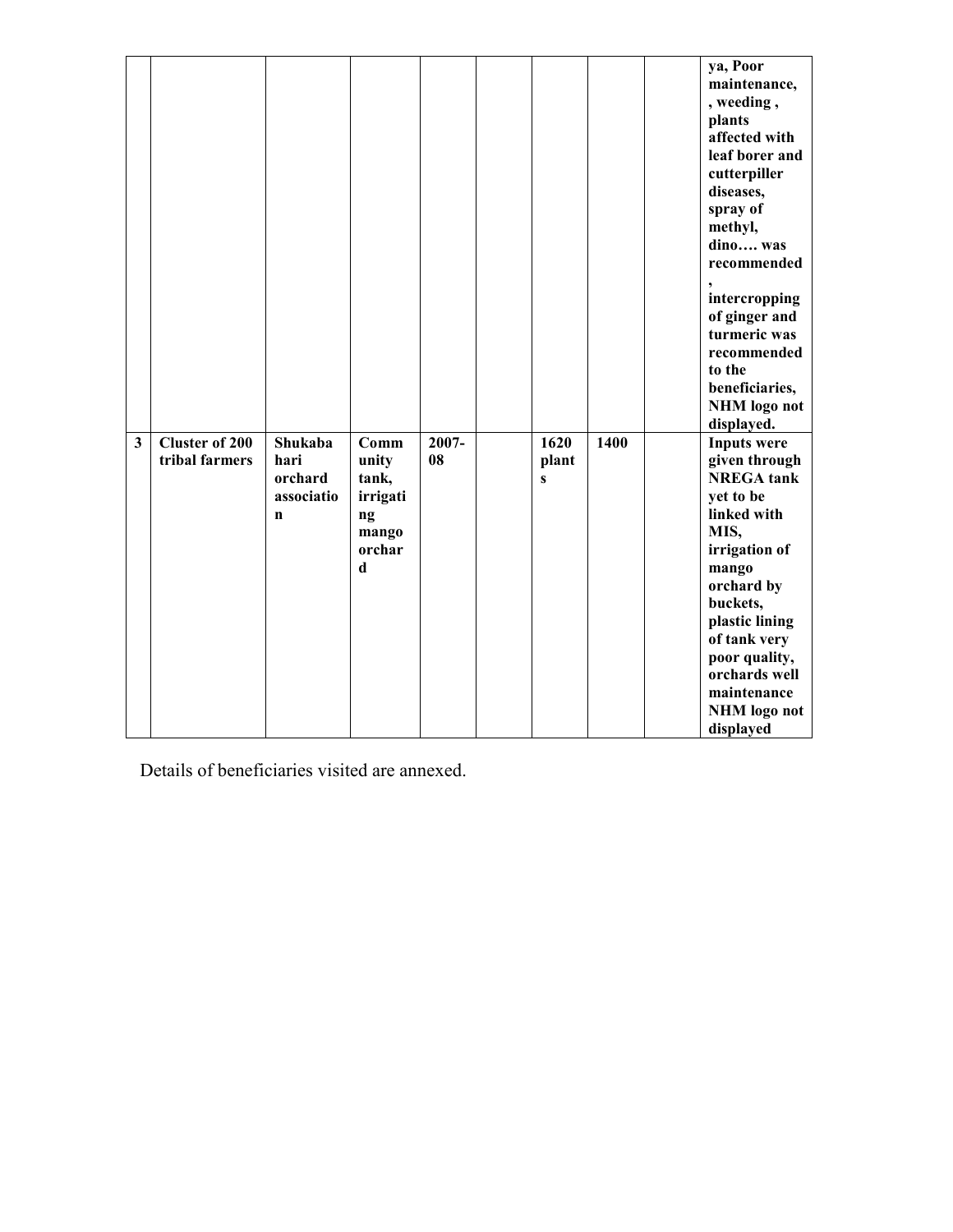#### Visit of Purulia District

In West Bengal, Purulia district is popularly known as drought prone although the district having an average rainfall of 1300-1400 m.m. per year. The major part of the district is characterized with undulating topography. The soil is light textured with high porosity and poor water holding capacity. Due to continuous erosion of soil micronutrient deficiency is common in upland and medium high land situation.

 As the district is drought prone and having huge tract of wasteland with low water table and lack of irrigation facilities, the district have greater potentiality for development of horticulture in respect of fruit, flower, vegetable, medicinal plants etc. The district is left wing extremism affected district. Out of 20 blocks, 8 blocks are under extremism activities.

 The activities under the intervention of NHM programme are overlooked by Shri Samanta Layek, District Horticulture Officers and 14 field consultants at block level. Field consultants in 6 blocks are yet to be appointed.

#### NHM Intervention

 The major National level project/scheme handled in the district so far is National Horticulture Mission. Keeping in view the Geophysical condition of this district, area expansion programme/plantation of fruit plants in vast cultivable wasteland were given prime importance. The varieties of fruit plants were also selected keeping in mind the scarcity of water, lack of awareness among farmers about benefits fruit plants cultivation etc. Amrapali, Langra & Alphonso (on experimental basis) were selected as mango varieties, L-49 of Guava, Vengurla-4 of Cashew nut and Mosambi of Sweet Orange were selected for this purpose. The other schemes of this Mission were Creation of Water Resources, Organic Farming, Preparation of Vermi compost pit, Establishment of Model Nursery for fruit plants etc. were also taken up for implementation.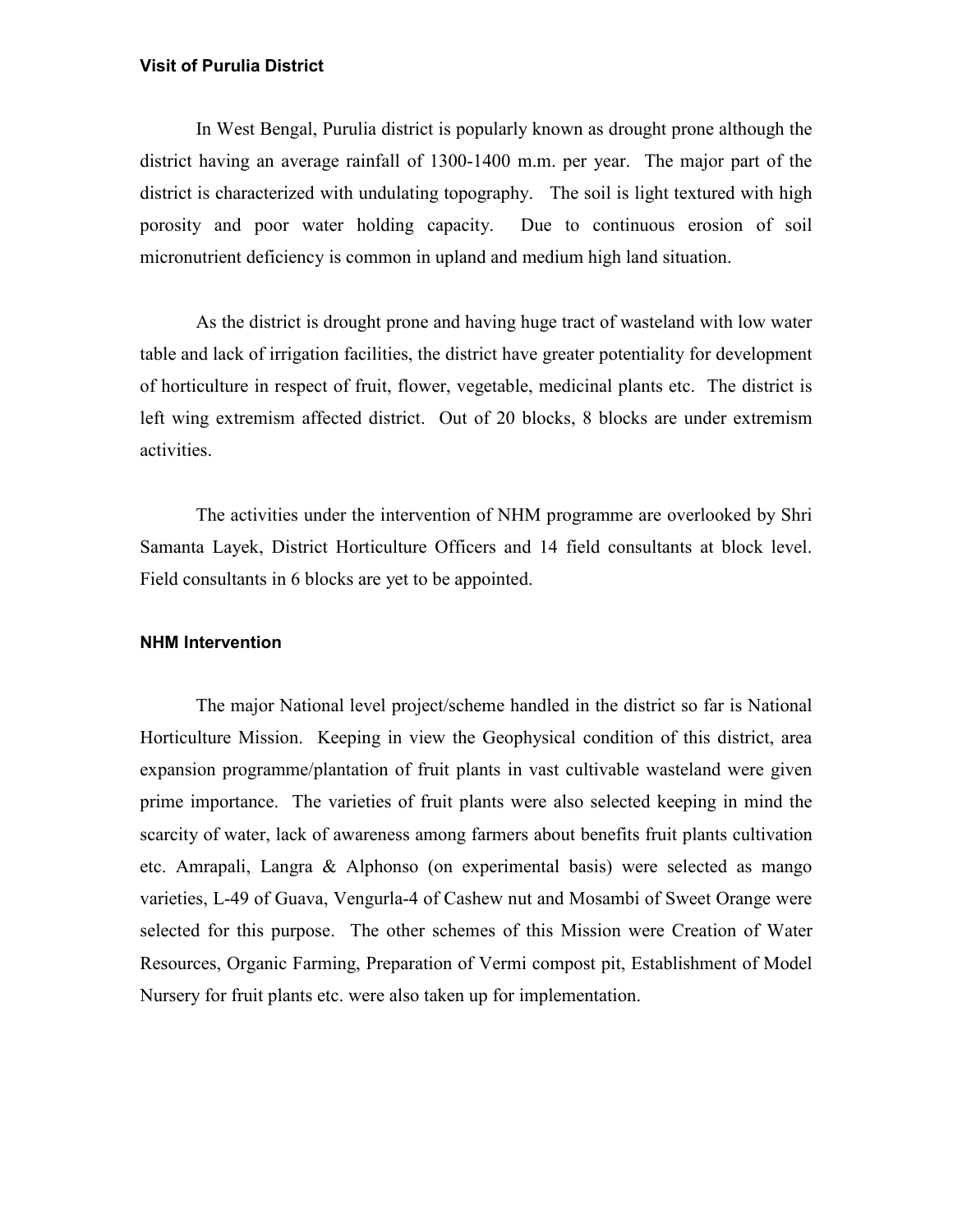| S.No.           | <b>Scheme</b>                                                                        |                                  | <b>Target (Released)</b><br>from H.Q.) |                  | <b>Total Achievement</b> | Achieve<br>for<br>15.09.10<br>(dt.)<br>to<br>31.09.10<br>(dt.) |     | <b>Net Balance</b> |                       |
|-----------------|--------------------------------------------------------------------------------------|----------------------------------|----------------------------------------|------------------|--------------------------|----------------------------------------------------------------|-----|--------------------|-----------------------|
|                 |                                                                                      | Phy                              | Fin                                    | Phy              | Fin                      | Phy                                                            | Fin | Phy                | Fin                   |
| $\mathbf{1}$    | Model<br>nursery<br>pvt. Sector (1 ha)                                               | 17                               | 25.50                                  | $\overline{3}$   | 4.5                      |                                                                |     | 14                 | 21.0                  |
| $\overline{2}$  | Perennial<br>fruit-<br>new                                                           | 3880                             | 428.06815                              | 3500             | 388.75658                |                                                                |     | 380                | 39.31157              |
| $\overline{3}$  | Perennial<br>fruit-<br>maintenance                                                   | 850                              | 38.25                                  | 1419             | 63.855                   |                                                                |     | $-569$             | $(-)25.605$           |
| $\overline{4}$  | Flower                                                                               |                                  |                                        |                  |                          |                                                                |     |                    |                       |
| (i)             | <b>Cut Flower</b>                                                                    | 5                                | 1.75                                   | 5                | 1.75                     |                                                                |     | $\blacksquare$     | $\boldsymbol{0}$      |
| (ii)            | <b>Bulbous</b>                                                                       | $\overline{5}$<br>$\overline{5}$ | 2.25                                   | $\overline{5}$   | 2.25                     |                                                                |     | $\blacksquare$     | $\mathbf{0}$          |
|                 | (iii)<br>Loose Flower                                                                |                                  | 0.60                                   | $\overline{5}$   | 0.60                     |                                                                |     |                    | $\mathbf{0}$          |
| 5               | Plantation crop -<br>new                                                             | 545                              | 30.65625                               | 334.87           | 19.70949                 |                                                                |     | 210.13             | 10.94676              |
| 6               | Plantation<br>crop-<br>Maintenance                                                   | 220                              | 4.95                                   | 123.7            | 2.78                     |                                                                |     | 96.3               | 2.17                  |
| $7\phantom{.0}$ | Creation of Water<br>Resources                                                       | 20                               | 200.0                                  | 20               | 200.0                    |                                                                |     | $\mathbf{0}$       | $\mathbf{0}$          |
| $8\,$           | Mulching                                                                             | 145                              | 10.15                                  |                  |                          |                                                                |     | 145                | 10.15                 |
| $\overline{9}$  | <b>Plastic Tunnel</b>                                                                | 160                              | 8.0                                    |                  |                          |                                                                |     | 160                | 8.0                   |
| 10              | Adoption<br>of<br>Organic Farming                                                    | 650                              | 65.00                                  | 650              | 65.00                    |                                                                |     |                    |                       |
| 11              | Vermi<br>Compost<br>unit                                                             | 135                              | 40.5                                   | $\overline{170}$ | $\overline{51.0}$        |                                                                |     |                    | $\overline{(-)}$ 10.5 |
| 12              | <b>HRD</b>                                                                           | $\overline{3}$                   | 1.275                                  | $\overline{4}$   | 1.5                      |                                                                |     |                    | $(-) .225$            |
| 13              | Construction<br>of<br>low cost storage<br>for onion bulbs $(a)$<br>Rs. 3000 per unit |                                  | 14.18994                               |                  |                          |                                                                |     |                    |                       |
| 14              | Dug Well                                                                             | 50                               | 9.4991                                 |                  |                          |                                                                |     |                    | 9.4991                |
| 15              | Vermi<br>Compost<br>Unit                                                             | 50                               | 12.75                                  |                  |                          |                                                                |     |                    | 12.75                 |
| 16              | Training<br>of<br>Farmers<br>(within<br>district)                                    | 10<br>no.                        | 1.02                                   |                  |                          |                                                                |     |                    | 1.02                  |
| 17              | Exposure visit of<br>farmers<br>within<br>district                                   | 10<br>no.                        | 0.6375                                 |                  |                          |                                                                |     |                    | 0.6375                |
| 18              | Mission<br>Management<br>(including F.C's<br>Remuneration)***<br><b>Grand Total</b>  | $\overline{\phantom{a}}$         | 51.7315<br>932.5875                    | $\blacksquare$   | 49.1705<br>850.8716      |                                                                |     |                    | 2.561<br>81.71593     |
|                 |                                                                                      |                                  |                                        |                  |                          |                                                                |     |                    |                       |

 National Horticulture Mission Purulia has also financed to establish a Multipurpose cold storage in Manbazar-I block which will help to fulfill the needs of fruit, vegetable grower of surrounding regions & to reduce glut during peak production season.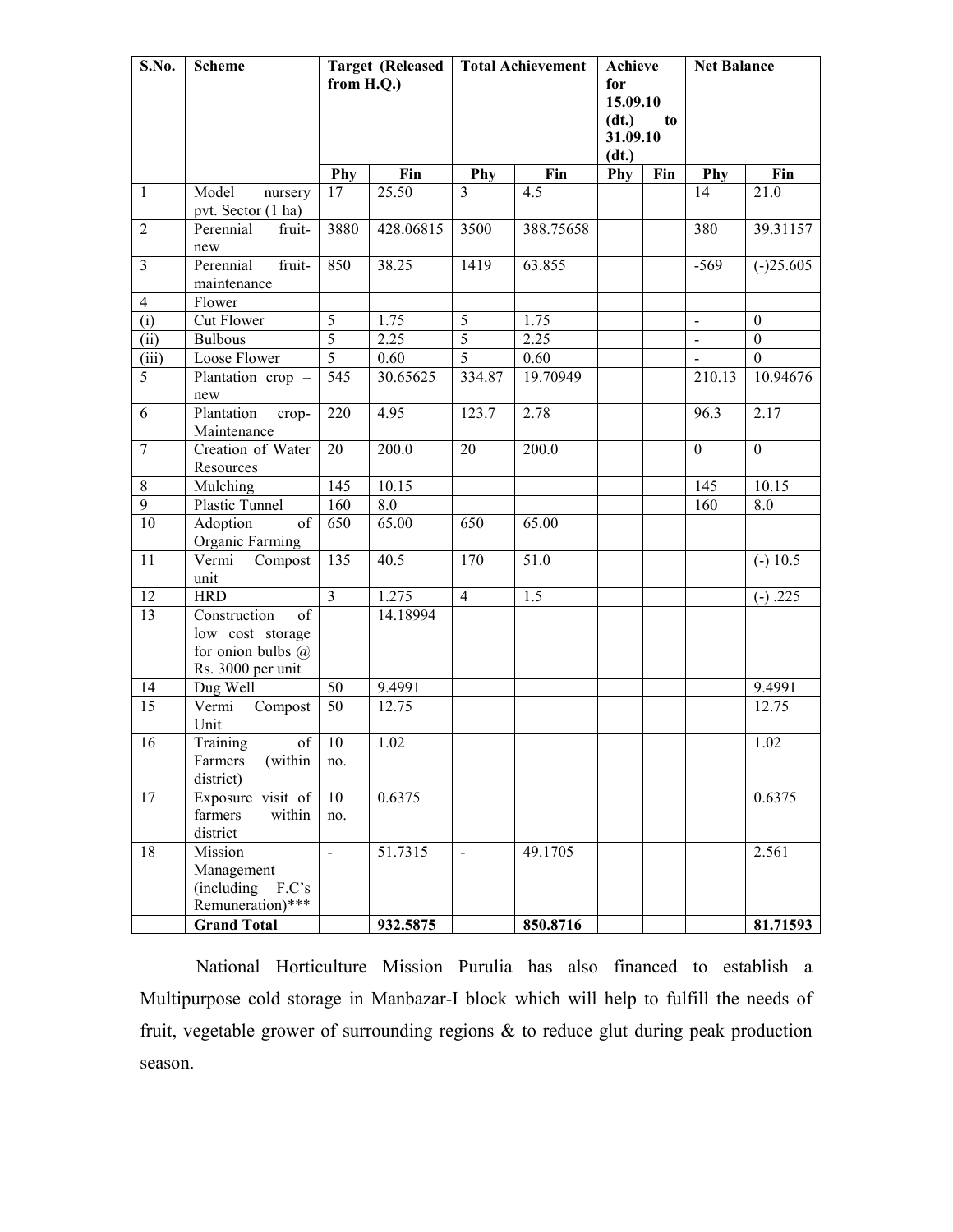| S.No.                   | Name of          |                 | <b>Target</b> | Achievement |           | <b>Balance</b> |           |
|-------------------------|------------------|-----------------|---------------|-------------|-----------|----------------|-----------|
|                         | the              | Phy.            | Fin.<br>(Rs.  | Phy.<br>(in | Fin.      | Phy.           | Fin. (Rs. |
|                         | scheme           |                 | in lakh)      | ha)         | $(Rs.$ in | (in ha)        | in lakh)  |
|                         |                  |                 |               |             | lakh)     |                |           |
|                         | Drip             | 119 ha          | 18.625        | 3.00        | 0.56580   | 116            | 18.0592   |
| $\overline{2}$          | Drip DC          | 5 <sub>ha</sub> | 2.235         |             |           |                | 2.235     |
| $\overline{\mathbf{3}}$ | <b>Sprinkler</b> | 71 ha           | 4.5525        | 1.35        | 0.09703   | 69.65          | 4.45547   |
|                         | Admn.            |                 | 0.25          |             | 0.25      |                | 0.0       |
|                         | Cost             |                 |               |             |           |                |           |
|                         | Grand            |                 |               |             | 0.91283   |                | 24.74967  |
|                         | <b>Total</b>     |                 |               |             |           |                |           |

Progress Repot of Micro Irrigation Schemes in Purulia District as on 30.11.2010

Beneficiary has been selected for Sl. No.-2 (DC), discussion with Jain Irrigation has been done for implementation of the scheme. Likely to be implemented. Shortly.

 During visit, the progress of programmes of area expansion, multi purpose cold storages and micro irrigation was reviewed J.I.T. visited the following patches of Purulia District.

| S<br>$\ddot{\phantom{0}}$<br>$\mathbf N$ | Name of the<br><b>Beneficiary</b>                    | <b>Address</b>                       | Crop                                             | Year<br>of<br>Plant<br>ation      | Area<br>in<br>Hect.     | Nos.<br>plant<br>ed | Nos.<br>survi<br>ved<br>as on<br>date<br>of<br>inspe<br>ction | %age<br>of<br>survi<br>val | <b>Observations</b>                                                                                                                                                                                                                                                                                                                                                                                                        |
|------------------------------------------|------------------------------------------------------|--------------------------------------|--------------------------------------------------|-----------------------------------|-------------------------|---------------------|---------------------------------------------------------------|----------------------------|----------------------------------------------------------------------------------------------------------------------------------------------------------------------------------------------------------------------------------------------------------------------------------------------------------------------------------------------------------------------------------------------------------------------------|
| $\mathbf{1}$                             | <b>Shri Dinesh</b><br><b>Lal Singh</b><br><b>Deo</b> | Rajnoagarh<br>, Mana<br><b>Bazar</b> | Area<br><b>Expansion</b><br>, mango,<br>amrapali | 2006-<br>07<br>and<br>2010-<br>11 | $2.0 +$<br>1.5          | $800+$<br>750       | 1550                                                          | 100%                       | Subsidy of Rs.<br>11500<br>disbursed<br>third<br>installment is<br>due,<br>source<br>of irrigation is<br>pond,<br>catter<br>piller<br>$\bullet$<br>weeding,<br>termite,<br>infected<br>of<br>spray<br>copper sulfate<br>and raw cow<br>dung<br>recommended<br>poor<br>,<br>maintenance,<br>crops status is<br>micro<br>good,<br>irrigation,<br>intercropping<br>and mulching<br>recommended<br>, NHM logo<br>not displayed |
| $\overline{2}$                           | Shri<br>Pradhasis<br><b>Lal Singh</b><br>Deo         | Rajnoagarh<br>, Mana<br><b>Bazar</b> | Area<br><b>Expansion,</b><br>mango,<br>amrapali  | 2007-<br>08                       | $\overline{\mathbf{4}}$ | 1600                | 1600                                                          | 100%                       | Subsidy of Rs.<br>27800<br>disbursed,<br>third<br>installment                                                                                                                                                                                                                                                                                                                                                              |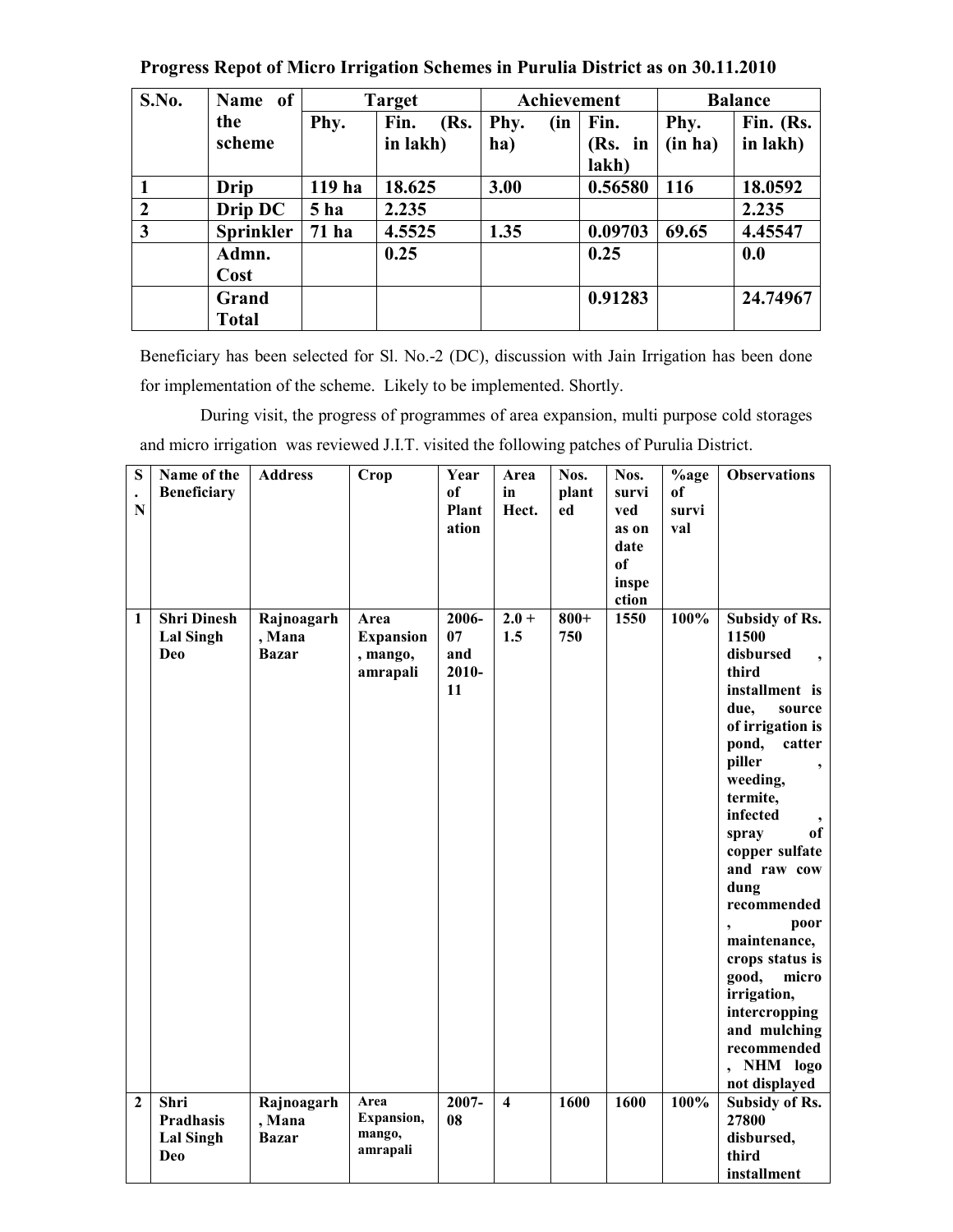|                         |                                                                                            |                                      |                                                                 |                                   |     |                        |      |     | due,<br>source<br>of irrigation is<br>pond,<br>catter<br>piller<br>,<br>weeding,<br>termite,<br>infected<br>of<br>spray<br>copper sulfate<br>and raw cow<br>dung<br>recommended<br>poor<br>$\overline{\phantom{a}}$<br>maintenance,<br>crops status is<br>good,<br>micro<br>irrigation,<br>intercropping<br>and mulching<br>recommended<br>, NHM logo                                                                                                                                                                                                                                |
|-------------------------|--------------------------------------------------------------------------------------------|--------------------------------------|-----------------------------------------------------------------|-----------------------------------|-----|------------------------|------|-----|--------------------------------------------------------------------------------------------------------------------------------------------------------------------------------------------------------------------------------------------------------------------------------------------------------------------------------------------------------------------------------------------------------------------------------------------------------------------------------------------------------------------------------------------------------------------------------------|
| $\mathbf{3}$            | Chapati<br>Mango<br>Production<br>Committee,<br>mango<br>cluster of<br>55 ST<br>farmers    | Rajnoagarh<br>, Mana<br><b>Bazar</b> | Mango,<br>Amrapali                                              | 2006-<br>07<br>and<br>2007-<br>08 | 8.6 | 2500<br>$^{+}$<br>1000 | 2800 | 80% | not displayed<br>Subsidy of Rs.<br>68500<br>disbursed<br>in<br>2006-07<br>and<br>6395<br>Rs.<br>disbursed<br>in<br>2007-08,<br>of<br>source<br>is<br>irrigation<br>dug well from<br><b>RSVY</b><br>scheme,<br>identified<br>beneficiary of<br>MIS, 2010-11,<br>catter piller,<br>weeding,<br>termite,<br>infected<br>$\overline{\phantom{a}}$<br>of<br>spray<br>copper sulfate<br>and raw cow<br>dung<br>recommended<br>poor<br>maintenance,<br>crops status is<br>good,<br>micro<br>irrigation,<br>intercropping<br>and mulching<br>recommended<br><b>NHM</b> logo not<br>displayed |
| $\overline{\mathbf{4}}$ | Man bhum<br>multipurpos<br>e cold<br>storages,<br>cooperative<br>society 6000<br><b>MT</b> | Shyampur,<br>mana bazar              | Potato,<br>mahua,<br>molasses,<br>tamarind<br>and<br>vegetables | 2007-<br>08                       |     |                        |      |     | Subsidy of Rs.<br>50<br>lakh<br>disbursed,<br>it<br>needs<br>exposure<br>to<br>other seasonal<br>vegetables,                                                                                                                                                                                                                                                                                                                                                                                                                                                                         |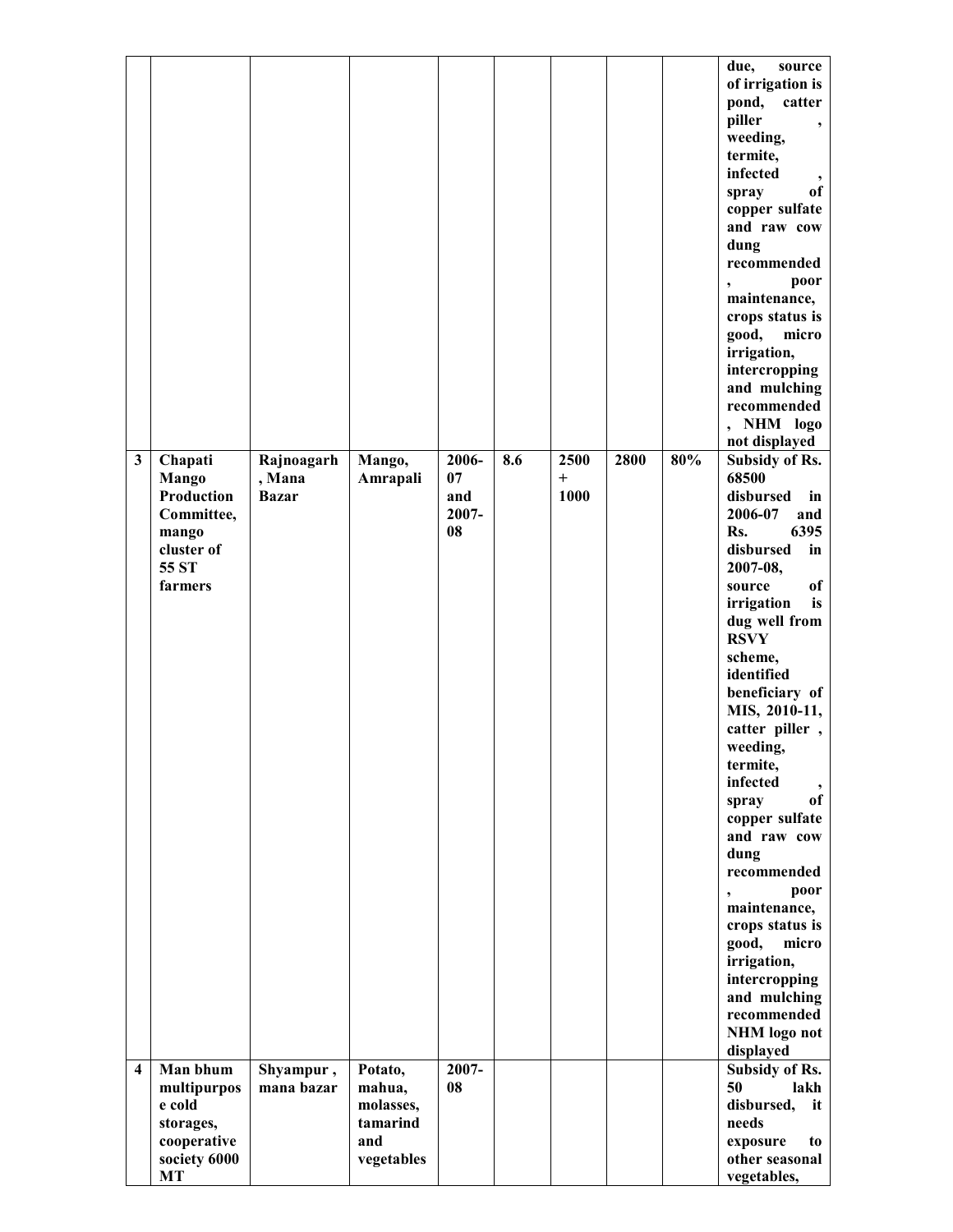|   |                                                                        |            |                    |                                   |                  |                        |      |      | fruits<br>and<br>flowers,<br>condition<br>of<br>infrastructure<br>is satisfactory,<br>subsidy<br>of<br>25%<br>paid<br>whereas<br>it<br>should<br>be<br>given 33% as<br>the<br>cold<br>storage<br>is<br>located<br>in<br>tribal area, it<br>needs<br>modernizatio<br>n / extension,<br><b>NHM</b><br>logo<br>displayed.                                                                                                                                                                                                     |
|---|------------------------------------------------------------------------|------------|--------------------|-----------------------------------|------------------|------------------------|------|------|----------------------------------------------------------------------------------------------------------------------------------------------------------------------------------------------------------------------------------------------------------------------------------------------------------------------------------------------------------------------------------------------------------------------------------------------------------------------------------------------------------------------------|
| 5 | Kalaboni<br>mango<br>plantation,<br>cluster of 35<br><b>ST</b> farmers | Mana bazar | Mango,<br>Amrapali | 2009-<br>10<br>and<br>2010-<br>11 | 20               | 8000<br>$^{+}$<br>2900 | 8175 | 75%  | Subsidy of Rs.<br>73125<br>paid<br>2 <sup>nd</sup><br>and<br>installment of<br>Rs. 29340<br>is<br>due, source of<br>irrigation<br>is<br>cone<br>and<br>dugwell, crop<br>status<br>is<br>excellent,<br>catter piller,<br>weeding,<br>termite,<br>infected<br>of<br>spray<br>copper sulfate<br>and raw cow<br>dung<br>recommended<br>poor<br>$\overline{\phantom{a}}$<br>maintenance,<br>crops status is<br>good,<br>micro<br>irrigation,<br>intercropping<br>and mulching<br>recommended<br><b>NHM</b><br>logo<br>displayed |
| 6 | Rama<br>Krishna<br>math<br>Ashram                                      | Puncha     | Mango,<br>Amrapali | 2006-<br>07                       | $\overline{3.5}$ | 300                    | 300  | 100% | <b>Subsidy of Rs.</b><br>46000<br>paid,<br>source<br>of<br>irrigation<br>is<br>borewell, drip<br>NHM,<br>from<br>crops status is<br>good,<br>fertigation                                                                                                                                                                                                                                                                                                                                                                   |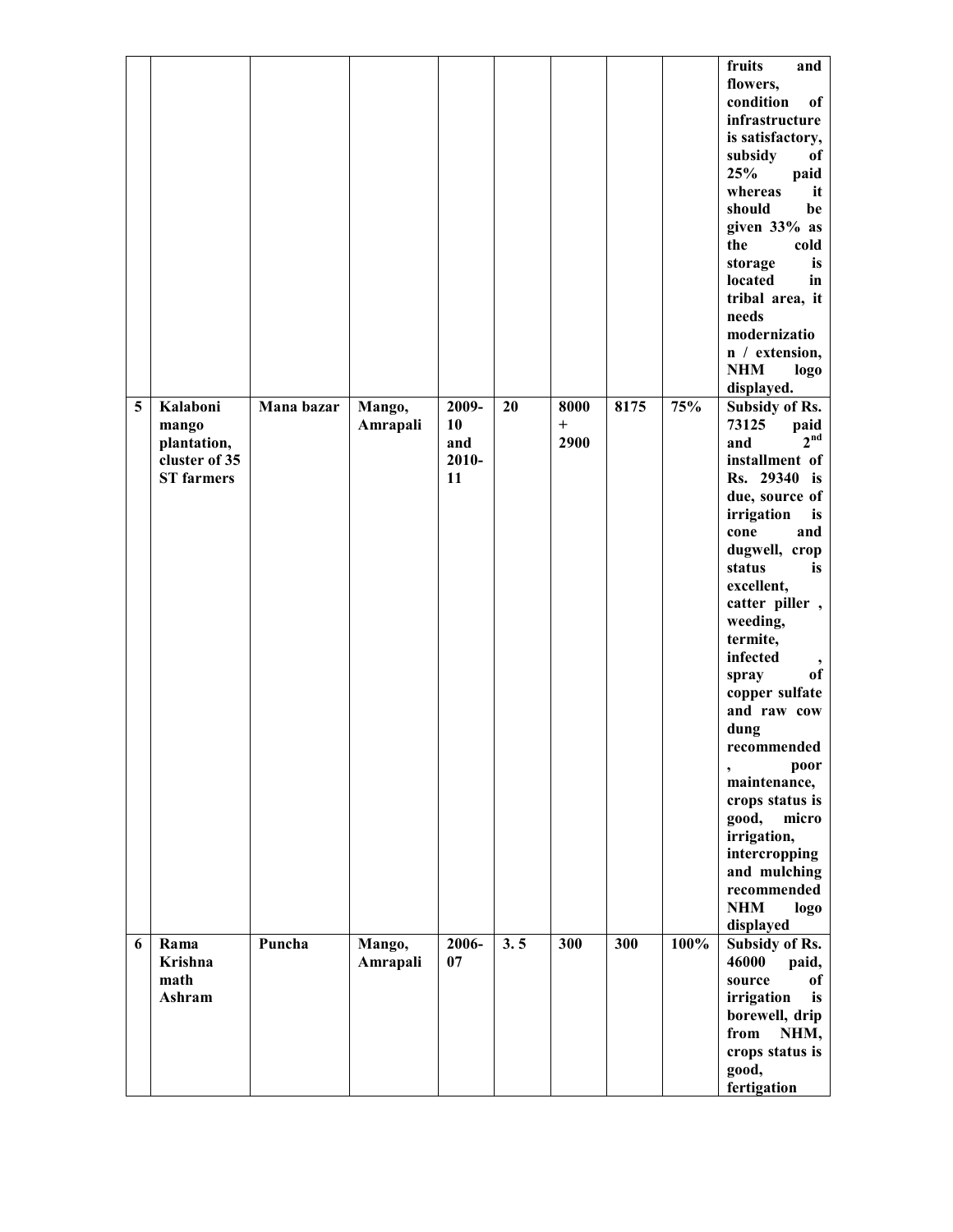During the discussion with district horticulture officer, it was pointed out that seed production of vegetables i.e. okra, cucumber, ridge gourd and bottle gourd could be exploited in the district. There is good potential for spices and condiments i.e. coriander, chilly, ginger and turmeric. The processing units could be established to process the horticulture products to prevent the glut. The scope also exists for cultivation of fruits i.e. guava, mosambi, mango, Cashewnut, bear and pomegranate on the red soils / upland of the district. The cultivation of flowers can be taken on pilot bases particularly on Jasmine and Rose for perfumery business and extraction of essential oil. Some suggestive measures for better horticulture growth in the district were also pointed out viz. establishment of more multipurpose cold storages Cashewnut processing units as the district has been included under 'Agri export Zone of Cashewnut', ensuring market linkages of medicinal plants/flowers, regulated markets more emphasis on Micro Irrigation scheme, training, transfer of technology in farmers field.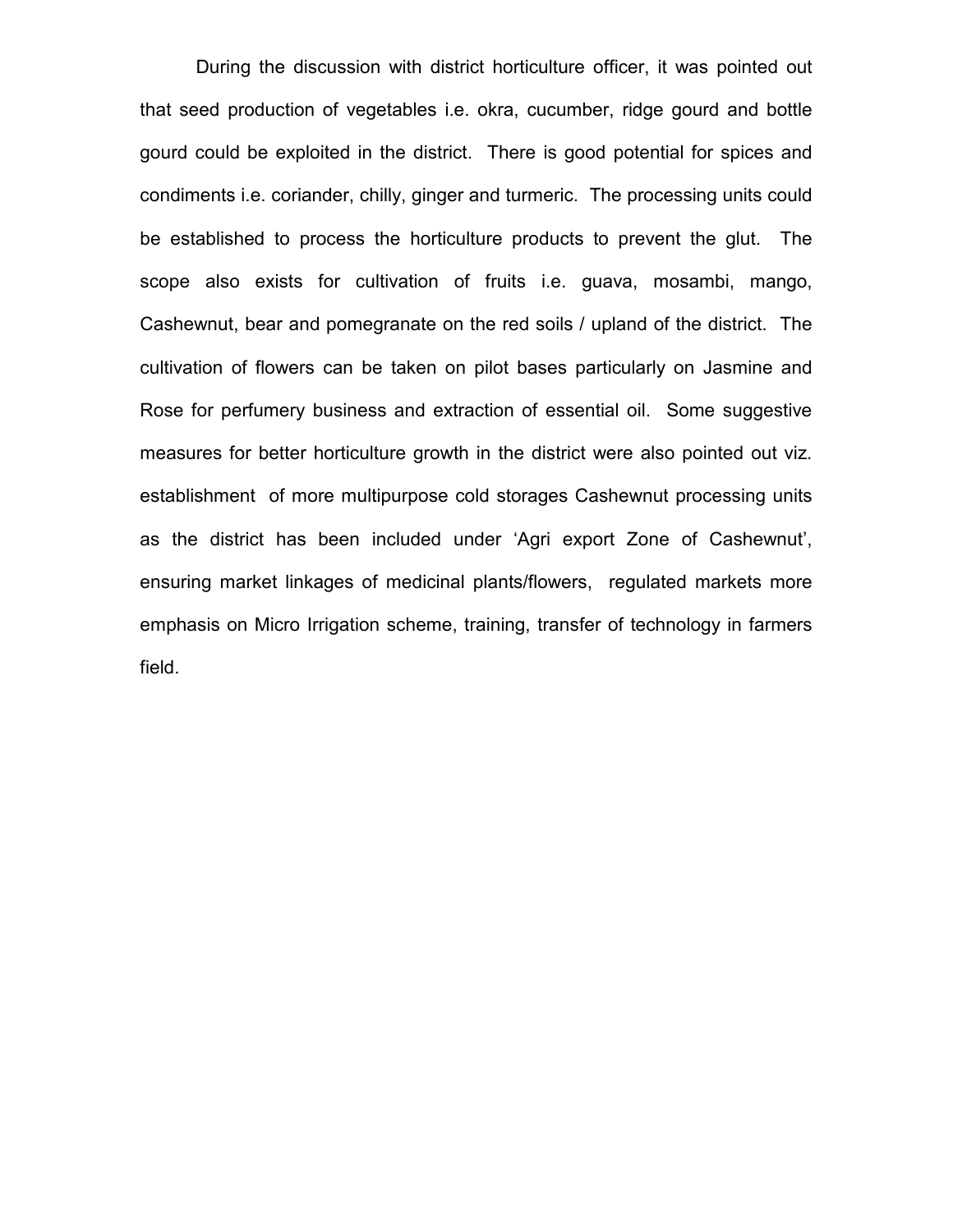## Highlights of Meeting with Secretary, Food Processing & Horticulture and Mission Director, Government of West Bengal

A wrap up meeting held with Shri Laima Chozah, Secretary (Food Processing Industries & Horticulture) and Dr. P.K. Parmanick, Mission Director, Government of West Bengal on 16<sup>th</sup> December, 2010. Based on the observations during the field visit, the following important issues were brought into their notice:-

- (a) Major focus in the state has been on area expansion wherein bulk of the expenditure has been incurred.
- (b) SHM intervention is needed to ensure production and availability of good planting material with in reasonable distance.
- (c) Hi-tech interventions such as protected cultivation and fertigation needs to be promoted extensively.
- (d) Irrigation facilities such as community tanks etc are to be promoted in the Districts.
- (e) Efforts to train farmers in different horticulture activities are to be intensified.
- (f) Permanent display boards with NHM logo needs to be displayed wherever NHM assistance has been provided.
- (g) The pace of implementation of NHM programme needs to be accelerated.
- (h) More efforts are needed for development of post harvest management and market infrastructures.
- (i) SHM may play an important part in identification of beneficiaries and efforts are to be made to lessen the procedural delay in implementation of the programme.
- (j) Extensive publicity of the NHM programme is needed at the block level.
- (k) More funds are to be earmarked in Left Wing Extremism affected districts of the State.
- (l) Sufficient staff needs to be outsourced at block level for effective implementation of NHM programme in the State. The field consultants are required to be appointed exclusively for work relating to implementation of NHM programme.